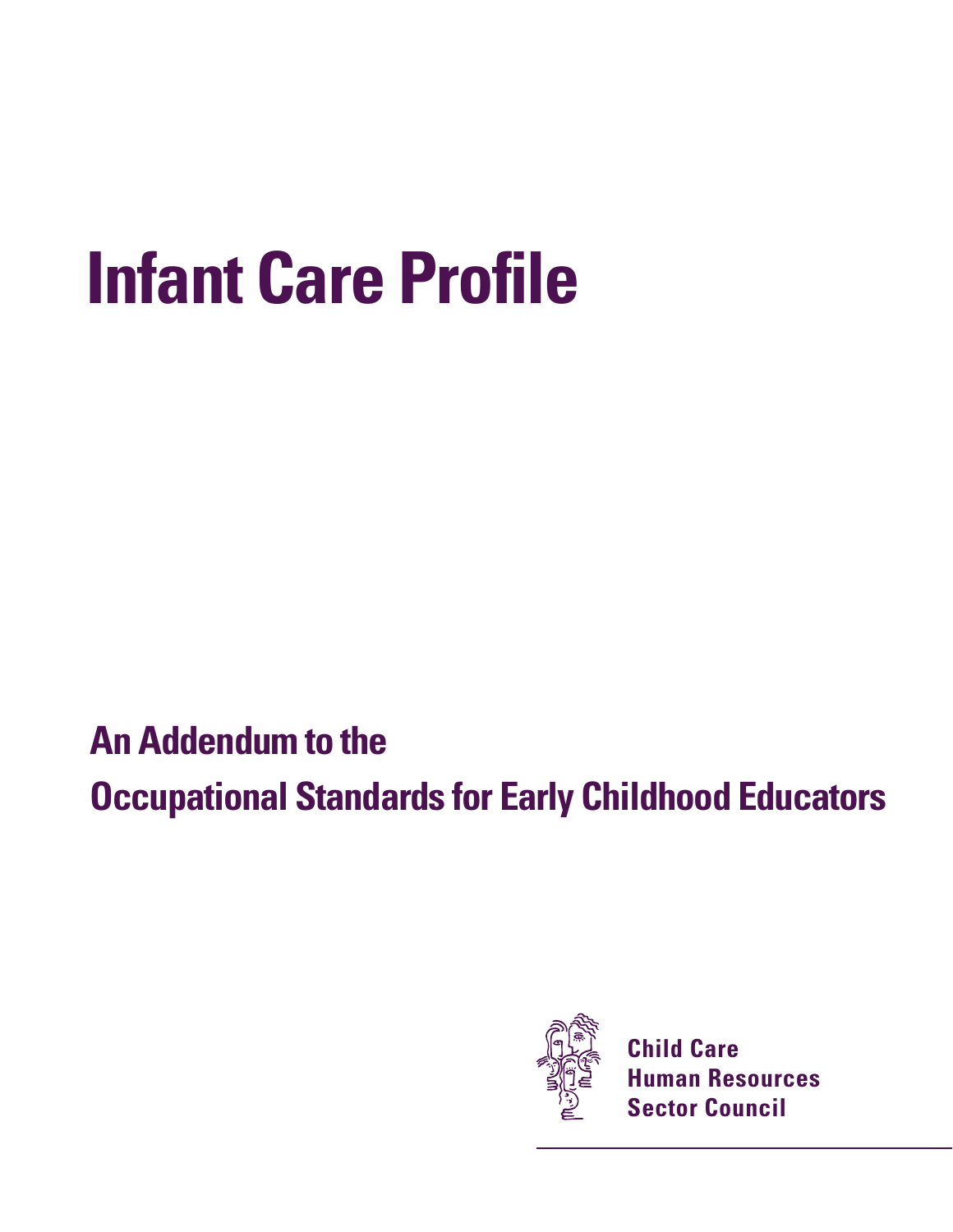Infant Care Profile: An Addendum to the Occupational Standards for Early Childhood Educators

Issued also in French under the title: Profil pour la garde des poupons — Un complément aux Normes professionnelles des éducatrices et éducateurs à l'enfance

Published by the Child Care Human Resources Sector Council in 2013 Ottawa, Ontario, Canada www.ccsc-cssge.ca

Consultants: Grifone Consulting Translation: Sylvie Payeur Layout: Kim Nelson Design Original Layout Design: Hangar 13 Art & Design

All rights reserved. Reproduction of this publication in part or in whole, without written permission of the Child Care Human Resources Sector Council, is prohibited.

This project is funded by the Government of Canada's Sector Council Program.



The opinions and interpretations in this publication are those of the author and do not necessarily reflect those of the Government of Canada.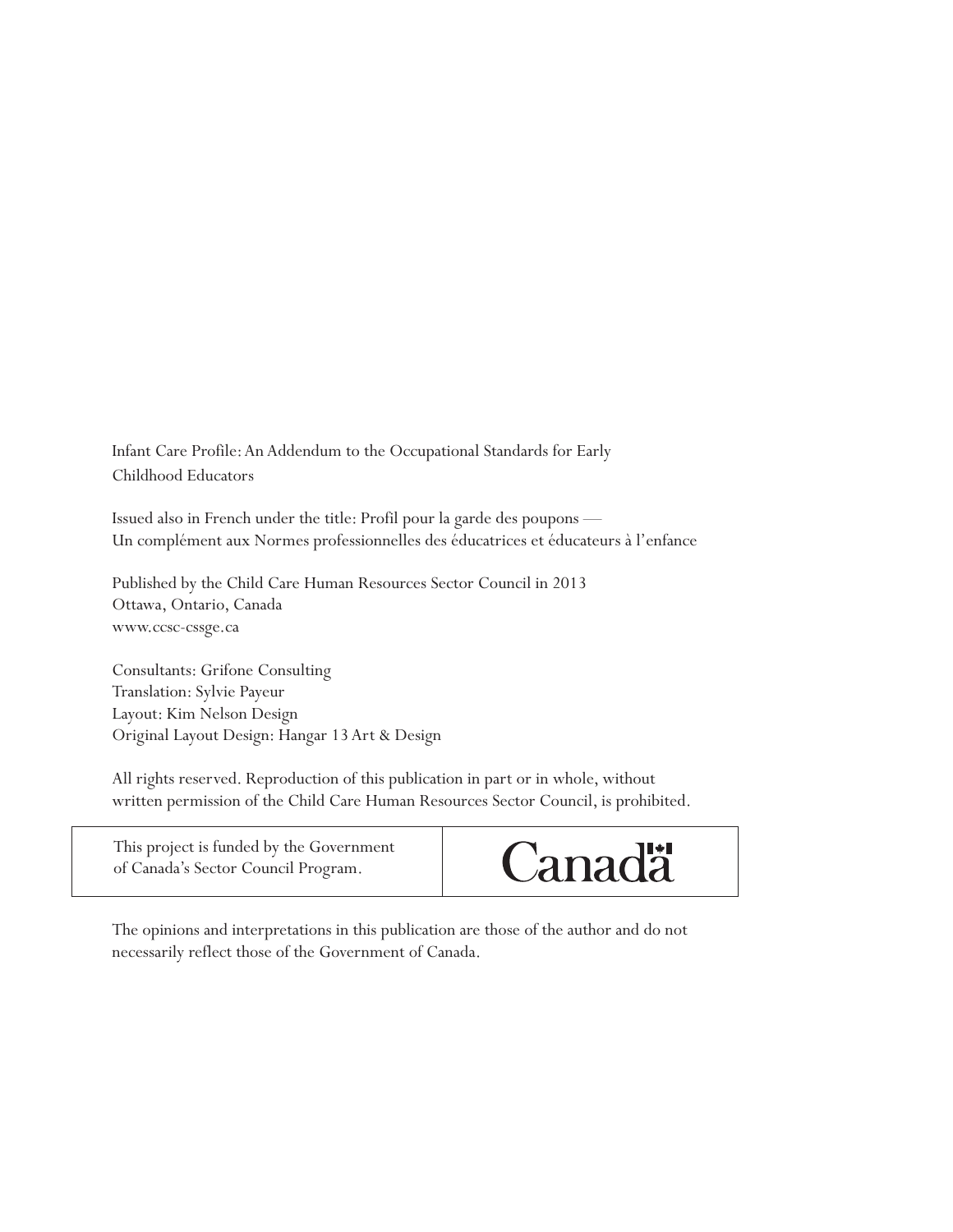# **CONTENTS INFANT CARE PROFILE**

| <b>INTRODUCTION</b>                                                    | 1  |
|------------------------------------------------------------------------|----|
| SECTION A: CHILD DEVELOPMENT, LEARNING AND CARE                        | 3  |
| Task A.1: Facilitate the development and behaviour of infants          | 3  |
| A.1.2: Facilitate Cognitive Development of Infants                     | 4  |
| A.1.3: Facilitate Language Development of Infants                      | 6  |
| A.1.4: Facilitate Social Development of Infants                        | 8  |
| A.1.6: Facilitate Emotional Development of Infants                     | 10 |
| A.1.7: Facilitate Creative Development of Infants                      | 12 |
| A.1.8: Facilitate Physical Development of Infants                      | 14 |
| A.1.9: Identify Potential Developmental Delays                         | 16 |
| Task A.2: Develop, implement and evaluate programs                     | 17 |
| A.2.3: Develop Infant Program                                          | 18 |
| A.2.10: Implement Infant Program                                       | 20 |
| A.2.11: Evaluate Infant Program                                        | 22 |
| Task A.3: Support the holistic development of infants                  | 23 |
| A.3.1: Build Meaningful Relationships with Infants                     | 24 |
| Task A.4: Meet health, safety and well-being needs                     | 27 |
| A.4.3: Implement Preventative Health and Safety Measures               | 28 |
| A.4.11: Promote a Healthy Lifestyle for Infants                        | 30 |
| Task A.5: Meet nutritional needs                                       | 31 |
| A.5.1: Plan and Provide Nutritious Meals and Snacks for Infants        | 32 |
| A.5.2: Prepare and Provide Infant Nutrition                            | 34 |
| A.5.3: Promote Healthy Eating for Infants                              | 36 |
| <b>SECTION B: EQUIPMENT AND FACILITIES</b>                             | 39 |
| Task B.2: Operate and maintain facilities                              | 39 |
| B.2.3: Monitor Cleanliness and Sanitation of All Areas used by Infants | 40 |
| SECTION E: PERSONAL AND PROFESSIONAL DEVELOPMENT                       | 41 |
| Task E.4: Advocate for the profession                                  | 41 |
| E.4.2: Promote the Profession                                          | 42 |
| <b>ACKNOWLEDGEMENTS</b>                                                | 43 |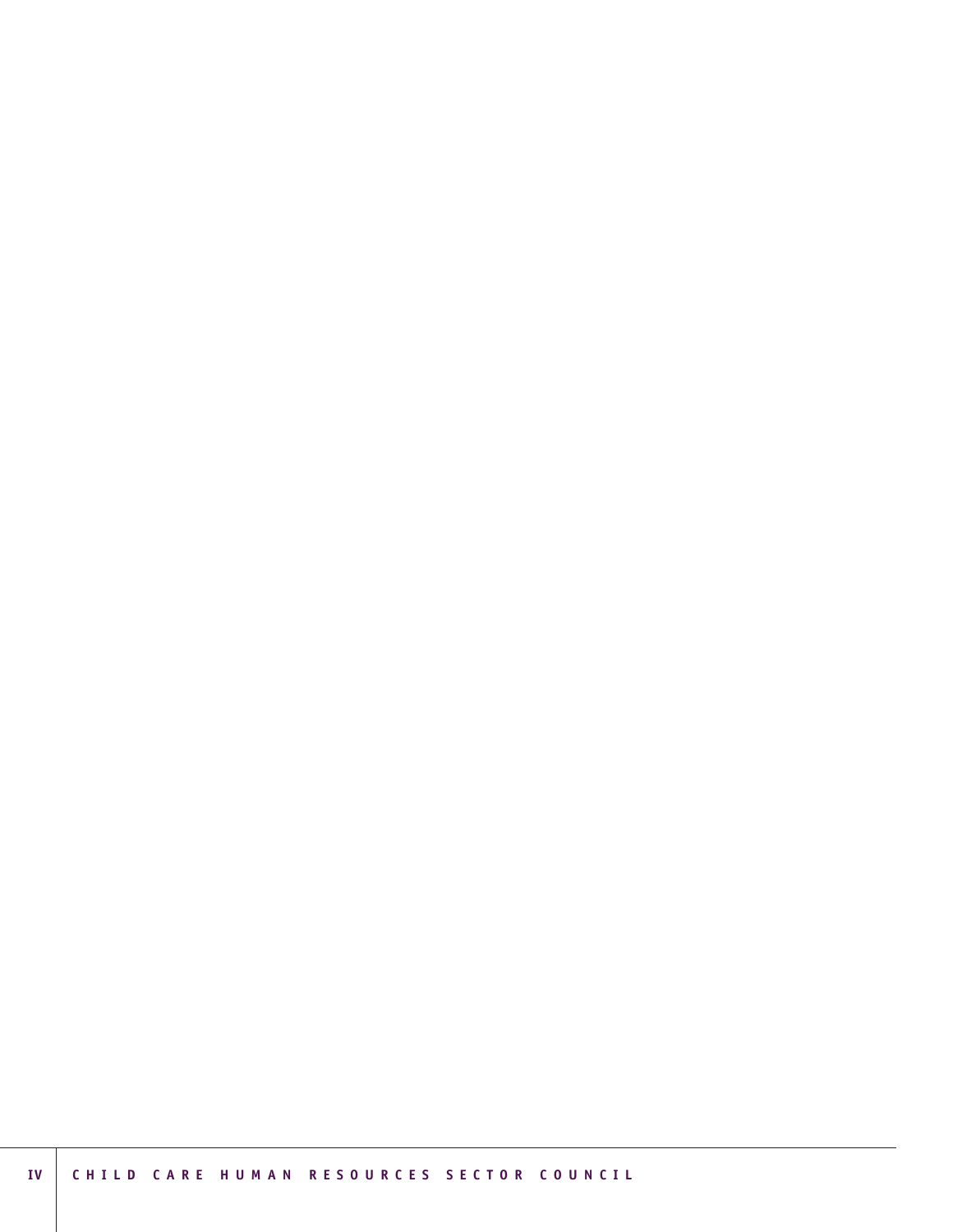# **INTRODUCTION**

### **Why create occupational profiles for infant and school-age child care?**

Two addendums have been developed to accompany the *Occupational Standards for Early Childhood Educators*: the *Infant Care Profile* and the *School Age Care Profile*. While the core knowledge required for ECEs remains the same, these addendums recognize that ECEs require specific skills and knowledge to work with these age groups. In both cases, the addendums are meant to accompany and enhance the base *Occupational Standards for ECEs*, not replace them.

### **About the Infant Care Profile**

Increasing recognition of the importance of learning during infancy is changing the model of infant care. The importance of developing responsive relationships with infants and providing a safe, stimulating learning environment requires specific ECE skills. For example, keen observation skills, the ability to employ a variety of communication techniques and to provide physical assistance to encourage infants' cognitive, language, social, emotional and physical development.

The *Infant Care Profile* is intended to apply to Early Childhood Educators working primarily with children from 0 to 18 or 24 months of age. The profile contains only those ECE subtasks that have been enhanced with additional infant care specific knowledge, skills and abilities as well as any new subtasks specific to infant care. It is important to remember that the profiles accompany and enhance the *Occupational Standards for Early Childhood Educators*, and do not replace them.

The profile subtasks also contain Contextual Rating Information. These ratings provide information on how important the subtask is, how frequently the subtask is performed and how long it takes for a new ECE working with infants to be able to carry out the task competently. Educators use this information to assist in the design of training programs. These ratings were provided and validated by ECEs providing infant care. The rating scales used for this assessment are:

### **Importance:**

*Important:* low risk to the operation if not performed correctly, e.g., minimal risk to children's well-being, minimal disruption to centre's operations

*Very important:* moderate risk to the operation if not performed correctly, e.g., some risk to children's wellbeing, could incur fines

*Extremely important:* high risk to the operation if not performed correctly, e.g., risk to children's well-being, parents may withdraw children from centre

*Critical:* severe risk to the operation if not performed correctly, e.g., children's lives at risk, centre could have license revoked, organization held liable, administrator could lose job

### **Frequency:**

*Constantly:* often, several times a day

*Regularly:* on a scheduled basis, informally or formally, once a day, once a week

*Occasionally:* several times a week

*As needed:* when required

*Rarely:* seldom, once every couple months, once a year

**Time to perform proficiently:** Number of months or years it generally takes a new educator, who has graduating from an ECE program, to perform the subtask without supervision, e.g. 2 weeks

### **About the Task Chart**

In the Task Chart you will be able to see, at a glance, which subtasks are enhanced or have been added to the ECE NOS. In the small box below each subtask, the abbreviations "SAC" is used to indicate School Age Care and "IC" is used to indicate Infant Care. When SAC or IC appears under a subtask it indicates that the subtask has been enhanced and included in the *School Age Care* or *Infant Care Profile*. A subtask can be enhanced for both age groups and will have both the IC and SAC abbreviation below it. The designation IC specific or SAC specific indicates a new subtask that applies only to ECEs working with that specific age group.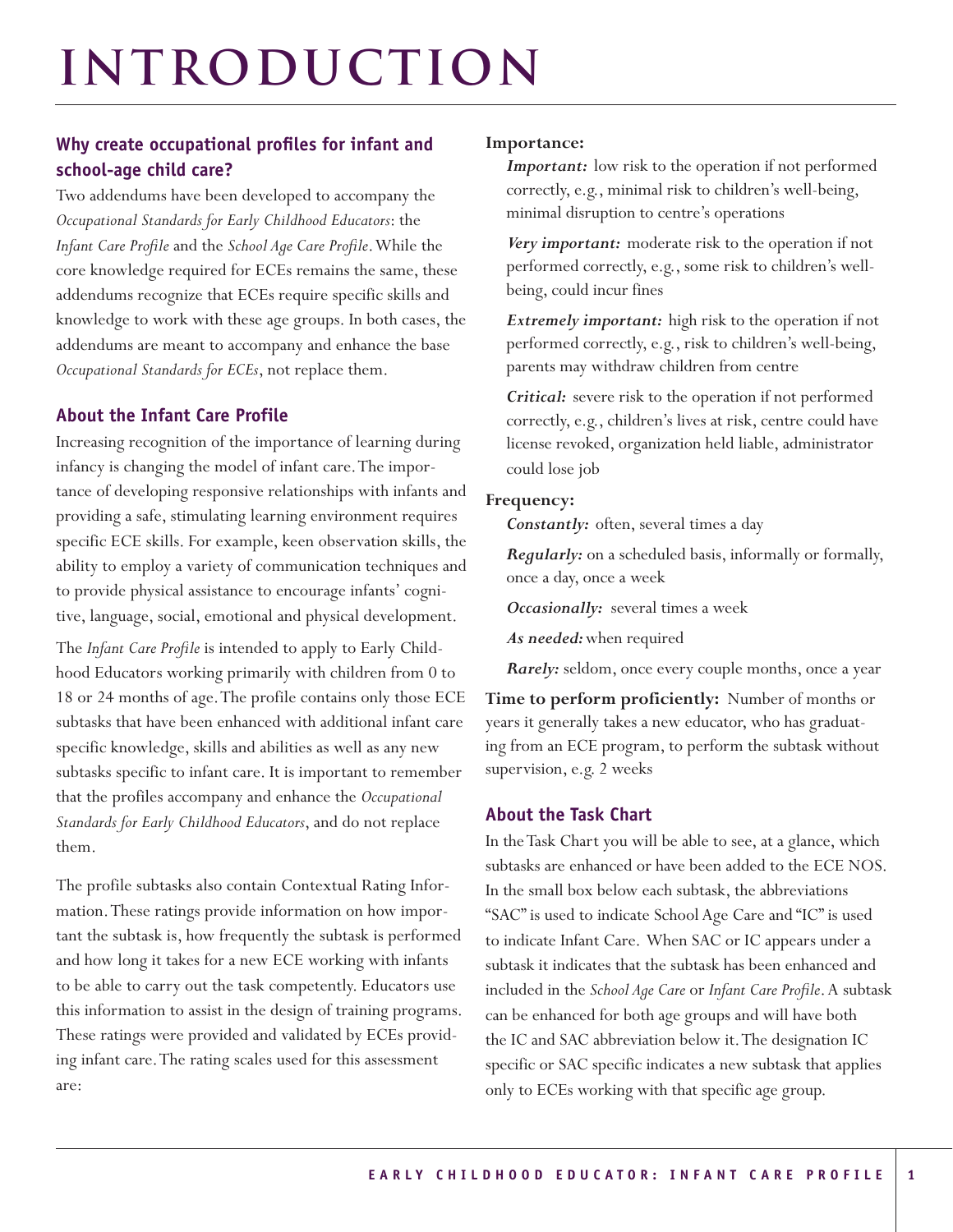Each profile contains only the subtasks that have been enhanced and revised context statements where needed. The enhanced IC or SAC subtasks contain the content of the ECE standards, but has been modified to incorporate the knowledge, skills and abilities that are specific to working with the infant or school age group.

### **A Note About the Child Care Human Resources Sector Council (CCHRSC)**

The Child Care Human Resources Sector Council (CCHRSC) operated from 2003 – 2013. The only pan-Canadian organization dedicated to moving forward on human resources (HR) issues in Canada's early childhood education and care sector, the CCHRSC brought together national partners and other sector representatives to help develop a confident, knowledgeable, skilled, and respected workforce valued for its contribution to early childhood education and care. The CCHRSC's goals were to:

- Build and share knowledge to advance HR and labour market issues;
- Create tools to promote good HR management practices;
- Foster the development of a skilled workforce;
- Provide leadership and coordination on HR issues; and
- Engage sector stakeholders to ensure a comprehensive, coordinated and responsive approach.

Although the CCHRSC dissolved in 2013 following changes to HRSDC's Sector Council Program, including the elimination of core funding to all councils, the organization contributed much to the sector throughout its ten year history. From developing more collaborative ways of working together to conducting major research studies and creating tools including *Occupational Standards for Early Childhood Educators, Occupational Standards for Child Care Administrators*, and the *Infant* and *School-Age Profiles*, the CCHRSC leaves an extensive legacy of resources that can be used for years to come. Visit [www.ccsc-cssge.ca](http://www.ccsc-cssge.ca) to access the many tools and resources created over the years.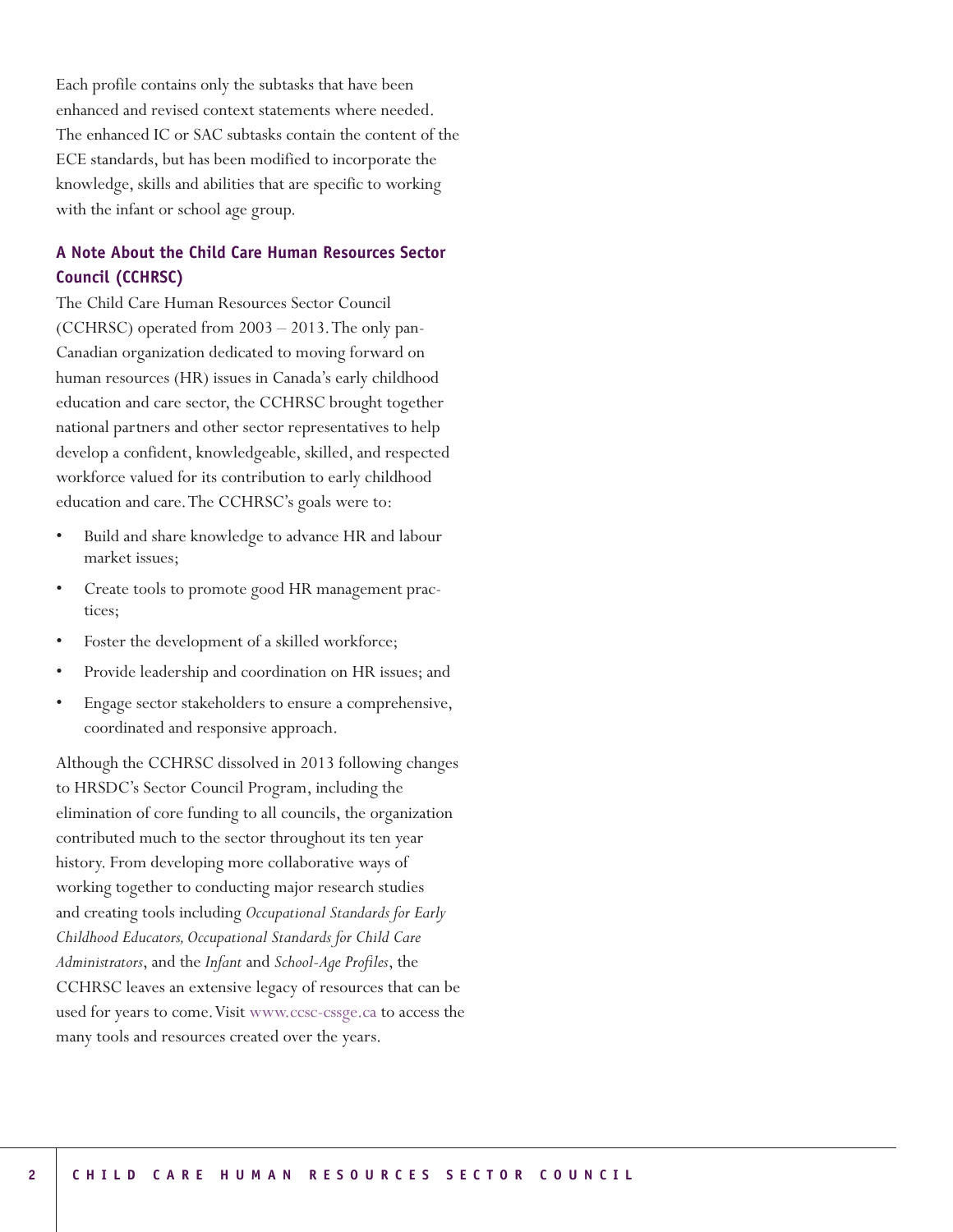# **SECTION A CHILD DE V ELOP M ENT, LEARNIN G A N D C A R E**

# **Task A.1 Facilitate the development and behaviour of infants**

### **Context Statement:**

Early Childhood Educators care for infants and facilitate daily experiences for infants that nurture and support each infant's individual social, emotional, cognitive, language, physical, creative and behavioral development. They recognize the value of early learning and integrate learning opportunities into every day caregiving routines.

The following sub-tasks of Task A.1 have been enhanced for infant care and are detailed on pages  $4 - 16$ :

- A.1.2: Facilitate Cognitive Development of Infants
- A.1.3: Facilitate Language Development of Infants
- A.1.4: Facilitate Social Development of Infants
- A.1.6: Facilitate Emotional Development of Infants
- A.1.7: Facilitate Creative Development of Infants
- A.1.8: Facilitate Physical Development of Infants
- A.1.9: Identify Potential Developmental Delays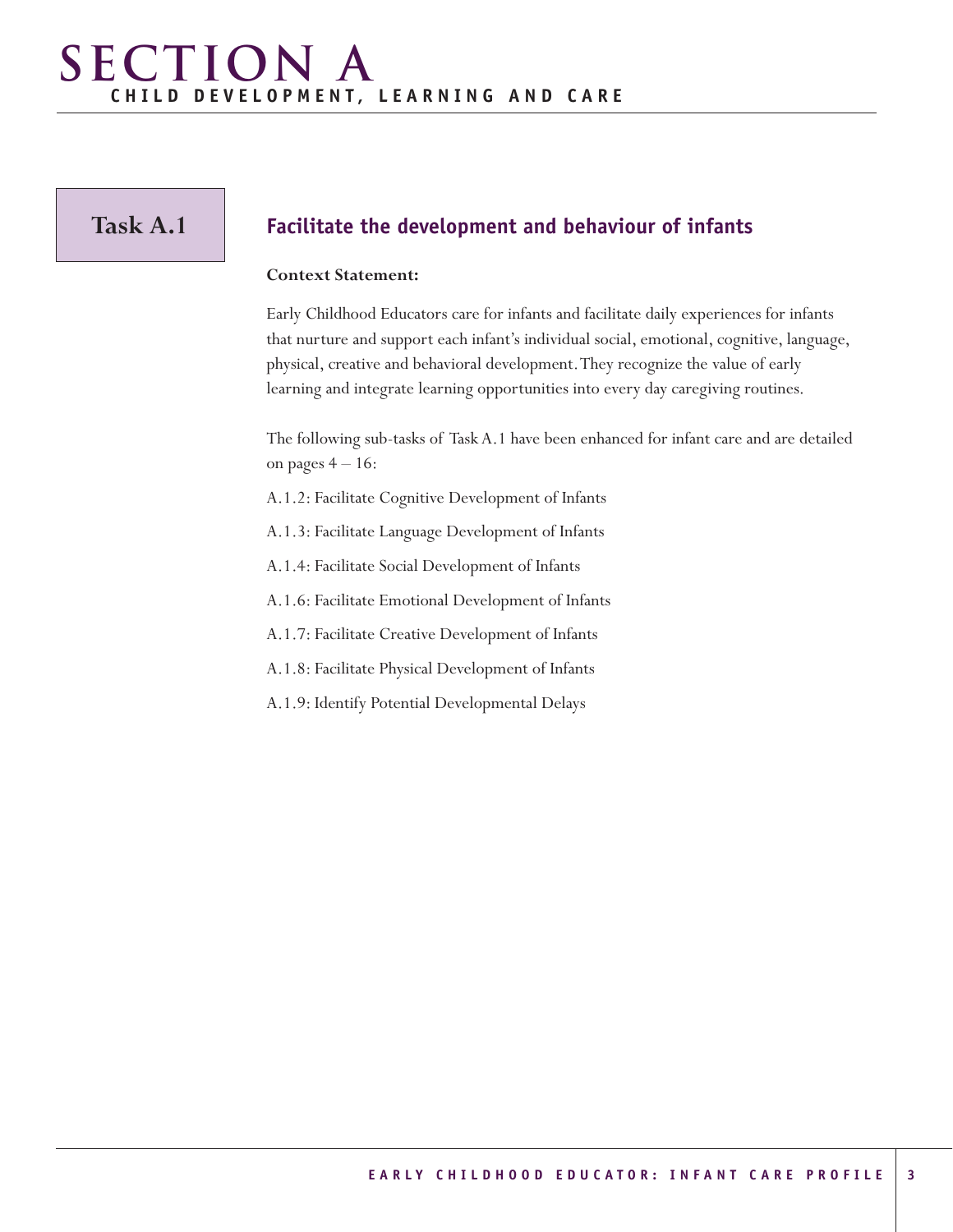# **Sub-Task A.1.2**

|  | <b>FACILITATE COGNITIVE DEVELOPMENT OF INFANTS</b> |  |
|--|----------------------------------------------------|--|
|  |                                                    |  |

| Required core knowledge                                                                                                                                                                                                                                                                                                                                                                                                                                                                                                                 | <b>Required skills and abilities</b>                                                                                                                                                                                                                                                                                                                                                                                                                                                                                                                                                                                                                                                                                                                                                                                                                                                                                                                                                                                                                                                                                                                                                                                                                                                                                                                                                |
|-----------------------------------------------------------------------------------------------------------------------------------------------------------------------------------------------------------------------------------------------------------------------------------------------------------------------------------------------------------------------------------------------------------------------------------------------------------------------------------------------------------------------------------------|-------------------------------------------------------------------------------------------------------------------------------------------------------------------------------------------------------------------------------------------------------------------------------------------------------------------------------------------------------------------------------------------------------------------------------------------------------------------------------------------------------------------------------------------------------------------------------------------------------------------------------------------------------------------------------------------------------------------------------------------------------------------------------------------------------------------------------------------------------------------------------------------------------------------------------------------------------------------------------------------------------------------------------------------------------------------------------------------------------------------------------------------------------------------------------------------------------------------------------------------------------------------------------------------------------------------------------------------------------------------------------------|
| ECEs know:<br>cognitive development related to the age of the<br>1)<br>infants;<br>interrelatedness of developmental domains in infants,<br>2)<br>multiple intelligences;<br>brain development research and theories related to<br>3)<br>infant cognitive development;<br>program and quality standards regarding observation<br>4)<br>techniques and cognitive development;<br>communication skills to obtain information about<br>5)<br>the infant;<br>resources in the environment (e.g., colleagues,<br>6)<br>materials, students). | ECEs are able to:<br>assess and interpret developmental stage of infants;<br>a)<br>observe the infant's play and interactions;<br>b)<br>interpret observations;<br>$\mathbf{C}$<br>implement developmentally appropriate strategies<br>d)<br>to promote cognitive development, for example:<br>position non-mobile infants to interact with<br>objects in the environment;<br>provide infants objects of varying shapes,<br>$\bullet$<br>textures and sizes to explore;<br>provide infants objects that support cause and<br>$\bullet$<br>effect and spatial relationships (e.g., nesting<br>blocks);<br>allow infants freedom to explore their indoor<br>$\bullet$<br>and outdoor environment safely;<br>help infants to recognize cause and effect (e.g.,<br>$\bullet$<br>push button for Jack-in-the-box);<br>encourage self initiated repetition and practice;<br>$\bullet$<br>expose infants to new and predictable elements<br>$\bullet$<br>in their environment;<br>provide infants opportunities for problem<br>$\bullet$<br>solving (e.g., find favorite toy) and interaction<br>with other infants (e.g., sit at common table for<br>activities);<br>watch and wait for infants to solve their own<br>problems before helping them or offering<br>solutions (e.g., move self out of uncomfortable<br>position);<br>allow infants time to make sense of their<br>$\bullet$ |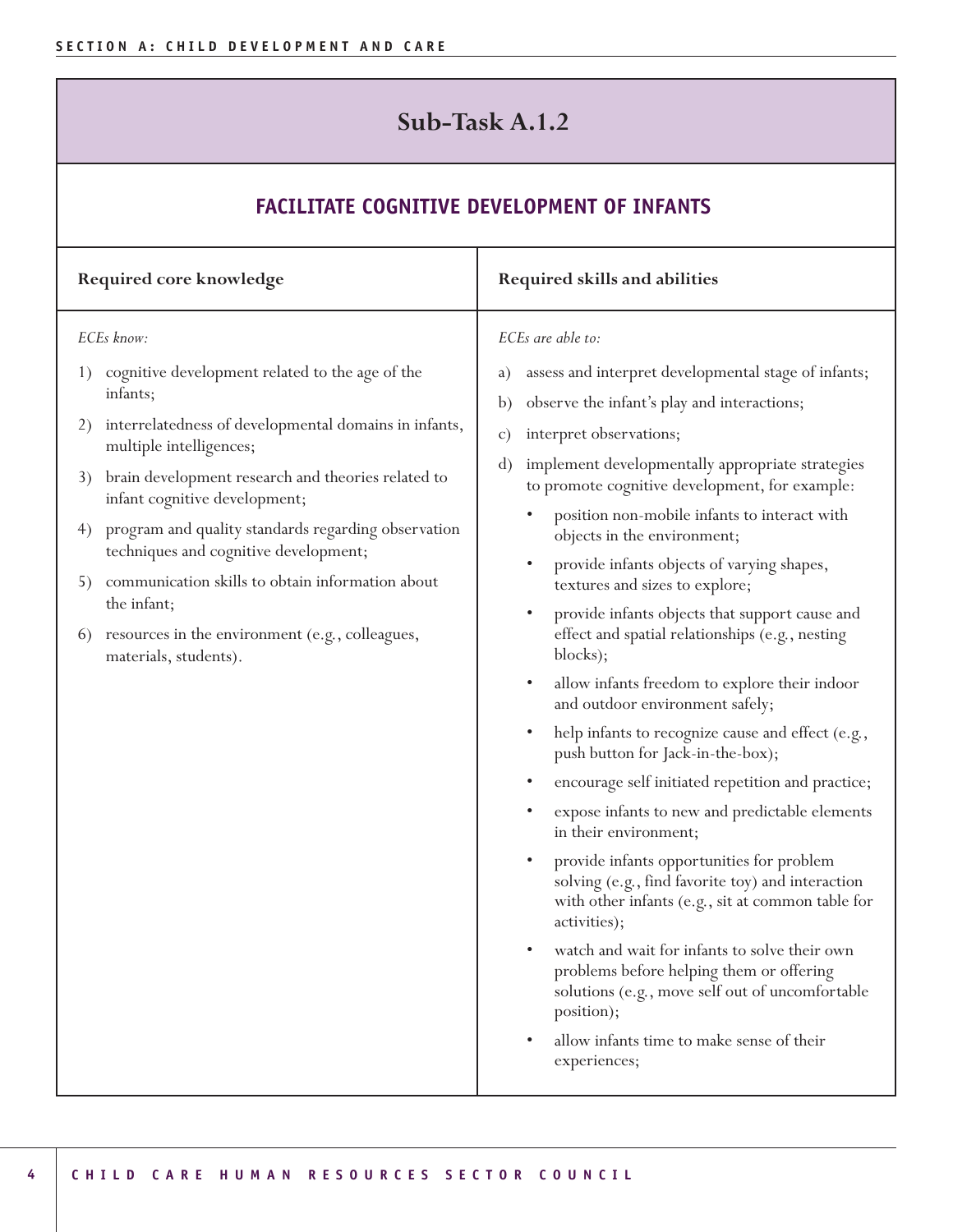|                                               | integrate caregiving routines (e.g., eating, diapering<br>e)<br>time, sleep time) into the individual infant's daily<br>program to further learning experiences that<br>support cognitive development, for example: |
|-----------------------------------------------|---------------------------------------------------------------------------------------------------------------------------------------------------------------------------------------------------------------------|
|                                               | play peek-a-boo when dressing to go outside;<br>$\bullet$                                                                                                                                                           |
|                                               | sing songs or make up rhymes while changing<br>diapers;                                                                                                                                                             |
|                                               | use positive tone of voice when speaking to<br>infant;                                                                                                                                                              |
|                                               | gather information about the infant's cognitive<br>$\ddot{\phantom{1}}$<br>development from team members, family and<br>relevant others.                                                                            |
| <b>Contextual Information - Task Ratings:</b> |                                                                                                                                                                                                                     |

- Importance: *very important*
- Frequency: *constantly*
- Time to perform proficiently: *1 week*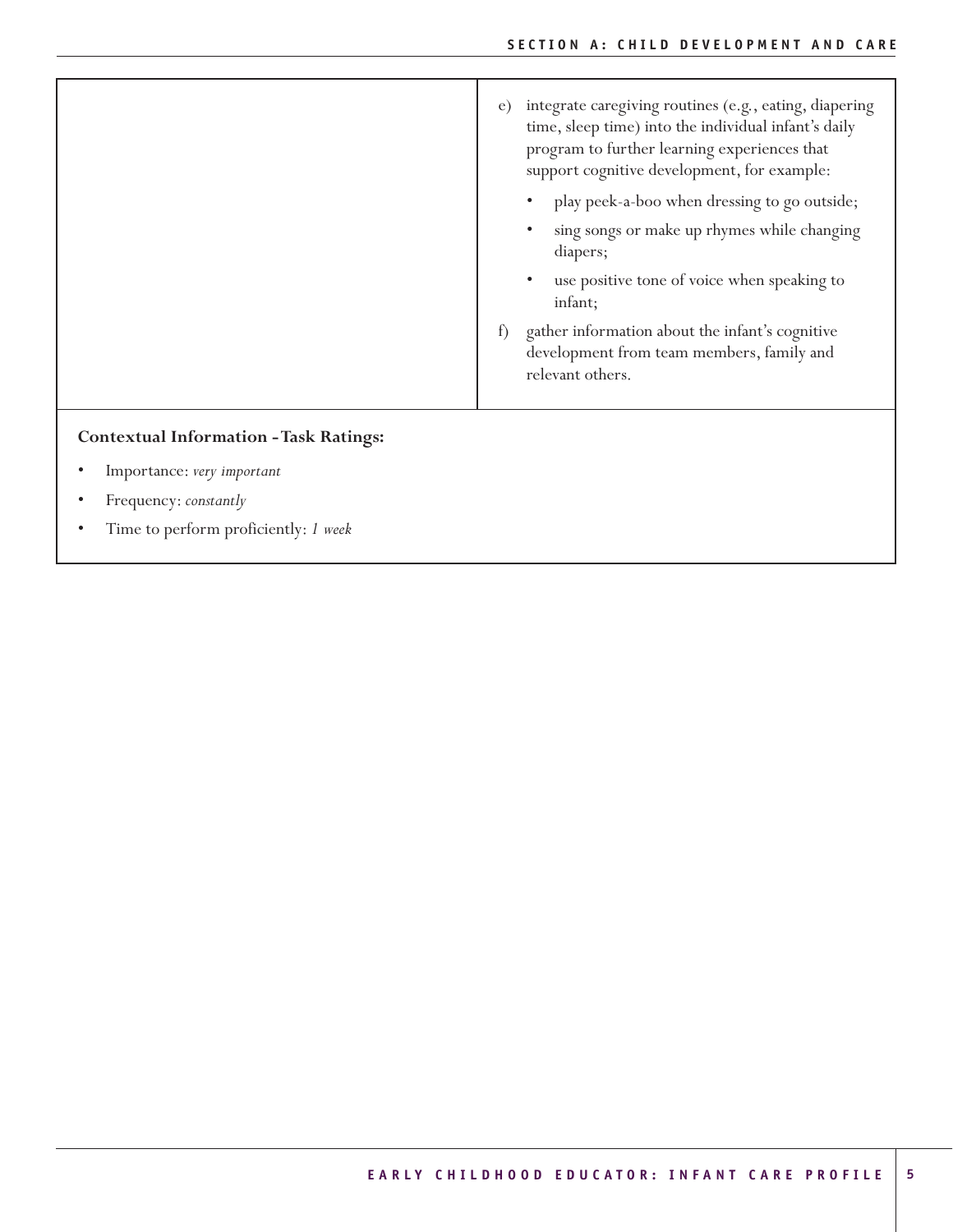# **Sub-Task A.1.3**

# **FACILITATE LANGUAGE DEVELOPMENT OF INFANTS**

| Required core knowledge                                                                                                                                                                                                                                                                                                                                                                                                                                                                                                                                                                                                                                                                                                                                                                                                                                                                                                                                                                                                                                                                  | Required skills and abilities                                                                                                                                                                                                                                                                                                                                                                                                                                                                                                                                                                                                                                                                                                                                                                                                                                                                                                                                                                                                                                                                                                                                                                                                                                                                                                                                                                                                                                          |
|------------------------------------------------------------------------------------------------------------------------------------------------------------------------------------------------------------------------------------------------------------------------------------------------------------------------------------------------------------------------------------------------------------------------------------------------------------------------------------------------------------------------------------------------------------------------------------------------------------------------------------------------------------------------------------------------------------------------------------------------------------------------------------------------------------------------------------------------------------------------------------------------------------------------------------------------------------------------------------------------------------------------------------------------------------------------------------------|------------------------------------------------------------------------------------------------------------------------------------------------------------------------------------------------------------------------------------------------------------------------------------------------------------------------------------------------------------------------------------------------------------------------------------------------------------------------------------------------------------------------------------------------------------------------------------------------------------------------------------------------------------------------------------------------------------------------------------------------------------------------------------------------------------------------------------------------------------------------------------------------------------------------------------------------------------------------------------------------------------------------------------------------------------------------------------------------------------------------------------------------------------------------------------------------------------------------------------------------------------------------------------------------------------------------------------------------------------------------------------------------------------------------------------------------------------------------|
| ECEs know:                                                                                                                                                                                                                                                                                                                                                                                                                                                                                                                                                                                                                                                                                                                                                                                                                                                                                                                                                                                                                                                                               | ECEs are able to:                                                                                                                                                                                                                                                                                                                                                                                                                                                                                                                                                                                                                                                                                                                                                                                                                                                                                                                                                                                                                                                                                                                                                                                                                                                                                                                                                                                                                                                      |
| language development for second language learners;<br>1)<br>child development theories:<br>2)<br>principles of infant learning (e.g., use of play,<br>٠<br>care routines, interaction and communication,<br>development of relationships);<br>principles of programming; (e.g., primary care,<br>$\bullet$<br>small groups, continuity, individualized care,<br>cultural continuity, inclusion);<br>brain development research and theories related to<br>3)<br>infant language and communication development;<br>infant development milestones;<br>4)<br>language development strategies (e.g. mirroring,<br>5)<br>repetition, appropriate, tone of voice, infant sign<br>language, musical delivery of language, labeling);<br>interrelatedness of developmental domains in<br>6)<br>infants, multiple intelligences;<br>resources in the environment (e.g., colleagues,<br>7)<br>materials, students);<br>program and quality standards regarding observation<br>8)<br>techniques and language and communication<br>development;<br>cultural diversity theories and approaches.<br>9) | observe and interpret language and communication<br>a)<br>development during play and interactions;<br>communicate with infants (e.g., non-verbal<br>b)<br>techniques, sign language, home language(s),<br>mirroring, singing, appropriate tone of voice, use<br>of simple and correct vocabulary, short sentences,<br>appropriate facial expressions and body language to<br>match verbal communication);<br>determine language(s) spoken in the home and<br>$\mathcal{C}$ )<br>expectations of parents;<br>implement strategy to provide home language<br>d)<br>support, for example:<br>provide ECE staff that speaks home language to<br>٠<br>provide care for infant;<br>work with parent to learn and use words during<br>٠<br>infant interaction;<br>bring in volunteer who speaks home language to<br>read, sing and interact with infant;<br>determine language and communication ability<br>e)<br>according to age and stage of development;<br>f<br>identify factors affecting language capacity (e.g.,<br>environmental, intellectual, cultural, physiological);<br>identify beliefs and practices that affect language and<br>$\mathbf{g}$<br>communication use and development;<br>use strategies to stimulate language development<br>h)<br>through interaction with infants, for example:<br>describe the infant's body language and facial<br>expressions in words;<br>name and describe the objects the infant shows<br>interest in (parallel talk); |
|                                                                                                                                                                                                                                                                                                                                                                                                                                                                                                                                                                                                                                                                                                                                                                                                                                                                                                                                                                                                                                                                                          |                                                                                                                                                                                                                                                                                                                                                                                                                                                                                                                                                                                                                                                                                                                                                                                                                                                                                                                                                                                                                                                                                                                                                                                                                                                                                                                                                                                                                                                                        |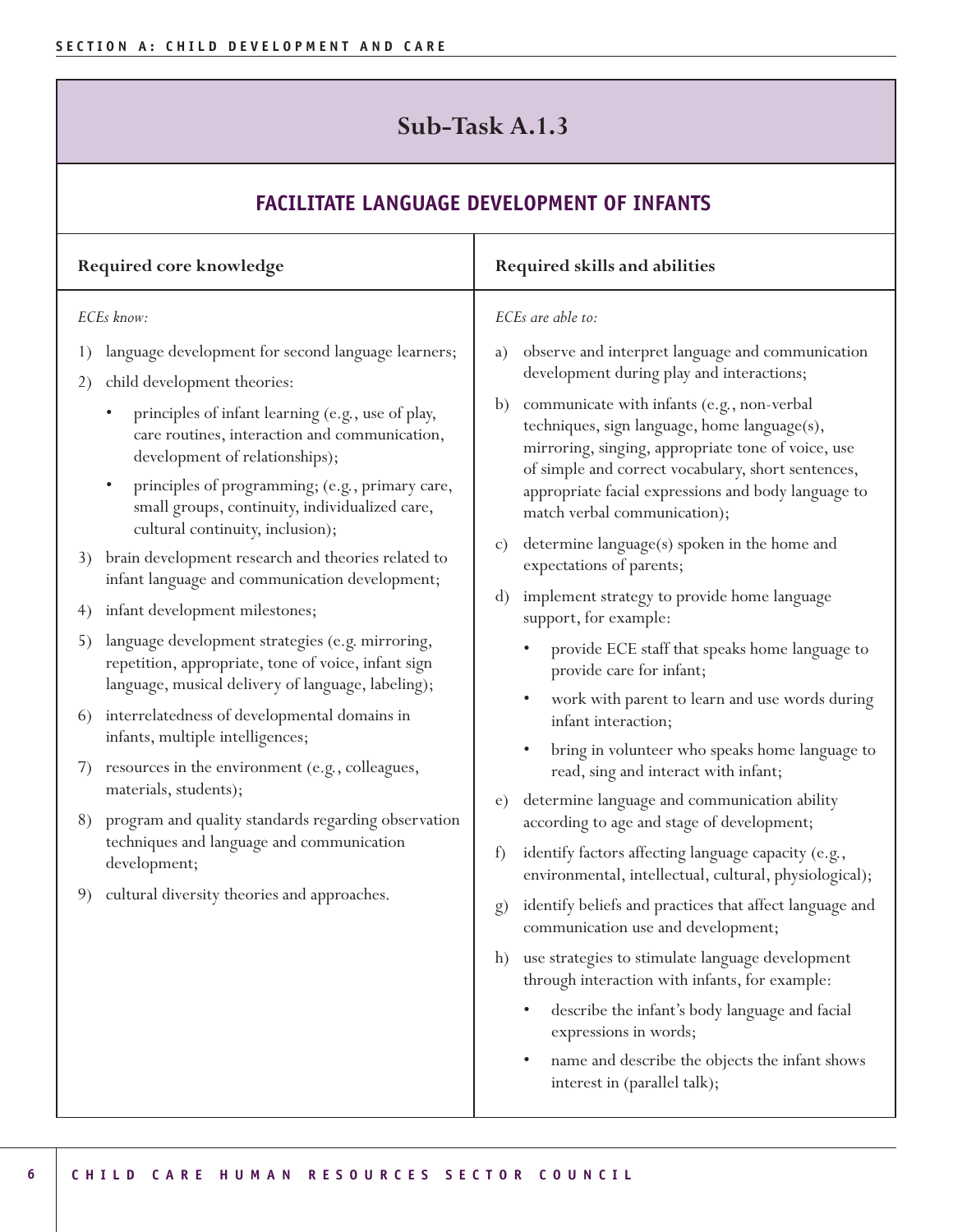| use fun words;<br>put the accent on key words;<br>combine gestures with words;<br>$\bullet$<br>speak slowly and pause between words;<br>٠<br>respond to infant-initiated communication;<br>$\bullet$<br>ask infant to name or point to people or objects<br>$\bullet$<br>they know; |
|-------------------------------------------------------------------------------------------------------------------------------------------------------------------------------------------------------------------------------------------------------------------------------------|
| act as an interpreter for one infant to another;<br>check to see if infant's message was understood<br>$\bullet$<br>correctly by using mirroring, reformulation,<br>repetition and questions;                                                                                       |
| integrate caregiving routines (e.g., eating, diapering<br>$\mathbf{i}$<br>time, sleep time) into the individual infant's daily<br>program to further learning experiences that<br>support language and communication development,<br>for example:                                   |
| sing or say rhymes during diapering which use<br>touch;<br>name parts of the body and describe routine                                                                                                                                                                              |
| (self-talk) while diapering and dressing the<br>infant;<br>sing quiet songs and hold infant at nap time;                                                                                                                                                                            |
| create literacy-rich environment, for example:<br>j)                                                                                                                                                                                                                                |
| provide durable books that engage the senses,<br>reflect other cultures, are bright and colourful,<br>and easily accessible;                                                                                                                                                        |
| display large pictures of infants' families and<br>community at infant's eye level;                                                                                                                                                                                                 |
| control background noise to facilitate<br>$\bf k$<br>communication.                                                                                                                                                                                                                 |
|                                                                                                                                                                                                                                                                                     |

- Importance: *very important*
- Frequency: *constantly*
- Time to perform proficiently: *1 week*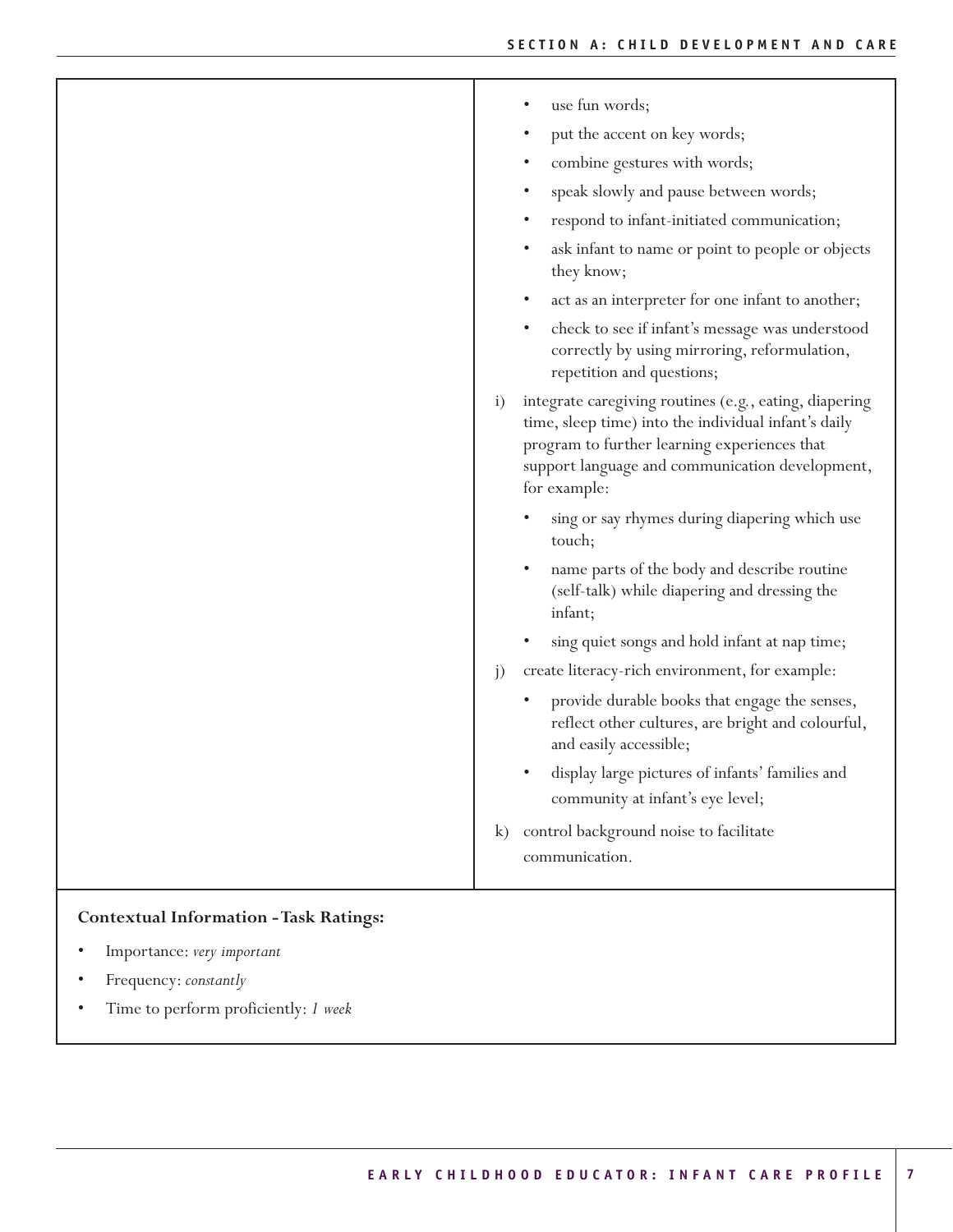# **Sub-Task A.1.4**

|  | <b>FACILITATE SOCIAL DEVELOPMENT OF INFANTS</b> |  |
|--|-------------------------------------------------|--|
|--|-------------------------------------------------|--|

| Required core knowledge                                                                                                                            | Required skills and abilities                                                                                                                                                                                                                                                                                                                                                  |
|----------------------------------------------------------------------------------------------------------------------------------------------------|--------------------------------------------------------------------------------------------------------------------------------------------------------------------------------------------------------------------------------------------------------------------------------------------------------------------------------------------------------------------------------|
| ECEs know:<br>child development theories:<br>1)                                                                                                    | ECEs are able to:<br>observe:<br>a)                                                                                                                                                                                                                                                                                                                                            |
| principles of infant learning (e.g., use of play,<br>care routines, interaction and communication,<br>development of relationships);               | the infant's interaction with peers and adults;<br>the infant when they are being dropped off and<br>picked up;                                                                                                                                                                                                                                                                |
| principles of programming; (e.g., primary care,<br>$\bullet$<br>small groups, continuity, individualized care,<br>cultural continuity, inclusion); | the infant's stage of social play;<br>٠<br>the infant's interactions with their environment;<br>٠                                                                                                                                                                                                                                                                              |
| child social development theories according to<br>2)<br>developmental ages and stages;                                                             | the infant's body language, gestures and facial<br>expressions;                                                                                                                                                                                                                                                                                                                |
| developmental milestones for infants;<br>3)                                                                                                        | the infant's peer entry group skills;<br>٠                                                                                                                                                                                                                                                                                                                                     |
| interrelatedness of developmental domains in<br>$^{(4)}$<br>infants, multiple intelligences;                                                       | how the infant manages stress and conflicts;<br>how the infant manages transition times in the                                                                                                                                                                                                                                                                                 |
| brain development research and theories related to<br>5)<br>infant social development;                                                             | program;<br>identify triggers that may impact on the infant's<br>b)<br>social behaviour (e.g., transitions);                                                                                                                                                                                                                                                                   |
| attachment theories;<br>6)                                                                                                                         | physically reassure infants exhibiting separation<br>$\mathbf{C}$                                                                                                                                                                                                                                                                                                              |
| signs of separation anxiety and stranger anxiety;<br>7)<br>program and quality standards regarding observation<br>8)                               | anxiety and/or stranger anxiety, (e.g., hold infant<br>while verbally reassuring them, use comfort item);                                                                                                                                                                                                                                                                      |
| techniques and social development;                                                                                                                 | spend quality time fostering safe, secure and healthy<br>d)                                                                                                                                                                                                                                                                                                                    |
| infant's family and extended support network;<br>9)<br>10) resources in the environment (e.g., colleagues,<br>materials, students).                | relationships between infants, parents, and ECEs:<br>ensure environment is conducive for ECE and<br>infant to communicate and connect;<br>use self and parallel talking techniques;<br>read and respond to infant's cues;<br>ensure interaction includes hugging and<br>touching;<br>spend time on floor with infant to make eye<br>contact;<br>allow infant to take the lead; |
|                                                                                                                                                    |                                                                                                                                                                                                                                                                                                                                                                                |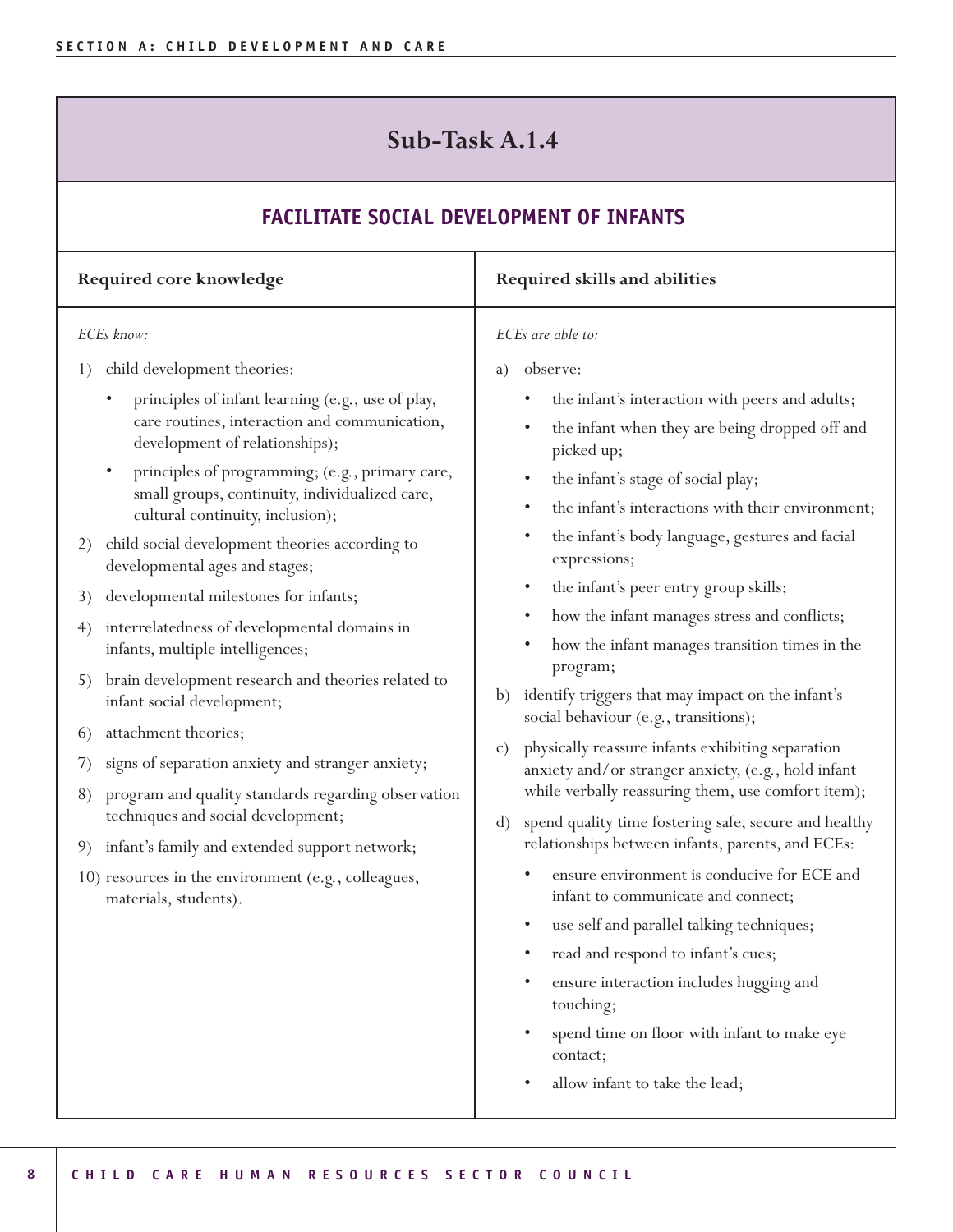| model positive responses and respectful<br>interactions and behaviours;<br>facilitate infants' problem-solving and conflict-<br>e)<br>resolution skills;                                                                                                             |
|----------------------------------------------------------------------------------------------------------------------------------------------------------------------------------------------------------------------------------------------------------------------|
| facilitate infant's entry skills;<br>f<br>integrate caregiving routines (e.g., eating, diapering<br>$\mathbf{g}$<br>time, sleep time) into the individual infant's daily<br>program to further learning experiences that<br>support social development, for example: |
| encourage infants to help other infants during<br>care giving routines;<br>encourage older infants to help each other at<br>$\bullet$<br>snack and mealtimes.                                                                                                        |

- Importance: *very important*
- Frequency: *constantly*
- Time to perform proficiently: *1 week*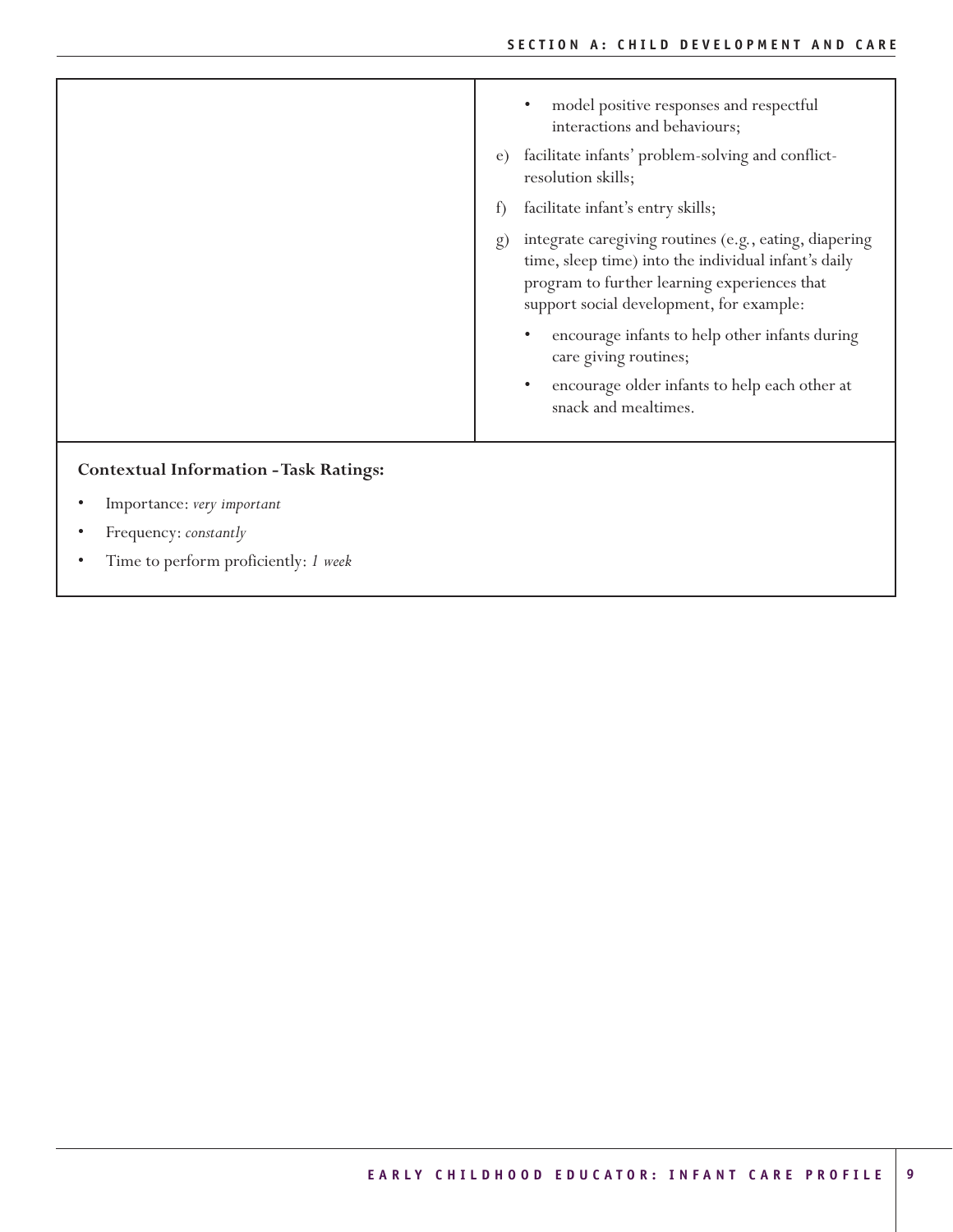# **Sub-Task A.1.6**

| Required core knowledge                                                                                                                                                                                                                                                                                                                                                                                                                                                                                                                                                                                                                                                                                                                                                                                                                                                                                                                                                   | <b>Required skills and abilities</b>                                                                                                                                                                                                                                                                                                                                                                                                                                                                                                                                                                                                                                                                                                                                                                                                                                                                                                                                                                                                            |
|---------------------------------------------------------------------------------------------------------------------------------------------------------------------------------------------------------------------------------------------------------------------------------------------------------------------------------------------------------------------------------------------------------------------------------------------------------------------------------------------------------------------------------------------------------------------------------------------------------------------------------------------------------------------------------------------------------------------------------------------------------------------------------------------------------------------------------------------------------------------------------------------------------------------------------------------------------------------------|-------------------------------------------------------------------------------------------------------------------------------------------------------------------------------------------------------------------------------------------------------------------------------------------------------------------------------------------------------------------------------------------------------------------------------------------------------------------------------------------------------------------------------------------------------------------------------------------------------------------------------------------------------------------------------------------------------------------------------------------------------------------------------------------------------------------------------------------------------------------------------------------------------------------------------------------------------------------------------------------------------------------------------------------------|
| ECEs know:<br>child development theories:<br>1)<br>principles of infant learning (e.g., use of play,<br>٠<br>care routines, interaction and communication,<br>development of relationships)<br>principles of programming; (e.g., primary care,<br>$\bullet$<br>small groups, continuity, individualized care,<br>cultural continuity, inclusion);<br>child temperament theories;<br>2)<br>brain development research and theories related to<br>3)<br>infant emotional development;<br>attachment theories;<br>4)<br>developmental milestones (e.g. stages of play);<br>5)<br>interrelatedness of developmental domains in infants,<br>6)<br>multiple intelligences;<br>self-regulation skills development theories;<br>$\left( 7\right)$<br>program and quality standards regarding observation<br>8)<br>techniques and emotional development;<br>planning processes and theories;<br>9)<br>10) resources in the environment (e.g., colleagues,<br>materials, students). | ECEs are able to:<br>observe:<br>a)<br>the infant's interactions at drop-off and pick-up;<br>the infant's interactions with family members;<br>the infant's stages of social play;<br>the infant's reactions to unfamiliar situations and<br>people;<br>the infant's way of being comforted, e.g. cues,<br>comfort items;<br>assess and interpret:<br>b)<br>different emotional cues;<br>how the infant relates to others;<br>the infant's self-esteem and autonomy, self<br>concept and self identity;<br>the infant's level of comfort or security;<br>the infant's problem-solving strategies;<br>how the infant manages stress and conflict;<br>how transition times affect the infant;<br>how the infant plays within their environment;<br>if the infant displays developmentally<br>appropriate empathy;<br>the infant's self-regulation skills;<br>c) implement strategies to support emotional<br>development, for example:<br>help the infant regulate their emotions;<br>interpret emotional cues to describe and label<br>feelings; |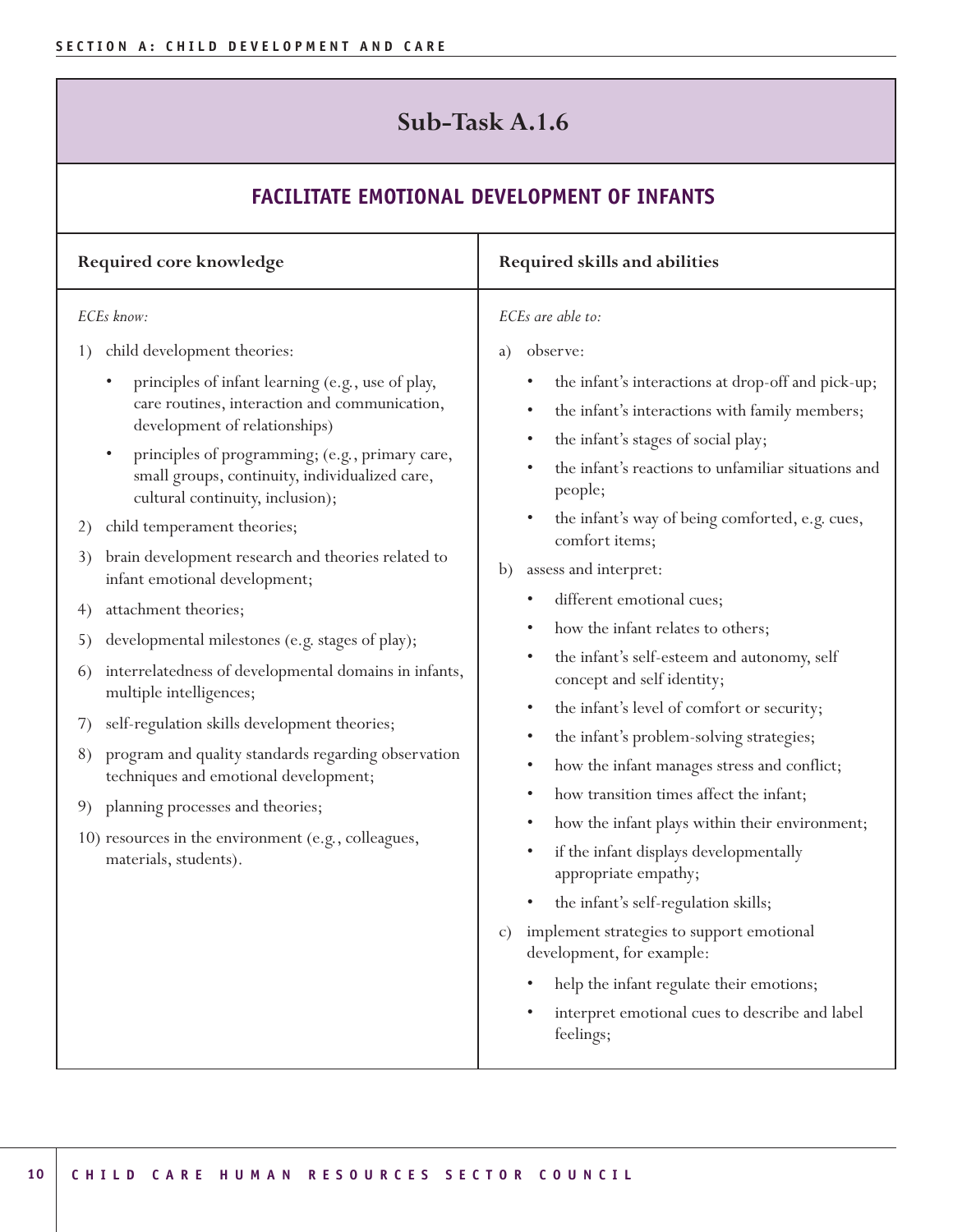| provide materials that relate to feelings and<br>emotional expression (e.g., pictures of facial<br>expressions depicting emotions, mirrors);<br>accept the infant's feelings and needs;<br>d)                                             |
|-------------------------------------------------------------------------------------------------------------------------------------------------------------------------------------------------------------------------------------------|
| respond to infants appropriately:<br>e)                                                                                                                                                                                                   |
| respond in a timely manner to direct and<br>indirect requests for help (e.g., cries, retreats,<br>inactivity, etc.);                                                                                                                      |
| help the infant to find solutions to the feelings<br>and needs they experience;                                                                                                                                                           |
| use mirroring to verbalize the infant's feelings;                                                                                                                                                                                         |
| help the infant to recover when they are<br>overwhelmed by strong emotions (e.g. fear,<br>anger);                                                                                                                                         |
| use an empathic tone;                                                                                                                                                                                                                     |
| use body language to show openness and<br>availability (e.g., open arms, position at infant's<br>level);                                                                                                                                  |
| integrate caregiving routines (e.g., eating, diapering<br>f<br>time, sleep time) into the individual infant's daily<br>program to further learning experiences that<br>support emotional development, for example:                        |
| support infant's autonomy by encouraging their<br>participation in routines to the extent they are<br>able (e.g., self-feed, hold their own bottle, take<br>off or put on shoes or boots, throw away trash,<br>put away toys at cleanup); |
| reassure infants who show insecurity at nap time<br>(e.g., sing, rock or stroke the infant, give verbal<br>reassurance).                                                                                                                  |

- Importance: very important
- Frequency: constantly
- Time to perform proficiently: 1 day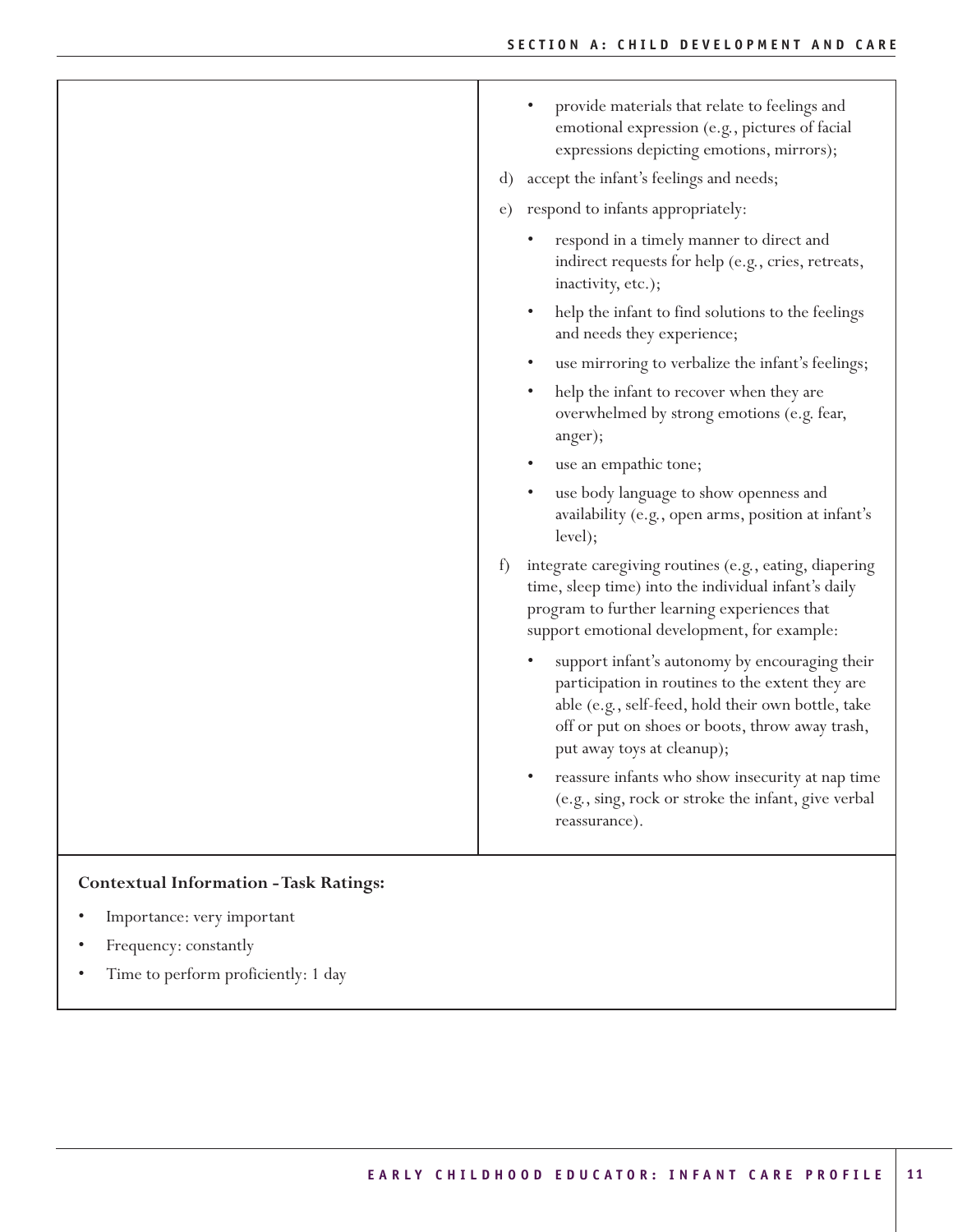# **Sub-Task A.1.7**

### **FACILITATE CREATIVE DEVELOPMENT OF INFANTS**

| Required core knowledge                                                                                                                                                                                                                                                                                                                                                                                                                                                                     | <b>Required skills and abilities</b>                                                                                                                                                                                                                                                                                                                                                                                                                                                                                                                                                                                                                                                                                                                                                                                                                                                                                                                                                                                                                                                                                                                                                                                                                                                                                                                                                                            |
|---------------------------------------------------------------------------------------------------------------------------------------------------------------------------------------------------------------------------------------------------------------------------------------------------------------------------------------------------------------------------------------------------------------------------------------------------------------------------------------------|-----------------------------------------------------------------------------------------------------------------------------------------------------------------------------------------------------------------------------------------------------------------------------------------------------------------------------------------------------------------------------------------------------------------------------------------------------------------------------------------------------------------------------------------------------------------------------------------------------------------------------------------------------------------------------------------------------------------------------------------------------------------------------------------------------------------------------------------------------------------------------------------------------------------------------------------------------------------------------------------------------------------------------------------------------------------------------------------------------------------------------------------------------------------------------------------------------------------------------------------------------------------------------------------------------------------------------------------------------------------------------------------------------------------|
| ECEs know:<br>resources in the environment (e.g., colleagues,<br>1)<br>materials, students);<br>active learning principles (e.g., key experiences);<br>2)<br>interrelatedness of developmental domains in<br>3)<br>infants, multiple intelligences;<br>brain development research and theories related to<br>4)<br>infant creative development;<br>multiple teaching strategies;<br>5)<br>program and quality standards regarding observation<br>6)<br>techniques and creative development. | ECEs are able to:<br>facilitate infants' participation in the planning and<br>a)<br>implementation of activities;<br>structure indoor and outdoor environments and<br>b)<br>activities around creative learning;<br>provide open-ended activities with varied,<br>C)<br>developmentally-appropriate and stimulating<br>materials (e.g., crawl through a tunnel which turned<br>over becomes a boat to travel in);<br>facilitate infants' problem-solving skills;<br>d)<br>set up the environment to promote creative<br>e)<br>development;<br>f<br>provide activities that enable infants to express their<br>creativity, for example:<br>art and sensory activities (e.g., finger-painting);<br>music (e.g. making rhythmic sounds, dancing);<br>٠<br>contact with nature during outdoor activities<br>(e.g., gather leaves, observe insects and birds,<br>play in mud and puddles);<br>model creativity, spontaneity and flexibility;<br>$\mathbf{g}$<br>take the infant's perspective on materials and<br>h)<br>problems to find creative approaches;<br>integrate caregiving routines (e.g., eating, diapering<br>$\mathbf{i}$<br>time, sleep time) into the individual infant's daily<br>program to further learning experiences that<br>support creative development, for example:<br>making bubbles while hand-washing;<br>describing objects (e.g. body parts, mobiles)<br>during diaper changing time; |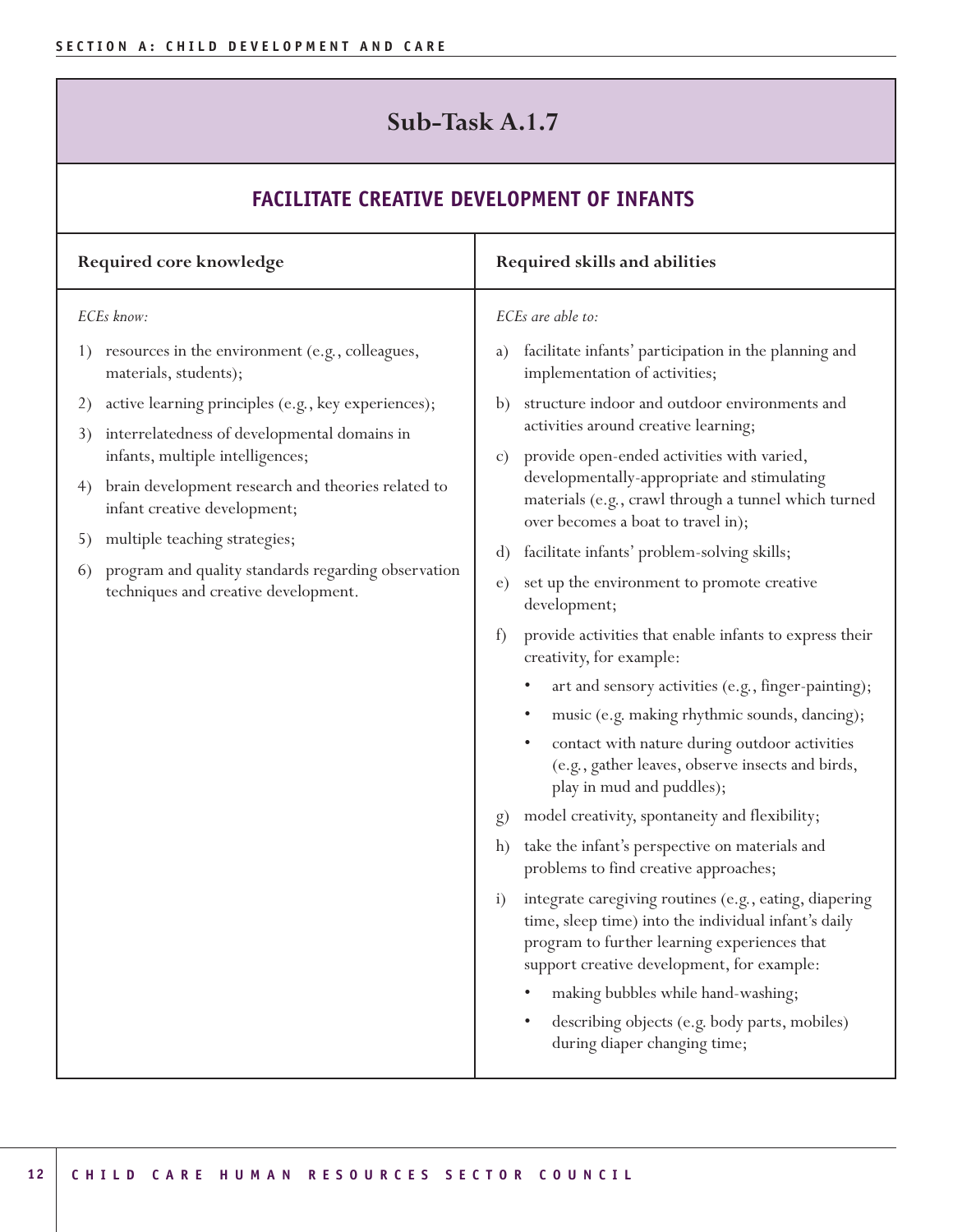|                                               | singing quietly to calm infants for nap time;<br>$\bullet$<br>describing food items and food groups during<br>$\bullet$<br>meal time. |
|-----------------------------------------------|---------------------------------------------------------------------------------------------------------------------------------------|
| <b>Contextual Information - Task Ratings:</b> |                                                                                                                                       |
| Importance: very important                    |                                                                                                                                       |
| Frequency: <i>constantly</i>                  |                                                                                                                                       |

Time to perform proficiently: *1 day*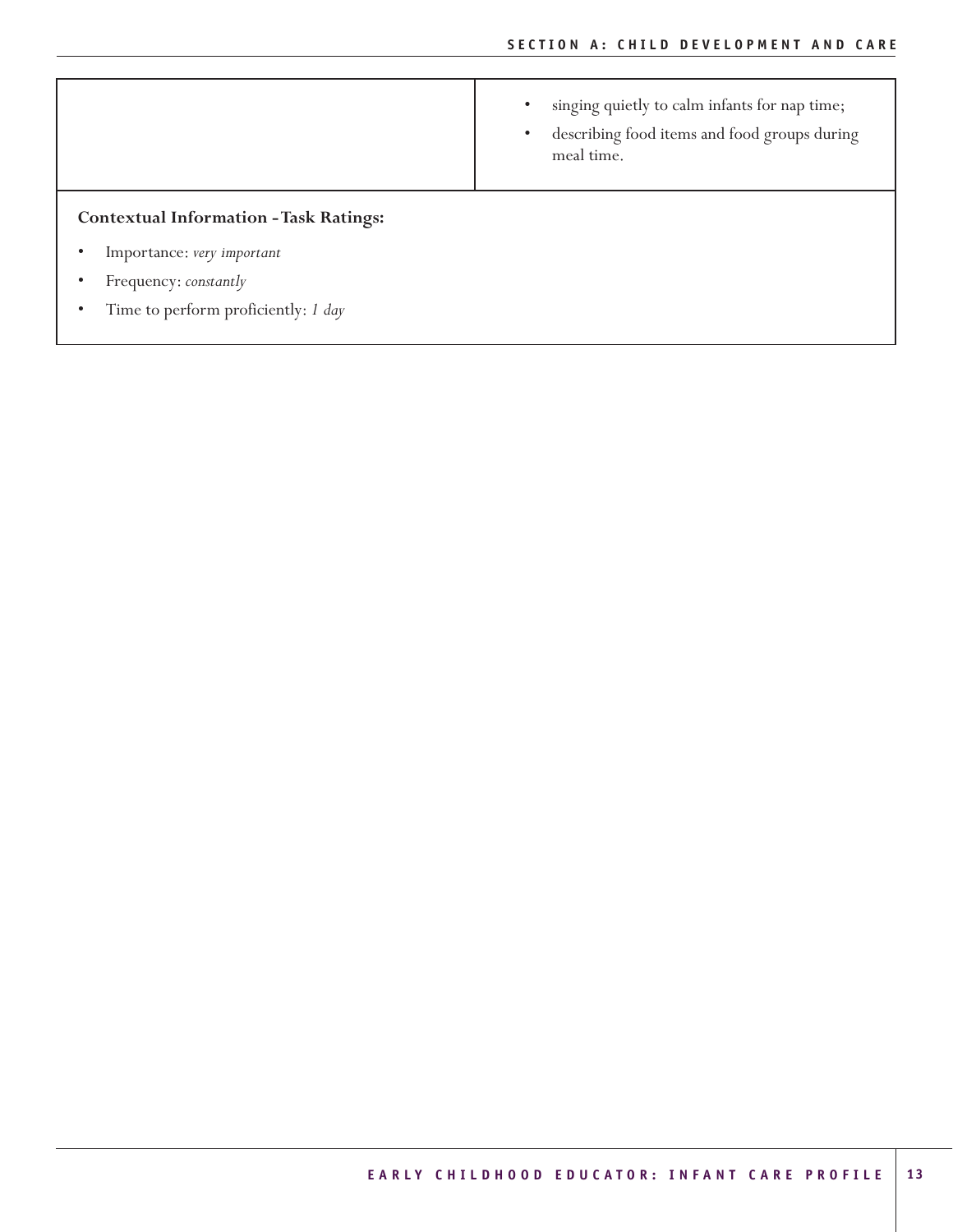# **Sub-Task A.1.8**

### **FACILITATE PHYSICAL DEVELOPMENT OF INFANTS**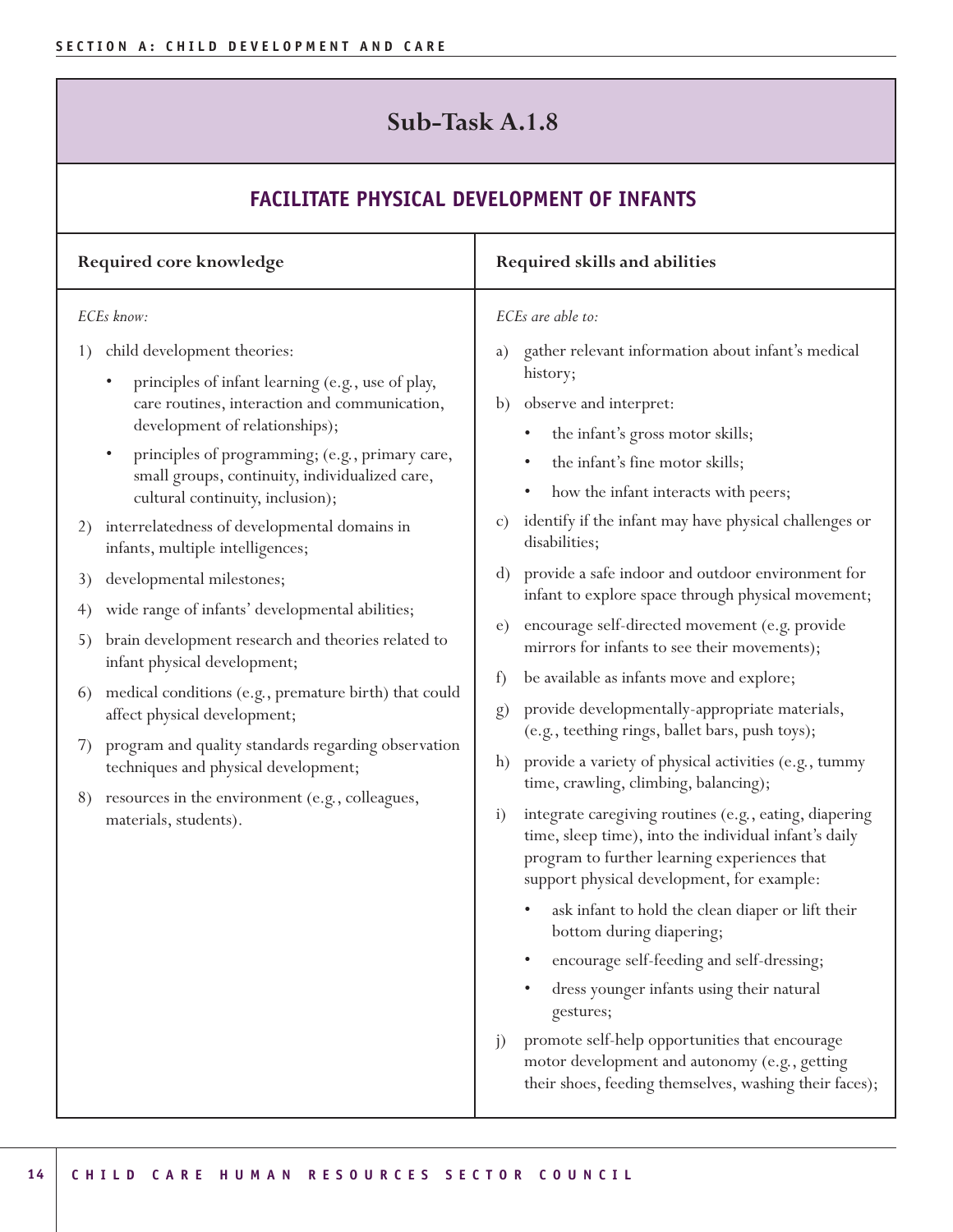k) provide quiet, sheltered space for non-mobile infants who do not engage in physical activity.

- Importance: *very important*
- Frequency: *constantly*
- Time to perform proficiently: *1 day*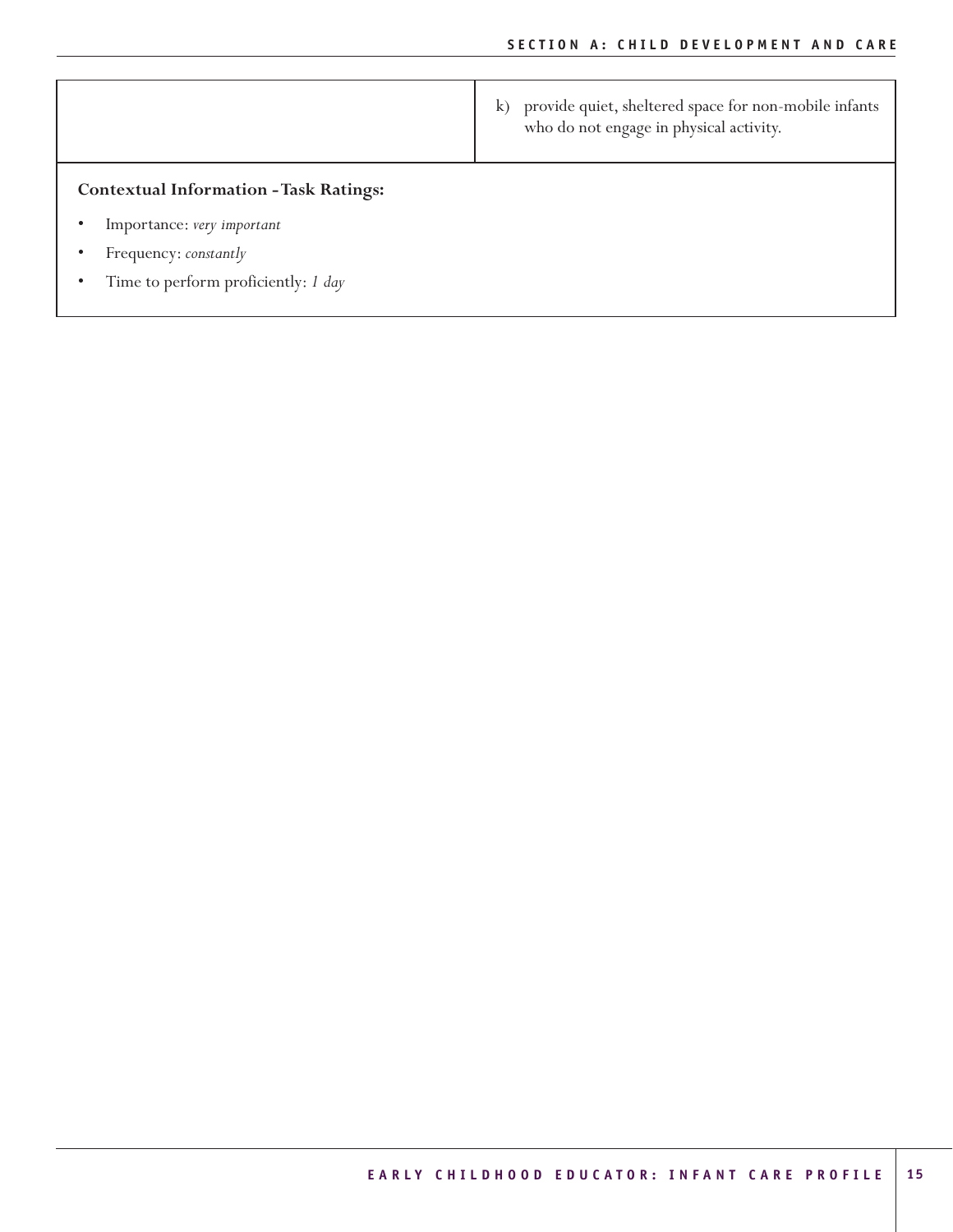# **Sub-Task A.1.9**

| Required core knowledge                                                                                                                                                                                                                                                                                                    | <b>Required skills and abilities</b>                                                                                                                                                                                                                                                                                                                                                                                                                                                                                                                                                                                                         |
|----------------------------------------------------------------------------------------------------------------------------------------------------------------------------------------------------------------------------------------------------------------------------------------------------------------------------|----------------------------------------------------------------------------------------------------------------------------------------------------------------------------------------------------------------------------------------------------------------------------------------------------------------------------------------------------------------------------------------------------------------------------------------------------------------------------------------------------------------------------------------------------------------------------------------------------------------------------------------------|
| ECEs know:<br>observation and documentation techniques;<br>1)<br>typical development of social-emotional, language<br>2)<br>and communication, cognitive, perceptual and<br>motor skills and normal ranges of variations;<br>indicators of vision and hearing problems;<br>3)<br>indicators of atypical development.<br>4) | ECEs are able to:<br>identify potential developmental delays and vision or<br>a)<br>hearing problems in infants:<br>use developmental checklists to determine<br>delays;<br>recognize infant developmental milestones are<br>guidelines;<br>document observed examples to support opinion;<br>b)<br>communicate observations with team;<br>$\mathcal{C}$ )<br>follow protocols to communicate concerns with<br>$\rm d$<br>family:<br>use sensitivity and appropriate terms;<br>٠<br>suggest further assessment, if applicable;<br>٠<br>avoid making diagnosis;<br>assist and support families with accessing appropriate<br>e)<br>resources. |

- Importance: *extremely important*
- Frequency: *as needed*
- Time to perform proficiently: *2 repetitions*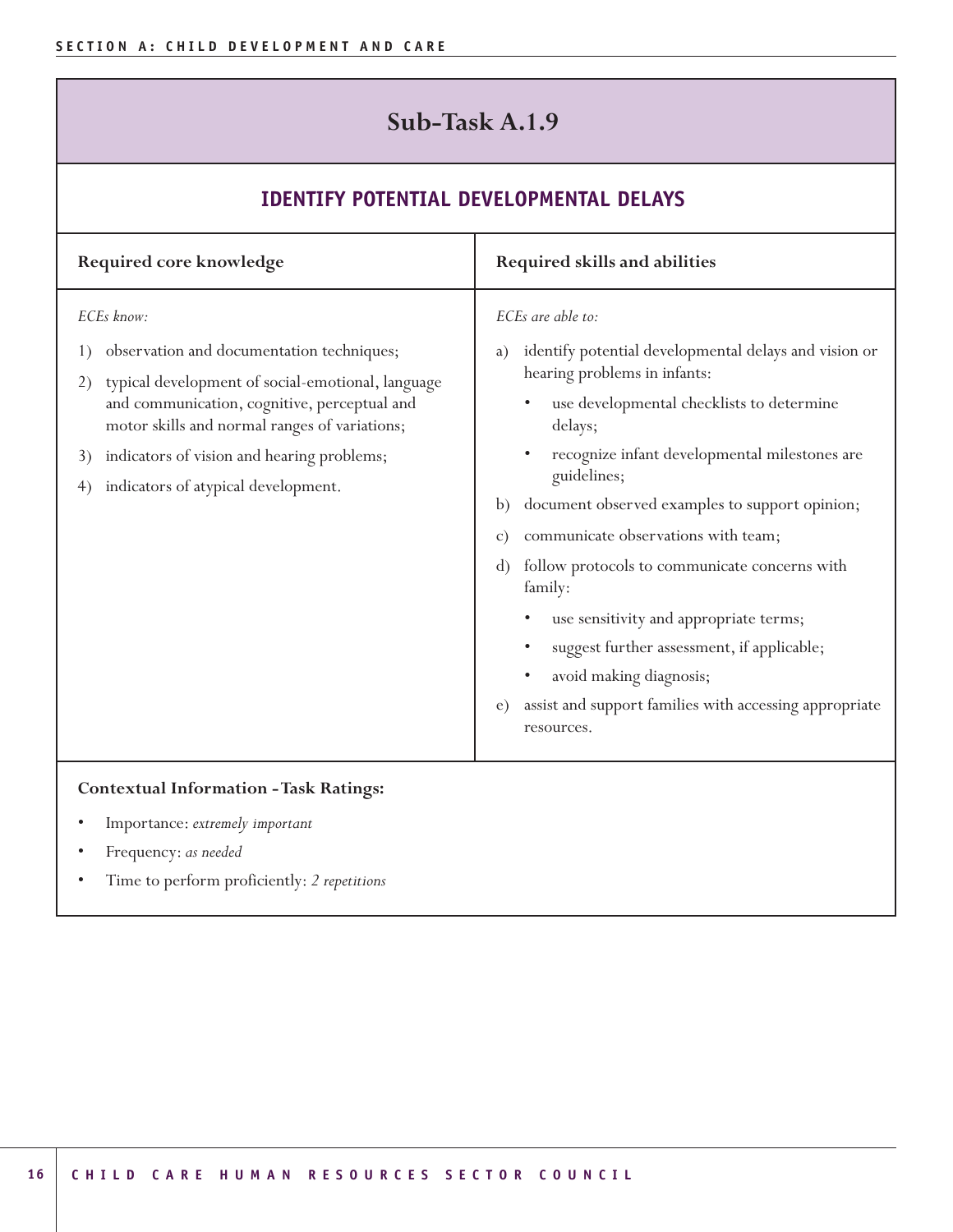# **Task A.2 Develop, implement and evaluate programs**

### **Context Statement:**

In partnership with families, Early Childhood Educators research information to develop and implement programs that meet the developmental needs of infants within their settings as determined by the age groups and stages of children with which they work. Through the use of a variety of observation methods and techniques, ECEs note the progress of each infant within the various domains of child development.

The following sub-tasks of Task A.2 have been enhanced for infant care and are detailed on pages 18-22:

A.2.3: Develop Infant Program

A.2.10: Implement Infant Program

A.2.11: Evaluate Infant Program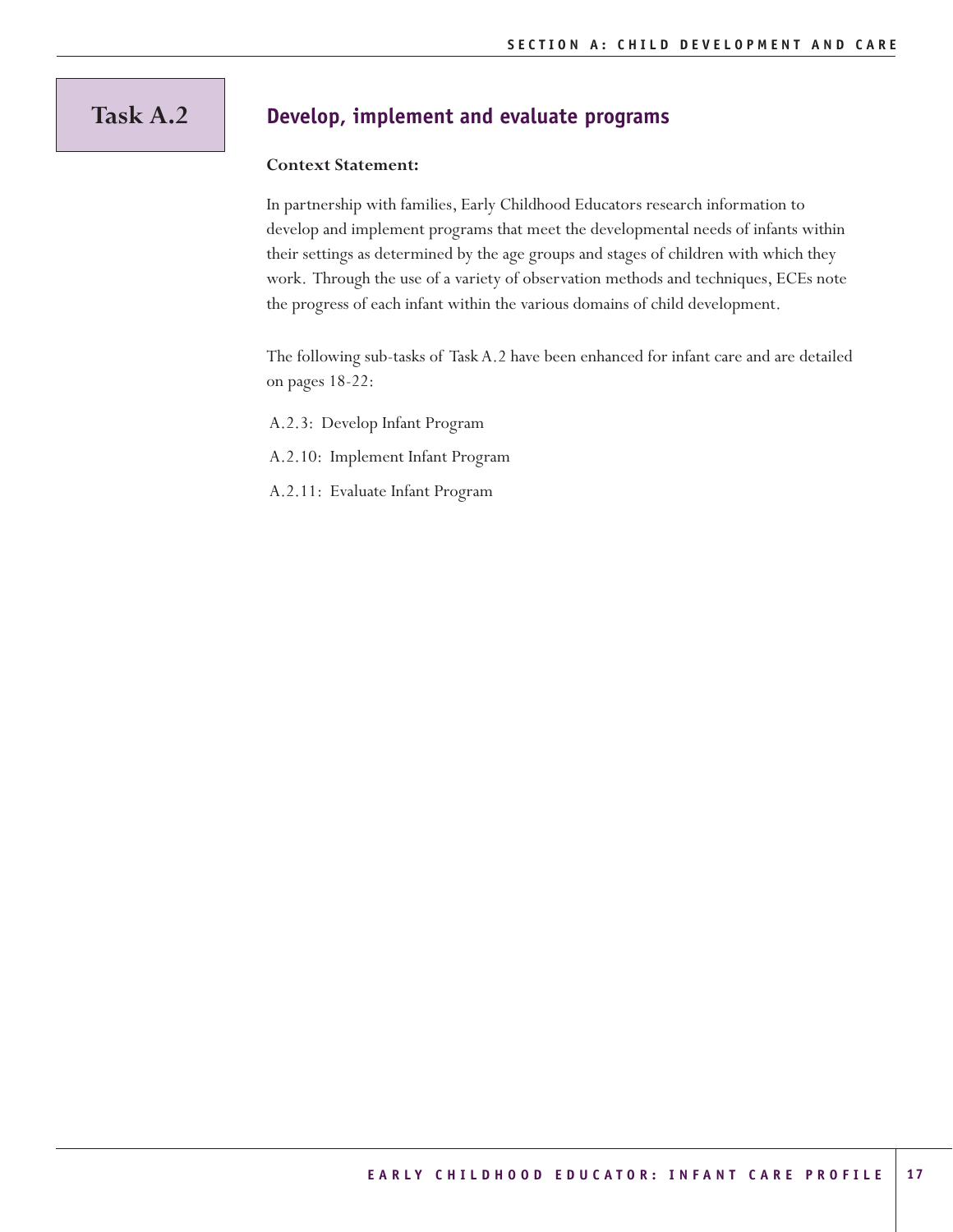# **Sub-Task A.2.3**

### **DEVELOP INFANT PROGRAM**

| Required core knowledge                                                                                                                                                                                                                                                                                                                                                                                                                                                                                                                                                                                                                                                                                                                                                                                                                                                                                                                                                                                                                                                                                                                                              | Required skills and abilities                                                                                                                                                                                                                                                                                                                                                                                                                                                                                                                                                                                                                                                                                                                                                                                                                                                                                                                                                                                                                                                                                                                                                                                                                                                                            |
|----------------------------------------------------------------------------------------------------------------------------------------------------------------------------------------------------------------------------------------------------------------------------------------------------------------------------------------------------------------------------------------------------------------------------------------------------------------------------------------------------------------------------------------------------------------------------------------------------------------------------------------------------------------------------------------------------------------------------------------------------------------------------------------------------------------------------------------------------------------------------------------------------------------------------------------------------------------------------------------------------------------------------------------------------------------------------------------------------------------------------------------------------------------------|----------------------------------------------------------------------------------------------------------------------------------------------------------------------------------------------------------------------------------------------------------------------------------------------------------------------------------------------------------------------------------------------------------------------------------------------------------------------------------------------------------------------------------------------------------------------------------------------------------------------------------------------------------------------------------------------------------------------------------------------------------------------------------------------------------------------------------------------------------------------------------------------------------------------------------------------------------------------------------------------------------------------------------------------------------------------------------------------------------------------------------------------------------------------------------------------------------------------------------------------------------------------------------------------------------|
| ECEs know:<br>child development theories:<br>1)<br>principles of infant learning (e.g., use of play,<br>care routines, interaction and communication,<br>development of relationships);<br>principles of programming; (e.g., primary care,<br>$\bullet$<br>small groups, continuity, individualized care,<br>cultural continuity, inclusion);<br>brain development research and theories on infant<br>2)<br>development;<br>interrelatedness of developmental domains in<br>3)<br>infants, multiple intelligences;<br>developmental milestones for infants and the range<br>4)<br>of variations;<br>variety of diverse family compositions;<br>5)<br>developmentally-enriched activities to develop skills;<br>$\Theta$<br>attachment theories;<br>$\left( 7\right)$<br>8)<br>temperament theories;<br>related regulations (e.g., safety guidelines, policies),<br>9)<br>standards of practice, quality standards and licensing<br>requirements;<br>10) organizational values, policies and procedures;<br>11) principles of establishing a developmentally-<br>appropriate environment;<br>12) principles of equity to support each infant's full<br>participation. | ECEs are able to:<br>develop a program based on:<br>a)<br>observations;<br>infants' developmental needs, interests and<br>unique strengths for example:<br>use caregiving routines (e.g., feeding/eating,<br>diapering, sleep time, transition times) to<br>promote learning for infants;<br>use of play-based indoor and outdoor<br>$\overline{\phantom{a}}$<br>activities for non-mobile infants (e.g.,<br>rattles, manipulatives, peek-a-boo, swings,<br>sandboxes, balls);<br>immediate physical and social environment<br>(neighbours and their pets, park, fire station,<br>neighbourhood events);<br>community resources;<br>set up a physical environment that supports the<br>b)<br>infant's learning and development;<br>find resources and materials based on the infant's<br>$\mathcal{C}$ )<br>interests and needs;<br>set up a safe physical environment for activities;<br>d)<br>develop programs according to ages and<br>e)<br>developmental levels of infants in program,<br>including, for example:<br>create relationships and connections through<br>interactions (e.g., self and parallel talk, language<br>and communication development);<br>promote play-based indoor and outdoor<br>٠<br>activities for mobile infants (e.g., telephones,<br>push toys, stacking toys, slide); |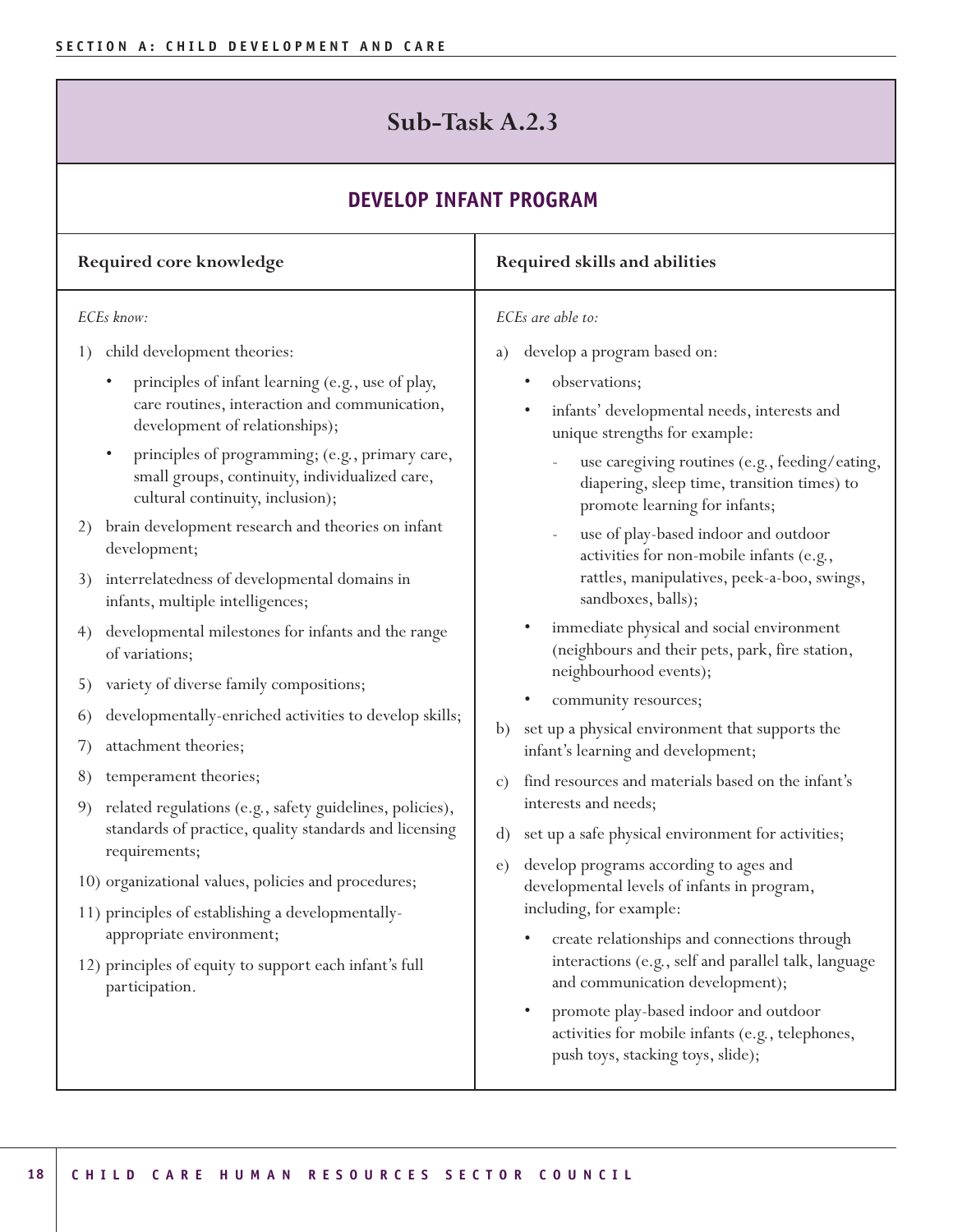| use transitions to promote development<br>(e.g., use of song as ritual, repetition of rules<br>and guidelines, tasks to encourage infant's<br>participation);<br>reflect cultural diversity, integrate into all<br>$\bullet$<br>aspects of centre, program and activities;<br>consider requirements for inclusion (e.g.,<br>$\bullet$<br>accessibility of environment, materials and<br>signage);<br>create an emotional bond with the infant based on<br>f<br>social and emotional needs;<br>develop a written plan that includes descriptions of<br>g)<br>activities;<br>post the plan and review ongoing progress;<br>h)<br>exchange information and share observations daily of<br>$\mathbf{i}$<br>the infants (e.g., eating, sleeping milestones, play);<br>maintain ratios for the program, plan activities to<br>j)<br>comply with requirements;<br>collaborate with parents in developing individual<br>$\bf k$<br>infant program plans:<br>respect and respond to parents' expectations for<br>their infant;<br>introduce communication system to parents;<br>٠ |
|--------------------------------------------------------------------------------------------------------------------------------------------------------------------------------------------------------------------------------------------------------------------------------------------------------------------------------------------------------------------------------------------------------------------------------------------------------------------------------------------------------------------------------------------------------------------------------------------------------------------------------------------------------------------------------------------------------------------------------------------------------------------------------------------------------------------------------------------------------------------------------------------------------------------------------------------------------------------------------------------------------------------------------------------------------------------------|
| report infant's progress to parents.                                                                                                                                                                                                                                                                                                                                                                                                                                                                                                                                                                                                                                                                                                                                                                                                                                                                                                                                                                                                                                     |

- Importance: *very important*
- Frequency: *as needed*
- Time to perform proficiently: *expectation of employment*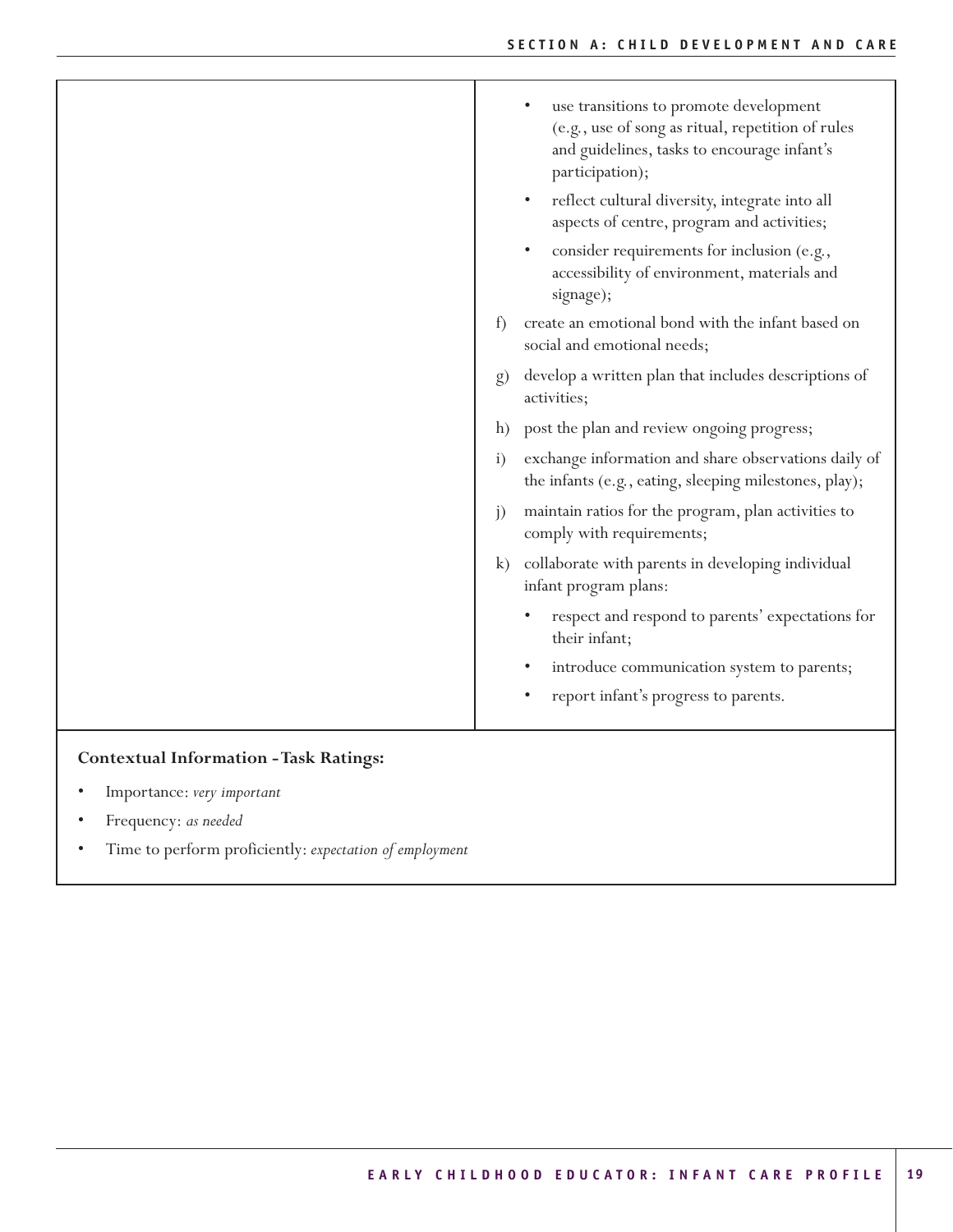# **Sub-Task A.2.10**

### **IMPLEMENT INFANT PROGRAM**

| Required core knowledge                                                                                                                                                                                                                                                                                                                                                                                                                                                                                                                                                                                                                                                                                                                                                                                                                                                                                                                                                                                                                                                                                                                                                                      | <b>Required skills and abilities</b>                                                                                                                                                                                                                                                                                                                                                                                                                                                                                                                                                                                                                                                                                                                                                                                                                                                                                                                                                                                                                                                                                                                                                                                                                                                                                                                                                                                                 |
|----------------------------------------------------------------------------------------------------------------------------------------------------------------------------------------------------------------------------------------------------------------------------------------------------------------------------------------------------------------------------------------------------------------------------------------------------------------------------------------------------------------------------------------------------------------------------------------------------------------------------------------------------------------------------------------------------------------------------------------------------------------------------------------------------------------------------------------------------------------------------------------------------------------------------------------------------------------------------------------------------------------------------------------------------------------------------------------------------------------------------------------------------------------------------------------------|--------------------------------------------------------------------------------------------------------------------------------------------------------------------------------------------------------------------------------------------------------------------------------------------------------------------------------------------------------------------------------------------------------------------------------------------------------------------------------------------------------------------------------------------------------------------------------------------------------------------------------------------------------------------------------------------------------------------------------------------------------------------------------------------------------------------------------------------------------------------------------------------------------------------------------------------------------------------------------------------------------------------------------------------------------------------------------------------------------------------------------------------------------------------------------------------------------------------------------------------------------------------------------------------------------------------------------------------------------------------------------------------------------------------------------------|
| ECEs know:<br>child development theories:<br>1)<br>principles of infant learning (e.g., use of play,<br>care routines, interaction and communication,<br>development of relationships);<br>principles of programming; (e.g., primary<br>$\bullet$<br>care, small groups, continuity, individualized<br>care, cultural continuity, inclusion);<br>brain development research and theories on infant<br>2)<br>development;<br>interrelatedness of developmental domains in<br>3)<br>infants, multiple intelligences;<br>developmental milestones for infants and range of<br>4)<br>variations;<br>related regulations (e.g., safety guidelines,<br>5)<br>policies) standards of practice, quality standards<br>and licensing requirements;<br>organizational values, policies and procedures;<br>$\Theta$<br>program evaluation methods (e.g., best practices,<br>7)<br>quality standards);<br>definition of learning, learning process and<br>8)<br>strategies to support learning;<br>principles of equity to support of each infant's full<br>9)<br>participation;<br>10) evaluation analysis methods and strategies for<br>program improvement and enrichment;<br>11) reflective practice. | ECEs are able to:<br>set up environment and prepare materials:<br>a)<br>ensure sufficient supplies (e.g., duplicate toys);<br>follow safety guidelines, policies and practices;<br>promote activities to address the needs of all infants<br>b)<br>(e.g., plan for diversity);<br>allow infants to explore their environment, for example:<br>$\mathcal{C}$<br>place infants in body positions they can maintain<br>themselves (e.g., tummy, sitting with pillow support,<br>on all fours, standing);<br>use a variety of teaching/instruction strategies to<br>d)<br>support learning during play and small-group activities,<br>for example:<br>give non-verbal infants time to respond;<br>٠<br>encourage non-verbal communication (e.g., sign<br>language);<br>respect infant-initiated choices:<br>e)<br>be flexible to changes in schedule to reflect infants'<br>needs (e.g., sleeping, eating, diapering);<br>allow use of materials for objectives other than the<br>intended ones;<br>allow infants to repeat the same activity as often as<br>$\bullet$<br>they want;<br>prolong play periods when infants are engaged;<br>introduce other or new activities and play periods<br>when infants show signs of disinterest or boredom;<br>accept that one infant may do a different activity<br>$\bullet$<br>from the others;<br>show patience with hesitations, mistakes,<br>frustration and requests to repeat activities; |
|                                                                                                                                                                                                                                                                                                                                                                                                                                                                                                                                                                                                                                                                                                                                                                                                                                                                                                                                                                                                                                                                                                                                                                                              |                                                                                                                                                                                                                                                                                                                                                                                                                                                                                                                                                                                                                                                                                                                                                                                                                                                                                                                                                                                                                                                                                                                                                                                                                                                                                                                                                                                                                                      |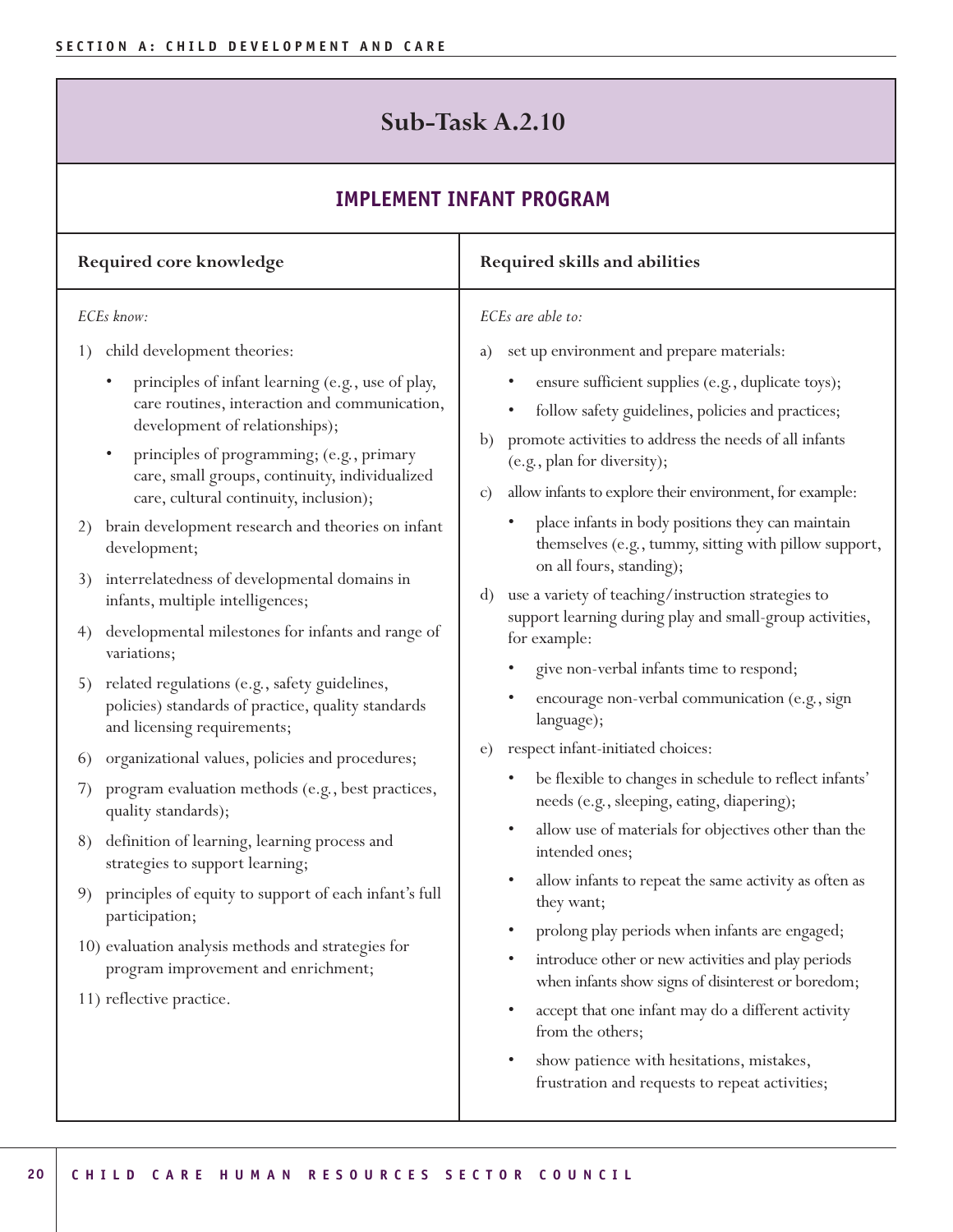|              | allow for non-stereotypical choices (e.g., boys<br>playing with dolls, girls playing with trucks);                                                                                                |
|--------------|---------------------------------------------------------------------------------------------------------------------------------------------------------------------------------------------------|
| $\mathbf{f}$ | help infants become more aware of their actions and skills:                                                                                                                                       |
|              | describe their environment, explorations, actions,<br>particular skills and successes (e.g., parallel and self<br>talk) during the infant's play activities;                                      |
|              | describe the difficulties or problems met by the<br>$\bullet$<br>infant and their search for solutions;                                                                                           |
|              | describe the interpersonal relationships that take<br>$\bullet$<br>place during play and activities;                                                                                              |
|              | point out instances of cooperation, help or empathy<br>٠<br>among the infants immediately when they occur;                                                                                        |
| $\mathbf{g}$ | adapt programs to unexpected events, weather<br>conditions, absence of some infants, mood and<br>temperament of infants, presence of a new-comer<br>(e.g., student, observer, parent, volunteer); |
| h)           | maintain play, routine and transitional periods (e.g.,<br>caregiving routine); for each infant:                                                                                                   |
|              | to provide predictability;                                                                                                                                                                        |
|              | to ensure individual needs are met;                                                                                                                                                               |
| $\mathbf{i}$ | monitor environment, materials and activities to ensure<br>safety of infants, for example:                                                                                                        |
|              | put materials away to clear floor and to allow infants<br>٠<br>to find items in their regular places;                                                                                             |
|              | monitor infants to ensure activities are undertaken safely;<br>٠                                                                                                                                  |
|              | sanitize equipment on a daily basis, especially items<br>that are frequently put in infant's mouths;                                                                                              |
| j)           | document observations (e.g., learning stories, language<br>samples, infant's drawings, emergent writing);                                                                                         |
| $\mathbf{k}$ | provide parents/guardians with updates on their infant's<br>progress and development (e.g., verbal reports, daily<br>logs, learning stories, scrapbooks, photos);                                 |
| $\vert$      | comply with regulatory and licensing requirements<br>(e.g., maintain infant to staff ratios).                                                                                                     |
|              |                                                                                                                                                                                                   |

- Importance: *very important*
- Frequency: *constantly*
- Time to perform proficiently: *3 repetitions*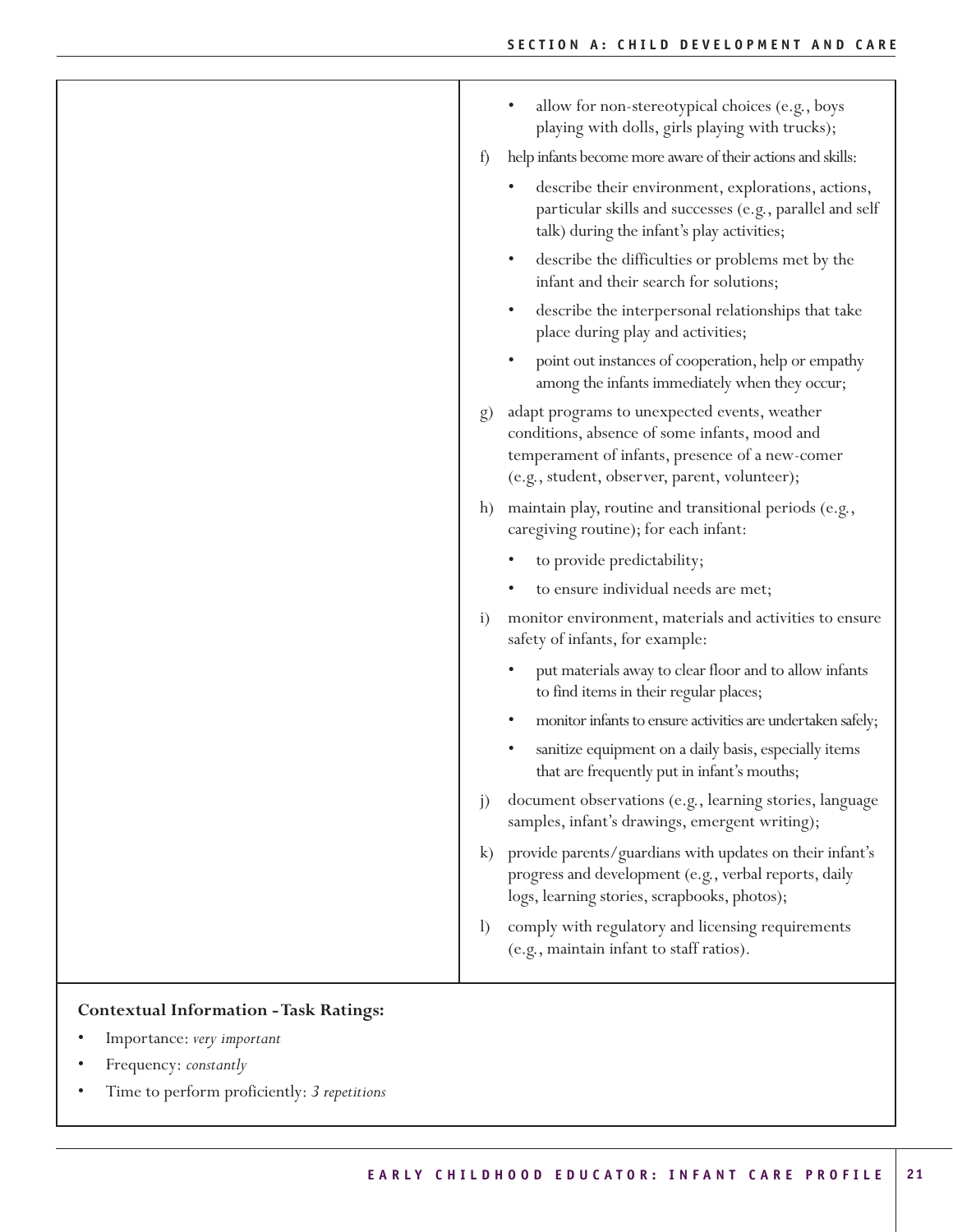# **Sub-Task A.2.11**

### **EVALUATE INFANT PROGRAM**

- Importance: *very important*
- Frequency: *regularly*
- Time to perform proficiently: *3 repetitions*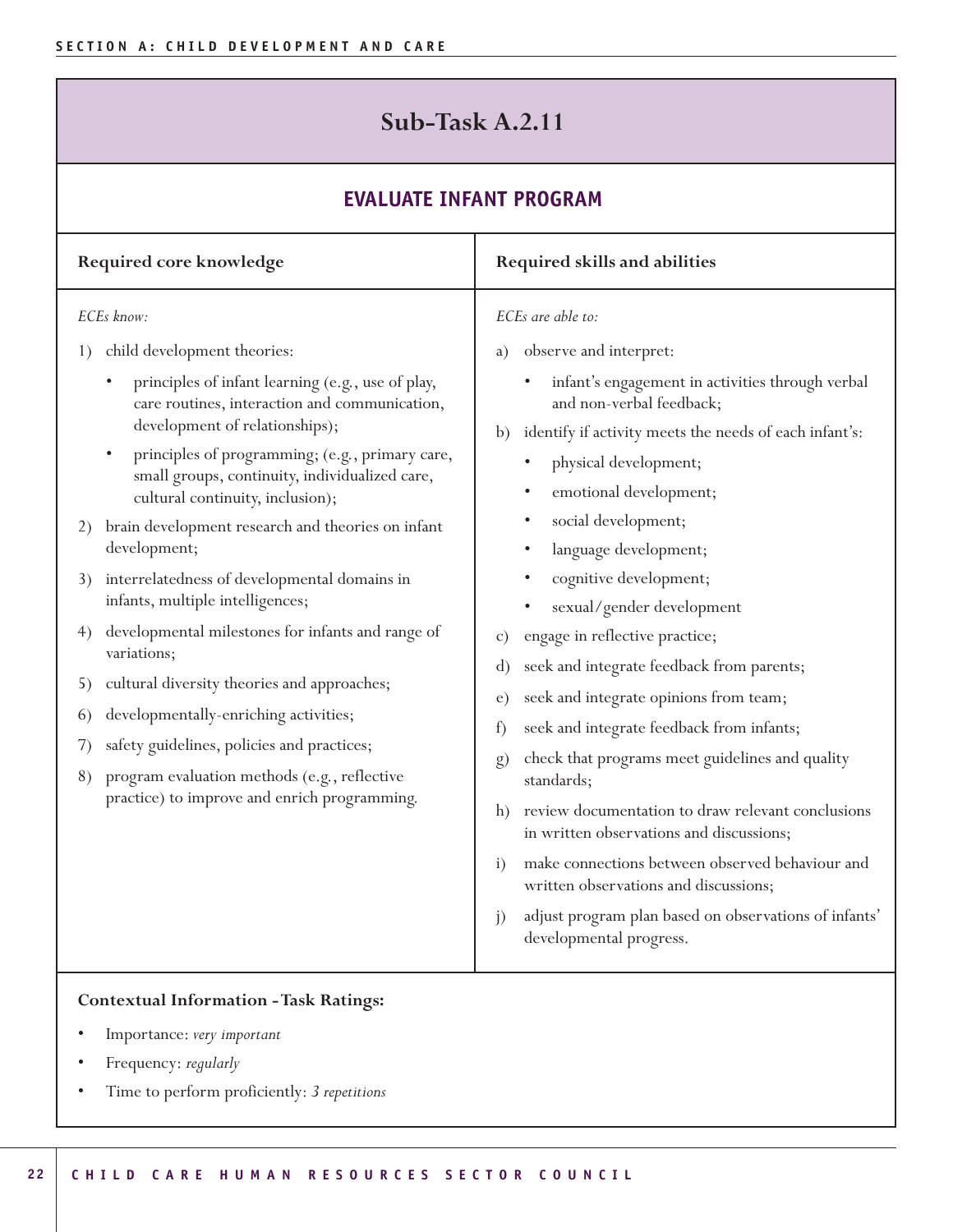# **Task A.3 Support the holistic development of all infants**

### **Context Statement:**

Early Childhood Educators recognize, promote and support the overall learning and development of infants. They work to create trusting bonds and relationships with the infants and create learning and development portfolios to document the development of each infant.

The following sub-task of Task A.3 has been enhanced for infant care and is detailed on page 24 and 25:

A.3.1: Build Meaningful Relationships with Infants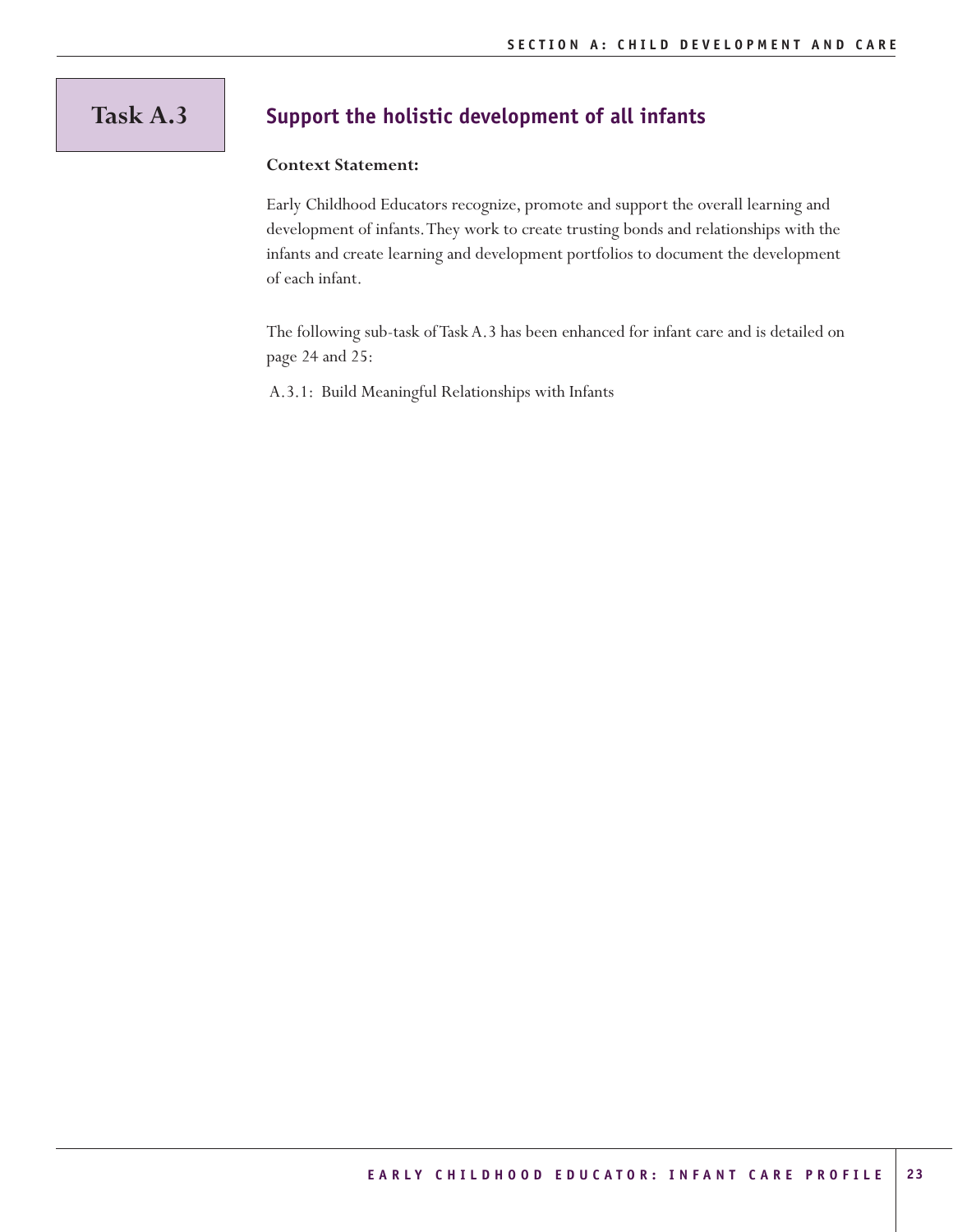# **Sub-Task A.3.1**

| Required core knowledge                                                                                                                                                                                                                                                                                                                                                                                                                                                                                                                                            | Required skills and abilities                                                                                                                                                                                                                                                                                                                                                                                                                                                                                                                                                                                                                                                                                                                                                                                                                                                                                                                                                                                                                                                                                                                                                                                                                                                            |
|--------------------------------------------------------------------------------------------------------------------------------------------------------------------------------------------------------------------------------------------------------------------------------------------------------------------------------------------------------------------------------------------------------------------------------------------------------------------------------------------------------------------------------------------------------------------|------------------------------------------------------------------------------------------------------------------------------------------------------------------------------------------------------------------------------------------------------------------------------------------------------------------------------------------------------------------------------------------------------------------------------------------------------------------------------------------------------------------------------------------------------------------------------------------------------------------------------------------------------------------------------------------------------------------------------------------------------------------------------------------------------------------------------------------------------------------------------------------------------------------------------------------------------------------------------------------------------------------------------------------------------------------------------------------------------------------------------------------------------------------------------------------------------------------------------------------------------------------------------------------|
| ECEs know:<br>child development theories:<br>1)<br>principles of infant learning (e.g., use of play,<br>٠<br>care routines, interaction and communication,<br>development of relationships);<br>principles of programming; (e.g., primary care,<br>٠<br>small groups, continuity, individualized care,<br>cultural continuity, inclusion);<br>attachment theories;<br>2)<br>individual infant's relationships with parents;<br>3)<br>parent's perspective, (e.g., separation anxiety);<br>4)<br>effective communication skills;<br>5)<br>diverse approaches.<br>6) | ECEs are able to:<br>support infants during major transitions (e.g.,<br>a)<br>entering child care, changing group) to promote<br>secure attachments:<br>promote short visits and accompaniment<br>by parent/guardian for infants entering the<br>program;<br>accompany infants transitioning to toddler<br>program (e.g., snack time with toddlers);<br>support gradual participation;<br>٠<br>validate infant's feelings (e.g., fear, curiosity);<br>support positive goodbye rituals;<br>empathize with the infants;<br>b)<br>engage in active listening;<br>$\mathcal{C}$ )<br>communicate with infants during daily routines<br>d)<br>(e.g., feeding/eating, diapering, sleep, transitions)<br>to develop connection with infants;<br>engage in respectful communication (e.g., positive<br>e)<br>language, tone of voice, position self at infant's level,<br>body language);<br>provide opportunities for infants' to experience<br>$\ddot{\phantom{1}}$<br>success;<br>respond to the infant's cues (e.g., verbal and non-<br>$\mathbf{g}$<br>verbal);<br>encourage the infants (e.g., choices, problem<br>h)<br>solving, decision making);<br>provide reassurance and support;<br>$\left( i\right)$<br>demonstrate consistency in behaviour and<br>$\mathbf{I}$<br>consequences; |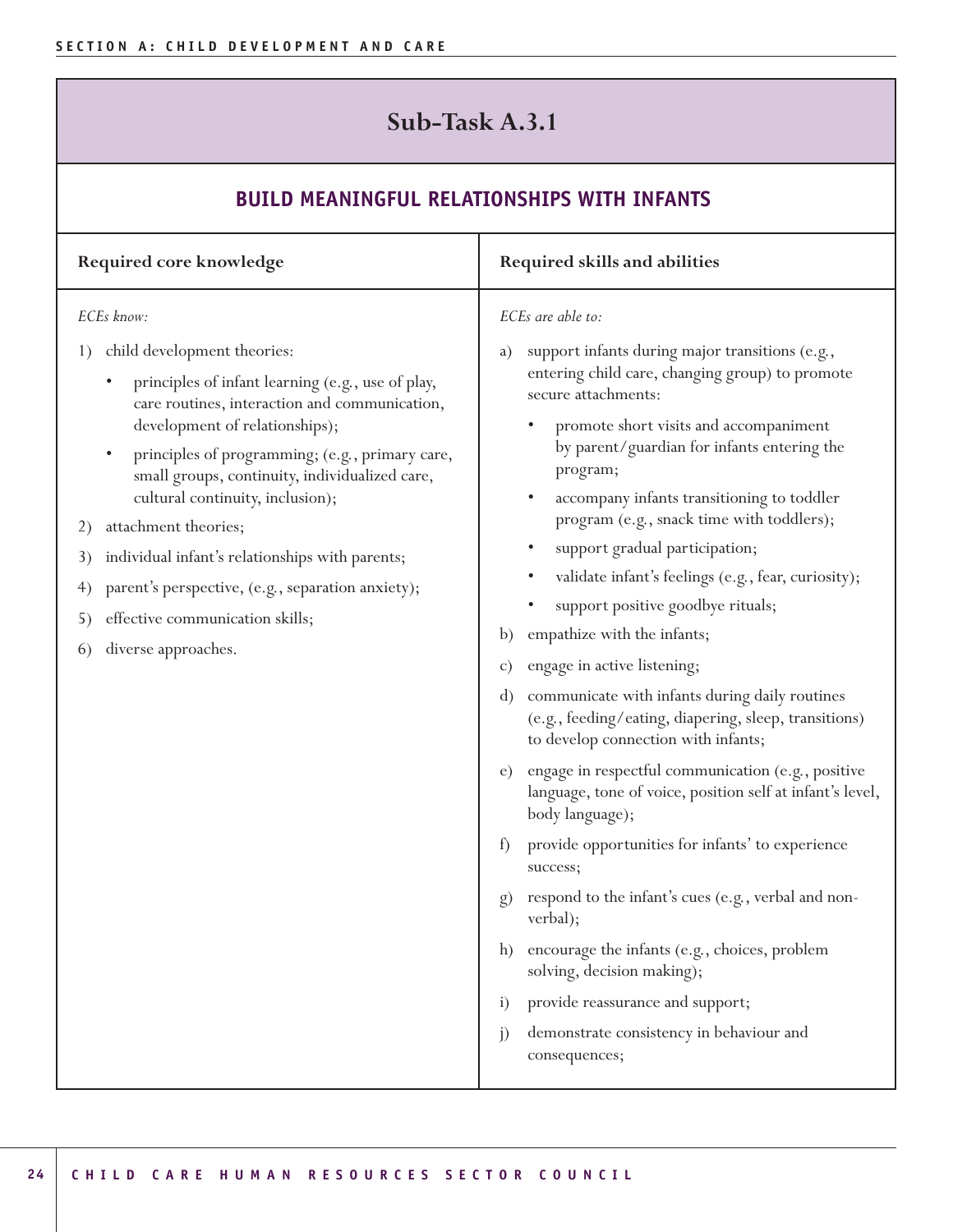|                                               | develop a trusting bond with the infant (e.g., teach<br>$\mathbf{k}$<br>respect of self, promote attachment, feeling of<br>security, self-awareness and feeling of belonging);<br>document observations using a range of methods<br>(e.g., notes, photos, videos). |
|-----------------------------------------------|--------------------------------------------------------------------------------------------------------------------------------------------------------------------------------------------------------------------------------------------------------------------|
| <b>Contextual Information - Task Ratings:</b> |                                                                                                                                                                                                                                                                    |

- Importance: *extremely important*
- Frequency: *constantly*
- Time to perform proficiently: 2 to *3 repetitions*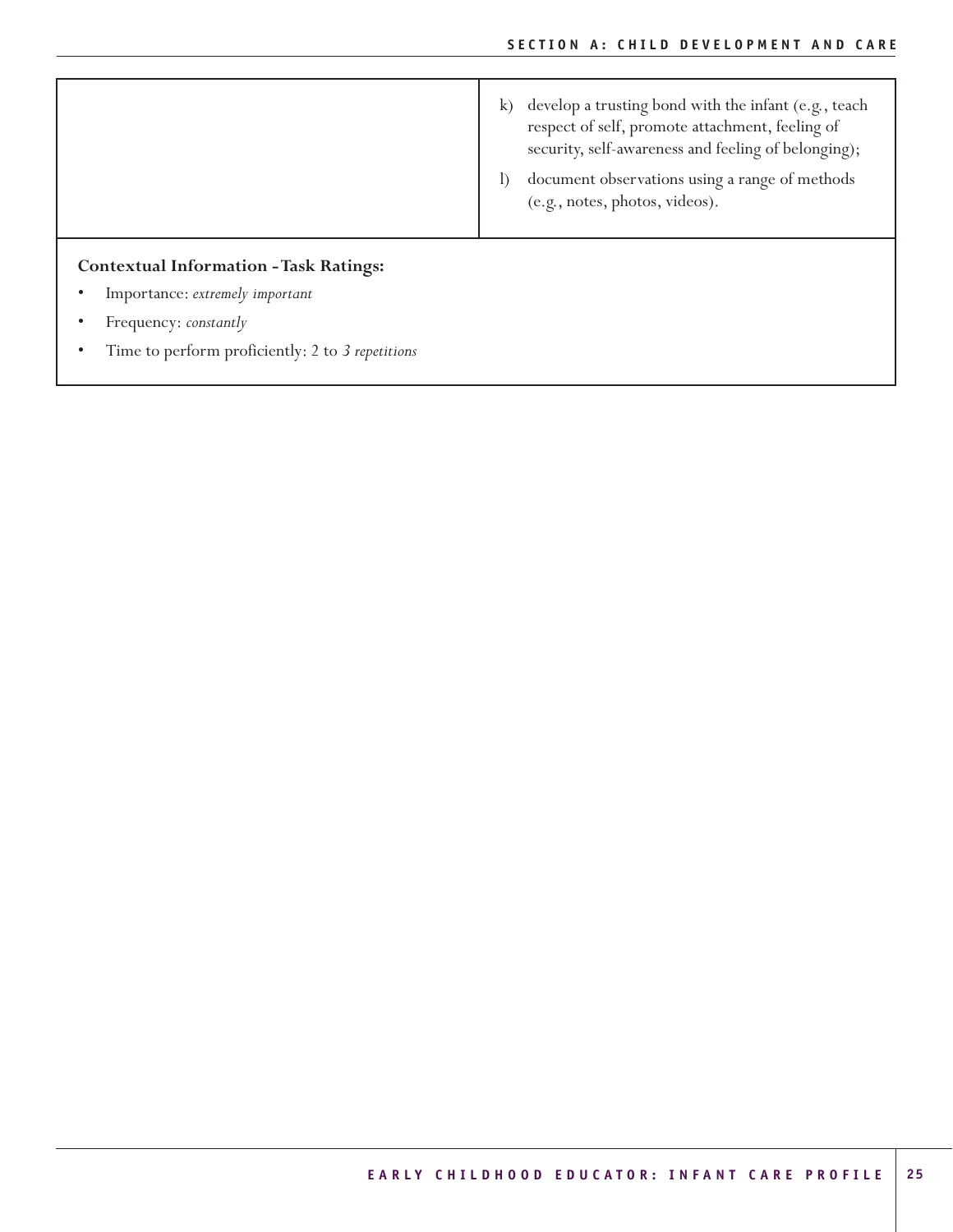### **C H I L D C A R E H U M A N R E S O U R C E S S E C T O R C O U N C I L**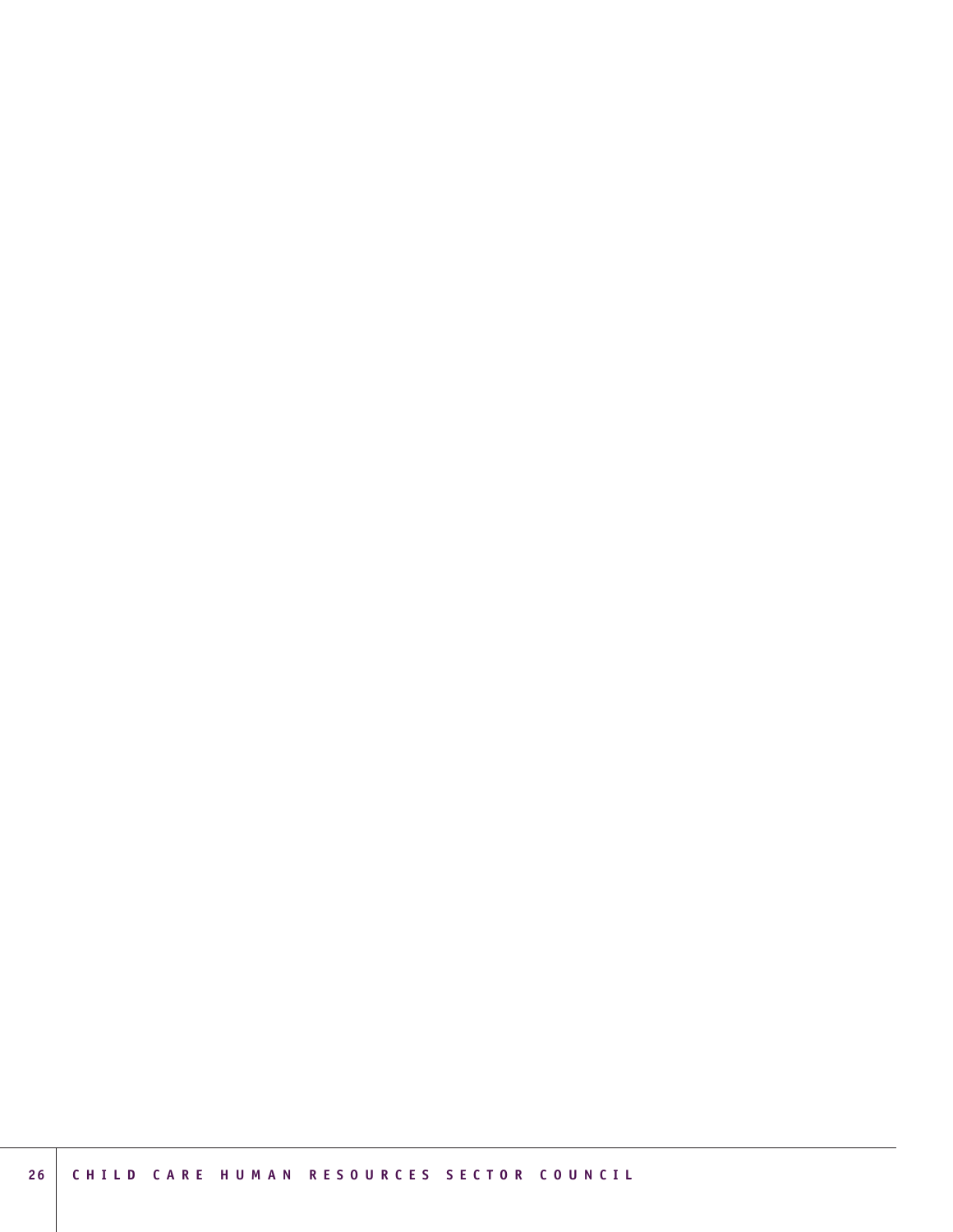# **Task A.4 Meet health, safety and well-being needs**

### **Context Statement:**

Early Childhood Educators develop and maintain settings and environments that promote the health, welfare and safety of all infants. They complete a variety of health and safety procedures and comply with quality standards, current laws and regulations associated with healthy and safe environments.

The following sub-tasks of Task A.4 have been enhanced for infant care and are detailed on pages 28 – 30:

A.4.3: Implement Preventative Health and Safety Measures

A.4.11: Promote a Healthy Lifestyle for Infants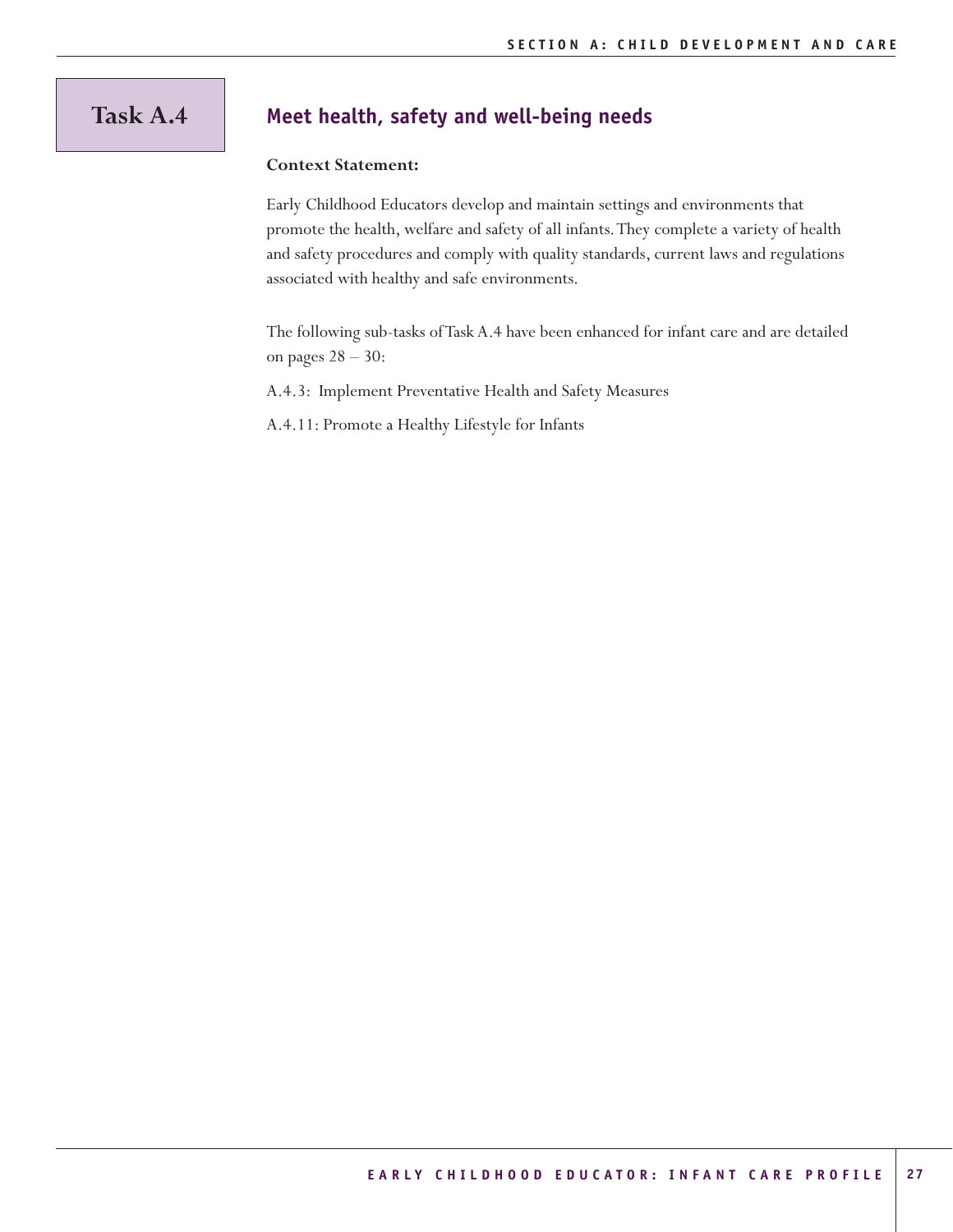# **Sub-Task A.4.3**

## **IMPLEMENT PREVENTATIVE HEALTH AND SAFETY MEASURES**

| Required core knowledge                                                                                                                                                                                                                                                                                                                                                                                                                 | Required skills and abilities                                                                                                                                                                                                                                                                                                                                                                                                                                                                                                                                                                                                                                                                                                                                                         |  |
|-----------------------------------------------------------------------------------------------------------------------------------------------------------------------------------------------------------------------------------------------------------------------------------------------------------------------------------------------------------------------------------------------------------------------------------------|---------------------------------------------------------------------------------------------------------------------------------------------------------------------------------------------------------------------------------------------------------------------------------------------------------------------------------------------------------------------------------------------------------------------------------------------------------------------------------------------------------------------------------------------------------------------------------------------------------------------------------------------------------------------------------------------------------------------------------------------------------------------------------------|--|
| ECEs know:<br>sanitization and sterilization regulations;<br>1)<br>2)<br>communicable diseases and program policies;<br>universal precautions (e.g., hand washing, handling<br>3)<br>of body fluids, use of sun screen and insect repellent,<br>infant sleep positions);<br>professional sources (e.g., books, publications,<br>4)<br>reputable Internet sites) and quality standards and<br>practices;<br>food safety practices.<br>5) | ECEs are able to:<br>sterilize and sanitize personal items (e.g., soothers,<br>a)<br>bottles, blankets) frequently;<br>provide safe, separate storage for personal items;<br>b)<br>ensure changing area is used for changing diapers only<br>C)<br>and follow proper sanitation guidelines;<br>follow universal hand washing/sanitizing procedures;<br>d)<br>recognize signs of various communicable diseases;<br>e)<br>notify parents/families/health departments of<br>f<br>communicable disease outbreak, as required;<br>implement exclusion policy, as required;<br>$\mathbf{g}$<br>conduct a daily health check of each infant;<br>h)                                                                                                                                           |  |
|                                                                                                                                                                                                                                                                                                                                                                                                                                         | take precautions to limit exposure to sun:<br>$\mathbf{i})$<br>ensure infants wear sun hats in summer months;<br>keep infants under 12 months out of direct<br>٠<br>sunlight;<br>with parental permission, apply sunscreen of<br>٠<br>a sun protection factor (SPF) of 30 to skin not<br>covered with clothing, avoiding mouth and eye<br>areas;<br>follow Environment Canada's sun protection<br>٠<br>recommendations to protect infants from UV<br>rays (e.g., apply sunscreen if outside for more<br>than 30 minutes when the UV Index is $3$ to $5$ );<br>with parental permission, take precautions to<br>j)<br>prevent insect bites following Health Canada's<br>recommendations for applying insect repellents:<br>no repellents containing DEET on infants under<br>6 months; |  |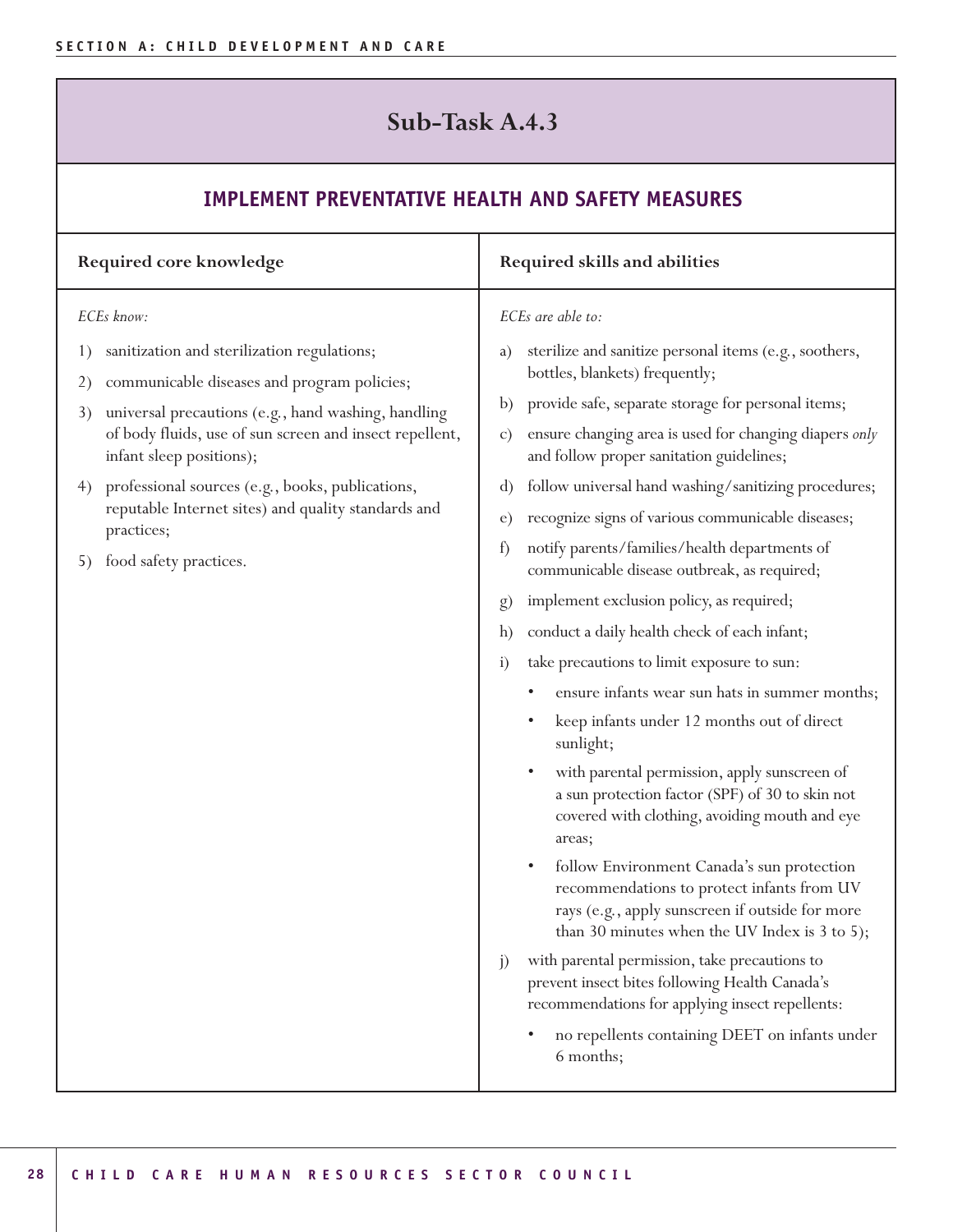| one application per day of repellents with<br>10 percent or less DEET for infants 6 to 24<br>months;  |
|-------------------------------------------------------------------------------------------------------|
| avoid face and hands;                                                                                 |
| use sparingly;                                                                                        |
| use safe sleep positions for young infants:<br>$\bf k$                                                |
| back to sleep, front to play;                                                                         |
| place infants under 6 months on their backs;                                                          |
| place older infants on back or sides;                                                                 |
| only use face-down position for infants in special<br>situations and on the advice of a pediatrician; |
| recognize the effect of personal health on the well-<br>$\mathbf{I}$<br>being of the infant.          |
|                                                                                                       |

- Importance: *critical*
- Frequency: *constantly*
- Time to perform proficiently: *expectation of employment*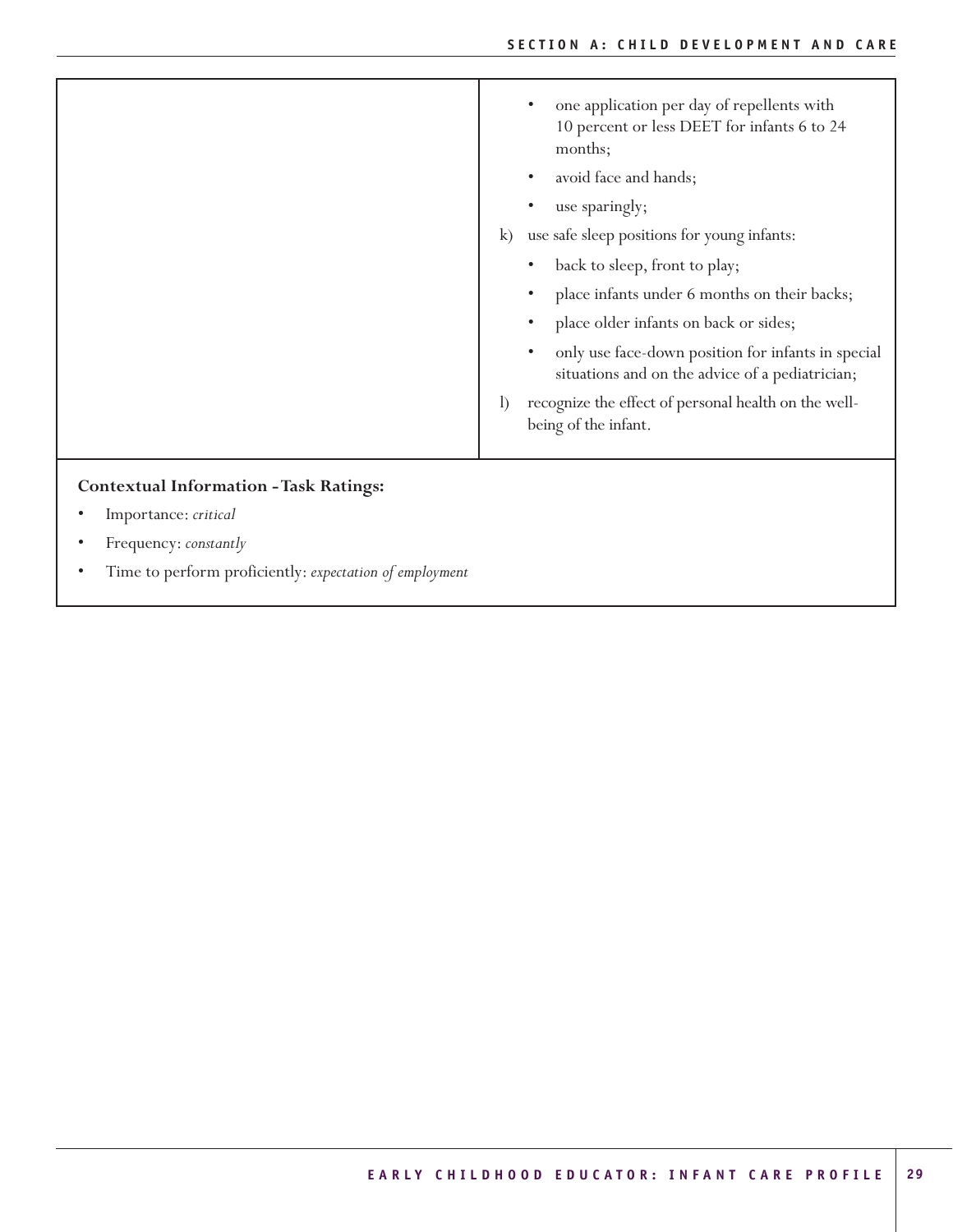# **Sub-Task A.4.11**

### **PROMOTE A HEALTHY LIFESTYLE FOR INFANTS**

| Required core knowledge                                                                                                                                                                                                                                                                                                                                                                                                                                                                                    | <b>Required skills and abilities</b>                                                                                                                                                                                                                                                                                                                                                                                                                                                                                                                                                                                                                                                                                                                                                                                                                                           |  |
|------------------------------------------------------------------------------------------------------------------------------------------------------------------------------------------------------------------------------------------------------------------------------------------------------------------------------------------------------------------------------------------------------------------------------------------------------------------------------------------------------------|--------------------------------------------------------------------------------------------------------------------------------------------------------------------------------------------------------------------------------------------------------------------------------------------------------------------------------------------------------------------------------------------------------------------------------------------------------------------------------------------------------------------------------------------------------------------------------------------------------------------------------------------------------------------------------------------------------------------------------------------------------------------------------------------------------------------------------------------------------------------------------|--|
| Child care administrators know:<br>relaxation techniques;<br>1)<br>professional literature and quality standards;<br>2)<br>3)<br>hygiene measures;<br>strategies for infant's health;<br>4)<br>weather guidelines for outdoor activities (e.g.,<br>5)<br>temperature extremes, air quality, humidity, UV<br>exposure, severe rain and snow);<br>weather guidelines for non-mobile infant's exposure<br>6)<br>to temperature and extreme weather;<br>each infant's family and personal circumstances.<br>7) | Child care administrators are able to:<br>promote and model good hygiene habits;<br>a)<br>promote and model physical exercise;<br>b)<br>promote and model healthy eating habits;<br>$\mathcal{C}$ )<br>promote need for adequate sleep and naptime<br>$\mathbf{d}$<br>schedules;<br>promote infant's physical and mental health;<br>e)<br>f<br>help the infants to develop relaxation techniques<br>(e.g., using personal items like blankets, soothers and<br>photos);<br>collaborate with other professionals and agencies to<br>$\mathbf{g}$<br>enhance health in the program;<br>provide opportunities for outdoor activities every<br>h)<br>day, when program allows;<br>check extremities of infants to determine body<br>i)<br>temperature;<br>support parents in keeping a balanced home life<br>j)<br>that will promote a balanced environment for their<br>children. |  |
|                                                                                                                                                                                                                                                                                                                                                                                                                                                                                                            |                                                                                                                                                                                                                                                                                                                                                                                                                                                                                                                                                                                                                                                                                                                                                                                                                                                                                |  |

- Importance: *very important*
- Frequency: *constantly*
- Time to perform proficiently: *1 day*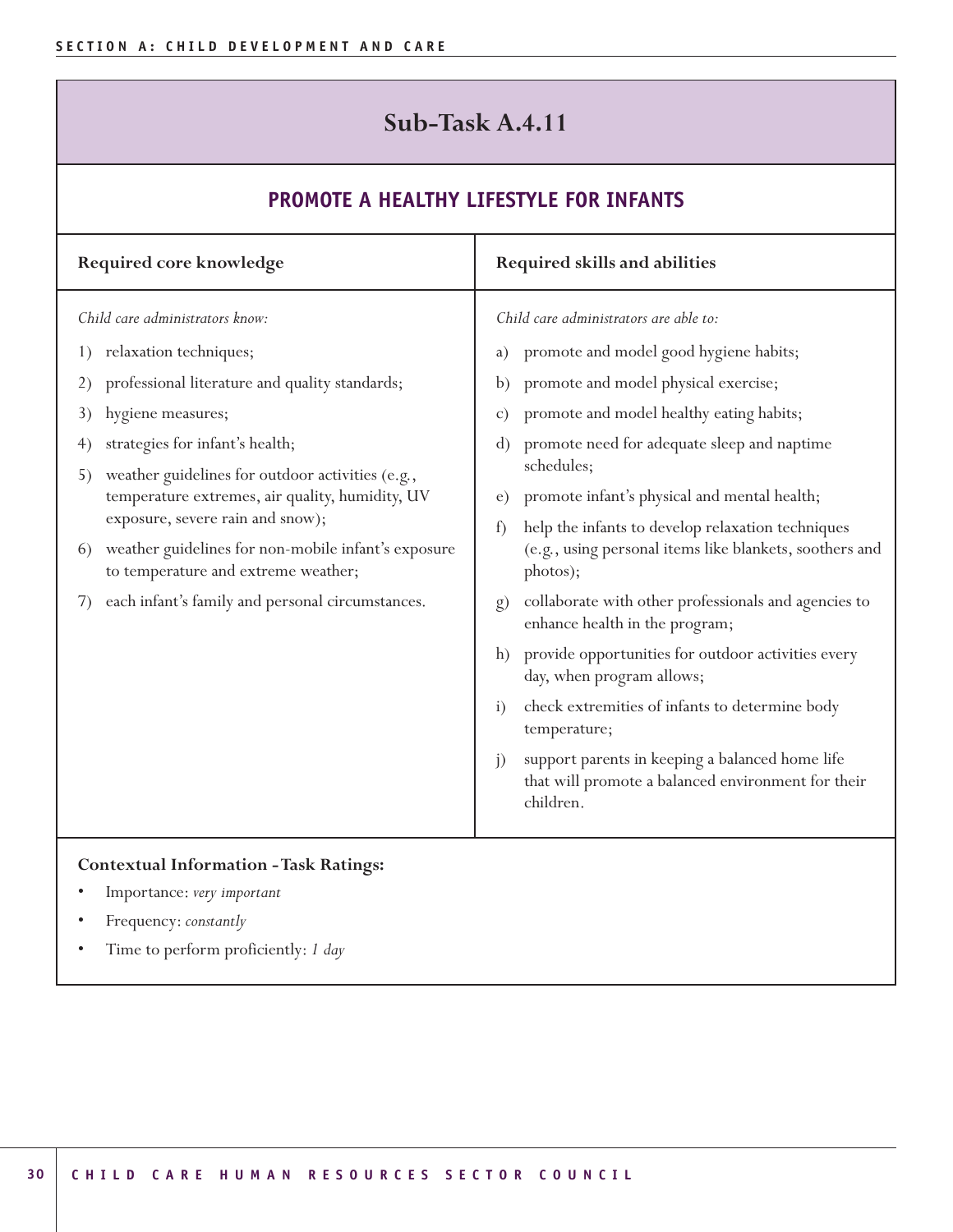# **Task A.5 Meet nutritional needs of infants**

### **Context Statement:**

Early Childhood Educators may plan and provide nutritious meals and snacks and promote and demonstrate healthy eating habits for infants. They may be responsible for the preparation of food and for the nutrition of infants of varying ages and with various dietary needs and considerations. ECEs follow health and safety precautions and safe food-handling practices in the preparation and provision of food.

The following sub-tasks of Task A.5 have been enhanced for infant care and are detailed on pages 32-37:

A.5.1: Plan and Provide Nutritious Meals and Snacks for Infants

- A.5.2: Prepare and Provide Infant Nutrition
- A.5.3: Promote Healthy Eating for Infants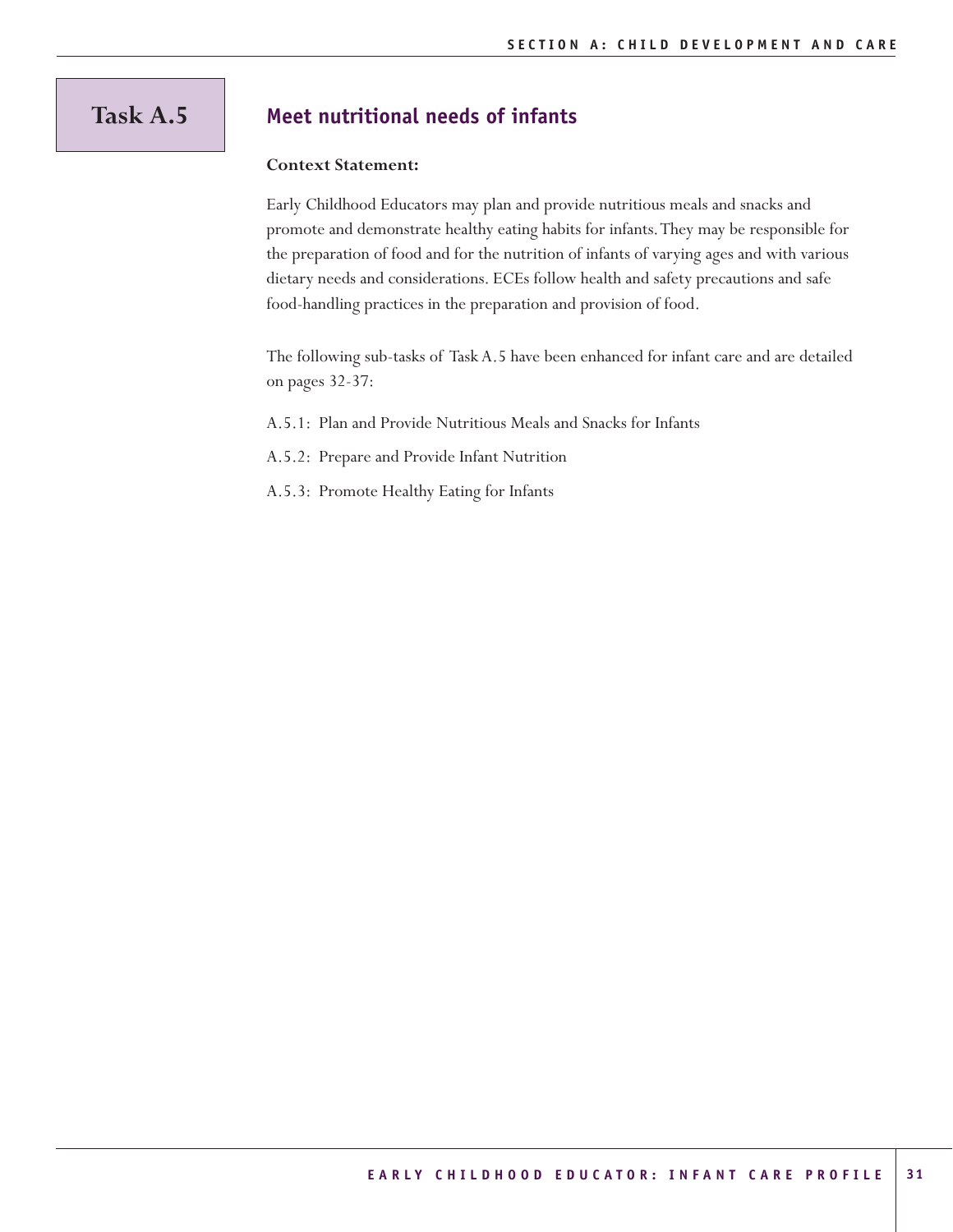# **Sub-Task A.5.1**

## **PLAN AND PROVIDE NUTRITIOUS MEALS AND SNACKS FOR INFANTS**

| Required core knowledge                                                                                                                                                                                                                                                             | <b>Required skills and abilities</b>                                                                                                                                                                                                                                                                                                                                                                                                                                                                                                                                                                                                                                                                                                                                                                                                                                                                                                                                                                                                                                                                                                                                                 |  |
|-------------------------------------------------------------------------------------------------------------------------------------------------------------------------------------------------------------------------------------------------------------------------------------|--------------------------------------------------------------------------------------------------------------------------------------------------------------------------------------------------------------------------------------------------------------------------------------------------------------------------------------------------------------------------------------------------------------------------------------------------------------------------------------------------------------------------------------------------------------------------------------------------------------------------------------------------------------------------------------------------------------------------------------------------------------------------------------------------------------------------------------------------------------------------------------------------------------------------------------------------------------------------------------------------------------------------------------------------------------------------------------------------------------------------------------------------------------------------------------|--|
| ECEs know:<br>recommendations of Health Canada, Canadian<br>1)<br>Paediatric Society and Dieticians of Canada;<br>public health laws and regulations;<br>2)                                                                                                                         | ECEs are able to:<br>show an interest in and provide varied and nutritious<br>a)<br>types of food;<br>follow Health Canada, Canadian Paediatric Society<br>b)<br>and Dieticians of Canada recommendations:                                                                                                                                                                                                                                                                                                                                                                                                                                                                                                                                                                                                                                                                                                                                                                                                                                                                                                                                                                           |  |
| cooking techniques and safe food-handling practices;<br>3)<br>nutritional value of the various types of food;<br>4)<br>developmental nutritional needs and infants'<br>5)<br>preferences;<br>cultural and religious dietary practices;<br>$\sigma$<br>vegetarian/vegan diets.<br>7) | serve foods that contain iron as first foods at<br>about 6 months of age;<br>offer water instead of juice to non-breastfed<br>$\bullet$<br>infants eating solid foods;<br>introduce pasteurized whole cow's milk at 9 to<br>٠<br>12 months if infant is not breastfed or is partially<br>breastfed;<br>avoid skim and partially skimmed milk and soy,<br>٠<br>rice or other vegetarian beverages;<br>do not use honey or raw egg products for infants<br>12 months or younger;<br>use only 100% fruit juice and limit juice intake<br>$\bullet$<br>to 120 to 180 mL per day for infants up to 24<br>months;<br>develop and prepare balanced meals;<br>$\mathcal{C}$ )<br>promote culinary activities with the infants;<br>$\mathbf{d}$<br>adapt menus and meals to the age group, culture,<br>e)<br>needs, portion sizes;<br>respect any food restrictions (e.g., allergies,<br>f<br>intolerances, medical restrictions, vegan and<br>vegetarian diets);<br>respect and respond to family dietary practices;<br>$\mathbf{g}$<br>integrate cultural nutrition practices and cultural and<br>h)<br>religious restrictions;<br>follow food safety principles and rules.<br>$\mathbf{i}$ |  |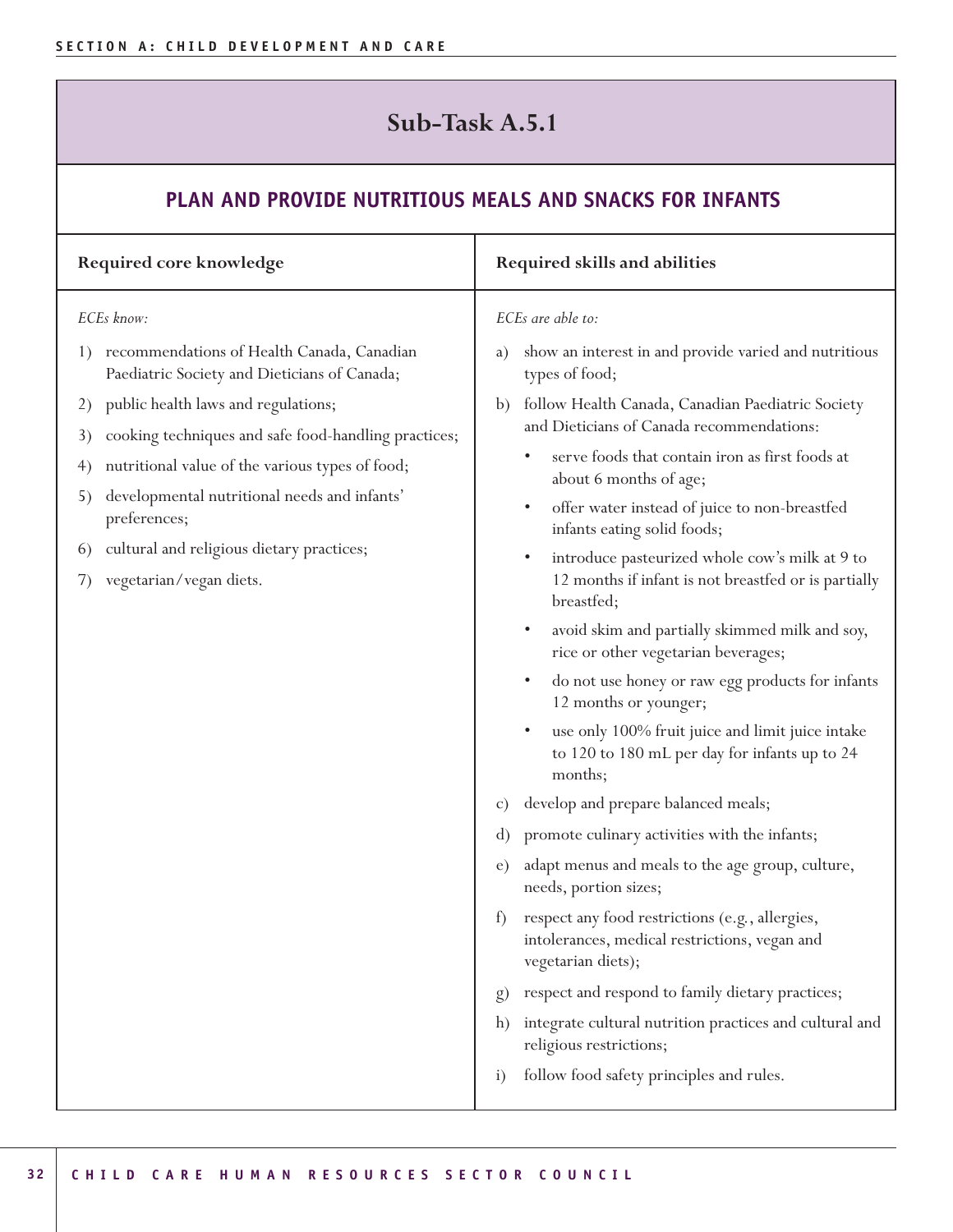- Importance: *critical*
- Frequency: *regularly*
- Time to perform proficiently: *1 week*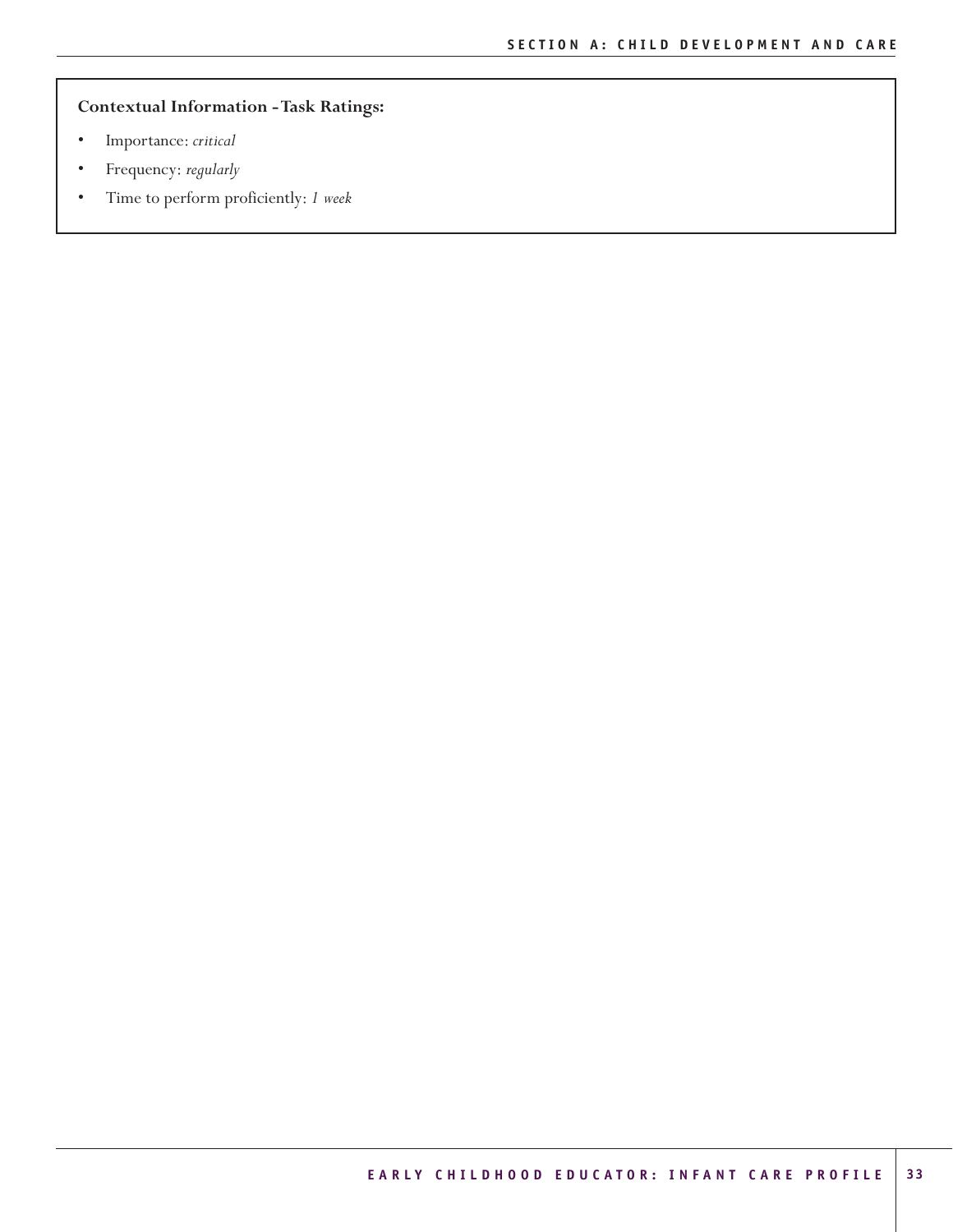# **Sub-Task A.5.2**

### **PREPARE AND PROVIDE INFANT NUTRITION**

| ECEs know:<br>ECEs are able to:<br>policies and procedures of the program;<br>1)<br>a)<br>public health laws and child care regulations;<br>2)<br>food-preparation techniques (e.g., formula<br>3)<br>b)<br>preparation);<br>C)<br>nutritional value of the various types of food;<br>4)<br>safety measures;<br>5)<br>d)<br>bottle-feeding procedures.<br>6)<br>e)<br>f<br>g)<br>h)<br>$\mathbf{i}$<br>crying);<br>j)<br>$\mathbf{k}$<br>$\vert$ | acknowledge the parents' plan for feeding, including<br>formula feeding, breastfeeding, food introduction<br>(e.g., recognize potential for allergic reaction);<br>provide healthy eating information to parents;<br>adapt menus and meals to the infant's stage of<br>development;<br>pay attention to any food restrictions (e.g., allergies,<br>intolerances);<br>serve food in safe conditions (e.g., milk and food<br>temperature; food size, texture);<br>preserve nutritional integrity of foods (e.g., proper<br>cooking, preparing, heating and storage procedures);<br>adhere to the infant's biological clock (i.e., feed<br>according to infant's hunger);<br>hold bottle or control bottle, avoid propping bottles<br>for infants who cannot hold own bottles;<br>recognize the difference between hunger and<br>emotional needs (e.g., avoid using food to soothe<br>encourage the bond with the infant through feeding,<br>holding and talking;<br>facilitate the transitions between breastfeeding/<br>bottle and solid foods;<br>provide infants with opportunities to self-feed when<br>able to sit unassisted:<br>offer safe foods in appropriate sizes and textures<br>(e.g. pieces of soft cooked fruits and vegetables,<br>dry toast, cheese cubes); |
|--------------------------------------------------------------------------------------------------------------------------------------------------------------------------------------------------------------------------------------------------------------------------------------------------------------------------------------------------------------------------------------------------------------------------------------------------|----------------------------------------------------------------------------------------------------------------------------------------------------------------------------------------------------------------------------------------------------------------------------------------------------------------------------------------------------------------------------------------------------------------------------------------------------------------------------------------------------------------------------------------------------------------------------------------------------------------------------------------------------------------------------------------------------------------------------------------------------------------------------------------------------------------------------------------------------------------------------------------------------------------------------------------------------------------------------------------------------------------------------------------------------------------------------------------------------------------------------------------------------------------------------------------------------------------------------------------------------------------------------|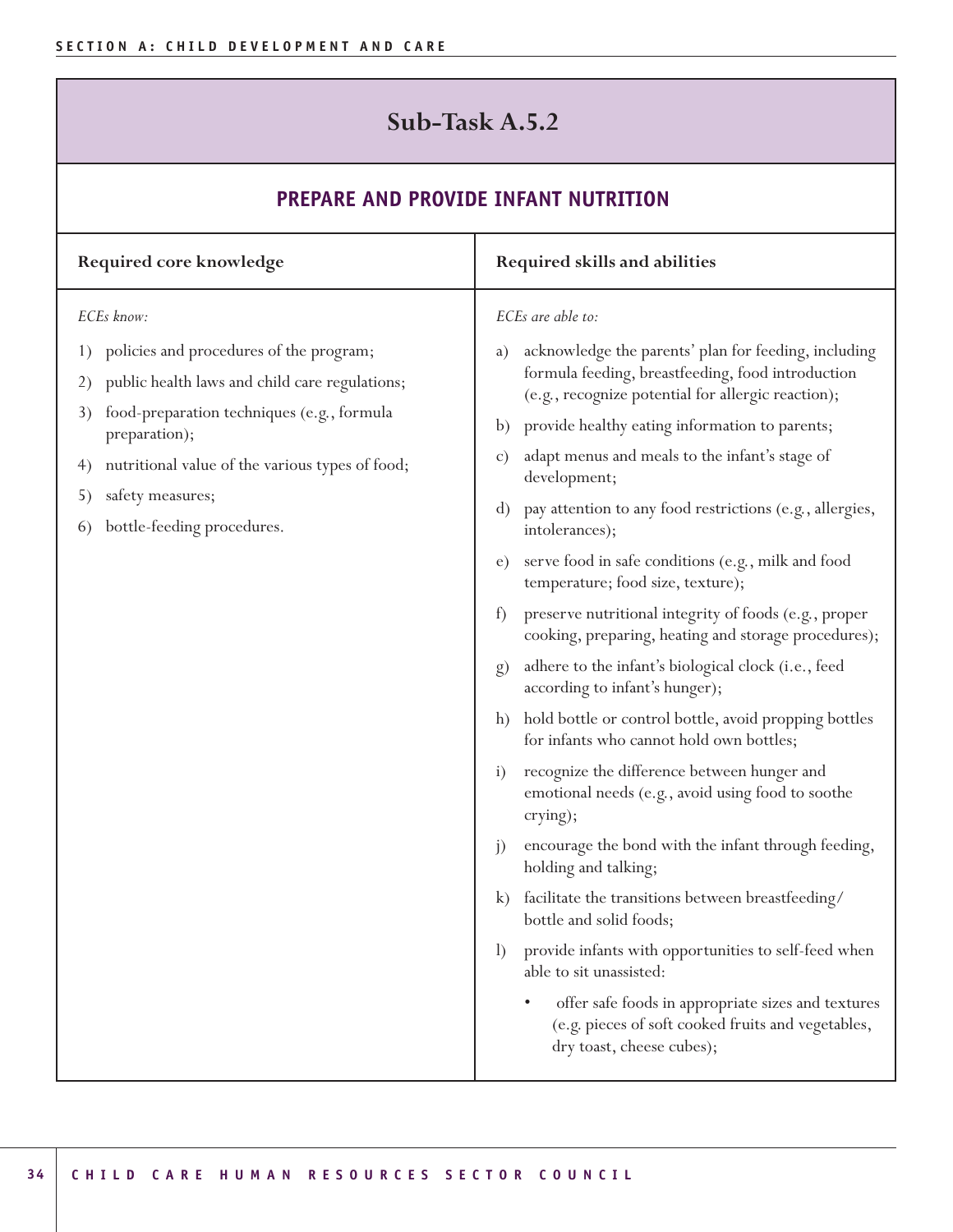|                                               | model proper use of utensils, dishes and<br>washcloths;<br>intervene if infants exchange food or utensils;<br>intervene if infants make improper use of objects<br>٠<br>at mealtime (e.g., wash the floor with the<br>facecloth, hit another infant with a utensil). |
|-----------------------------------------------|----------------------------------------------------------------------------------------------------------------------------------------------------------------------------------------------------------------------------------------------------------------------|
| <b>Contextual Information - Task Ratings:</b> |                                                                                                                                                                                                                                                                      |

### Importance: *critical*

- Frequency: *regularly*
- Time to perform proficiently: *expectation of employment*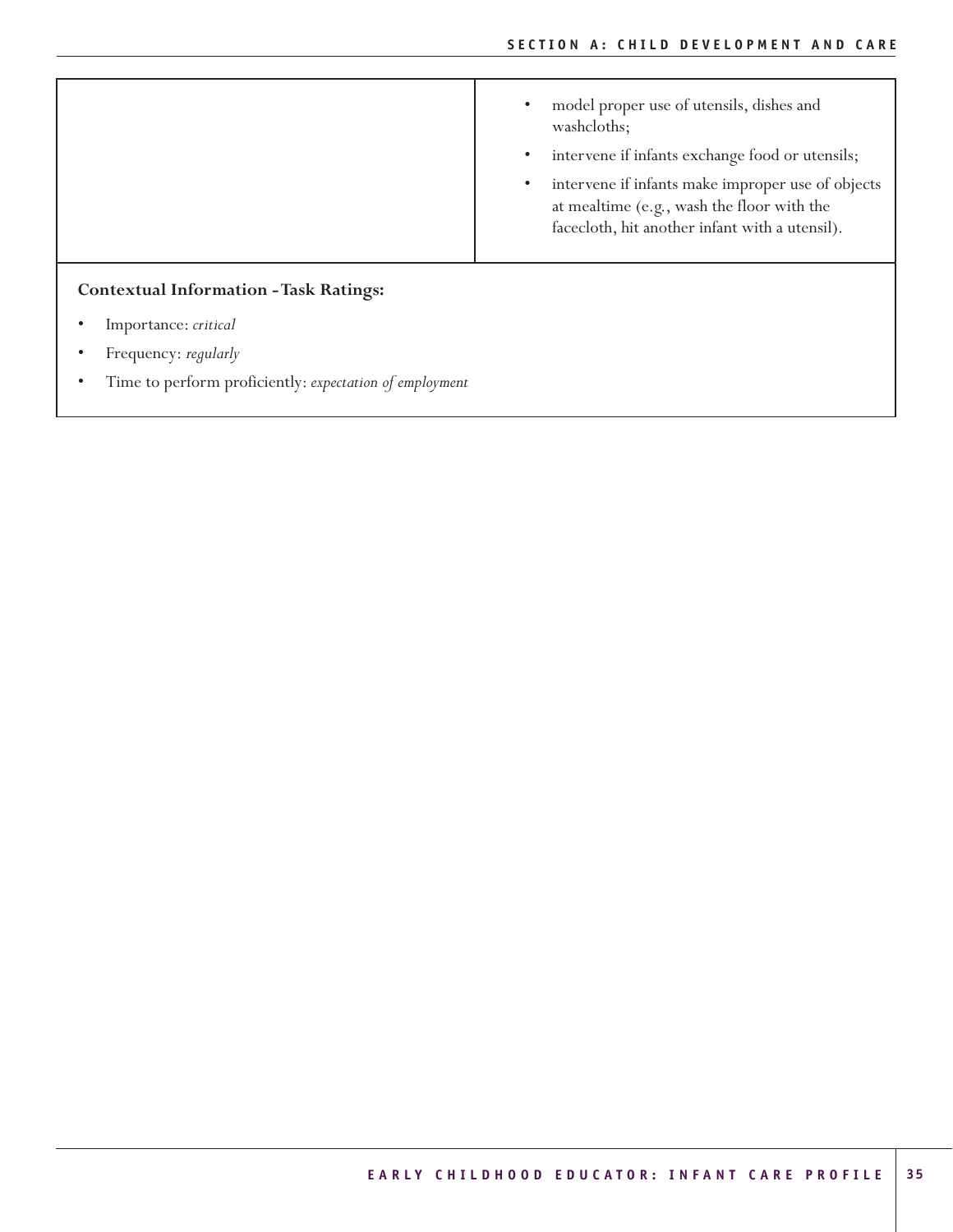# **Sub-Task A.5.3**

### **PROMOTE HEALTHY EATING FOR INFANTS**

| Required core knowledge                                                                                                                                                                                                                                 | <b>Required skills and abilities</b>                                                                                                                                                                                                                                                                                                                                                                                                                                                                                                                                                                                                                                                                                                                                                                                                                                                                                                                                           |
|---------------------------------------------------------------------------------------------------------------------------------------------------------------------------------------------------------------------------------------------------------|--------------------------------------------------------------------------------------------------------------------------------------------------------------------------------------------------------------------------------------------------------------------------------------------------------------------------------------------------------------------------------------------------------------------------------------------------------------------------------------------------------------------------------------------------------------------------------------------------------------------------------------------------------------------------------------------------------------------------------------------------------------------------------------------------------------------------------------------------------------------------------------------------------------------------------------------------------------------------------|
| ECEs know:<br>recommendations of Health Canada, Canadian<br>1)<br>Paediatric Society and Dieticians of Canada;<br>public health laws and regulations;<br>2)<br>cooking techniques;<br>3)<br>nutritional value of the various types of food;<br>$^{(4)}$ | ECEs are able to:<br>show a positive attitude and take positive forms of<br>a)<br>action (e.g., show respect for the infant's appetite,<br>rhythm and tastes);<br>develop individualized and positive strategies;<br>b)<br>promote an environment that is conducive to healthy<br>$\mathcal{C}$ )<br>eating;                                                                                                                                                                                                                                                                                                                                                                                                                                                                                                                                                                                                                                                                   |
| quality standards and practices;<br>5)<br>eating habits and issues based on individual infant's<br>6)<br>age, development and cultural diversity.                                                                                                       | follow recommendations of Health Canada,<br>$\mathbf{d}$<br>Canadian Paediatric Society and Dieticians of<br>Canada; (e.g., infant portion size);<br>provide parents with information about nutritious<br>e)<br>and safe food choices;<br>keep parents informed about infant's food intake;<br>$\ddot{\phantom{1}}$<br>apply health and safety principles and rules;<br>$\mathbf{g}$<br>use mealtime as an opportunity for learning about<br>h)<br>healthy eating;<br>create a positive social and emotional atmosphere at<br>$\mathbf{i}$<br>mealtimes:<br>maintain calm atmosphere;<br>٠<br>turn off radios and televisions;<br>٠<br>use ritual to announce snack time or mealtime<br>٠<br>(e.g. a song, a rhyme);<br>give infants responsibilities (throw papers in the<br>garbage, help distribute the snack, etc.);<br>reflect the infants' wants and actions to each<br>other;<br>model correct table manners for the infants;<br>incorporate dietary diversities.<br>j) |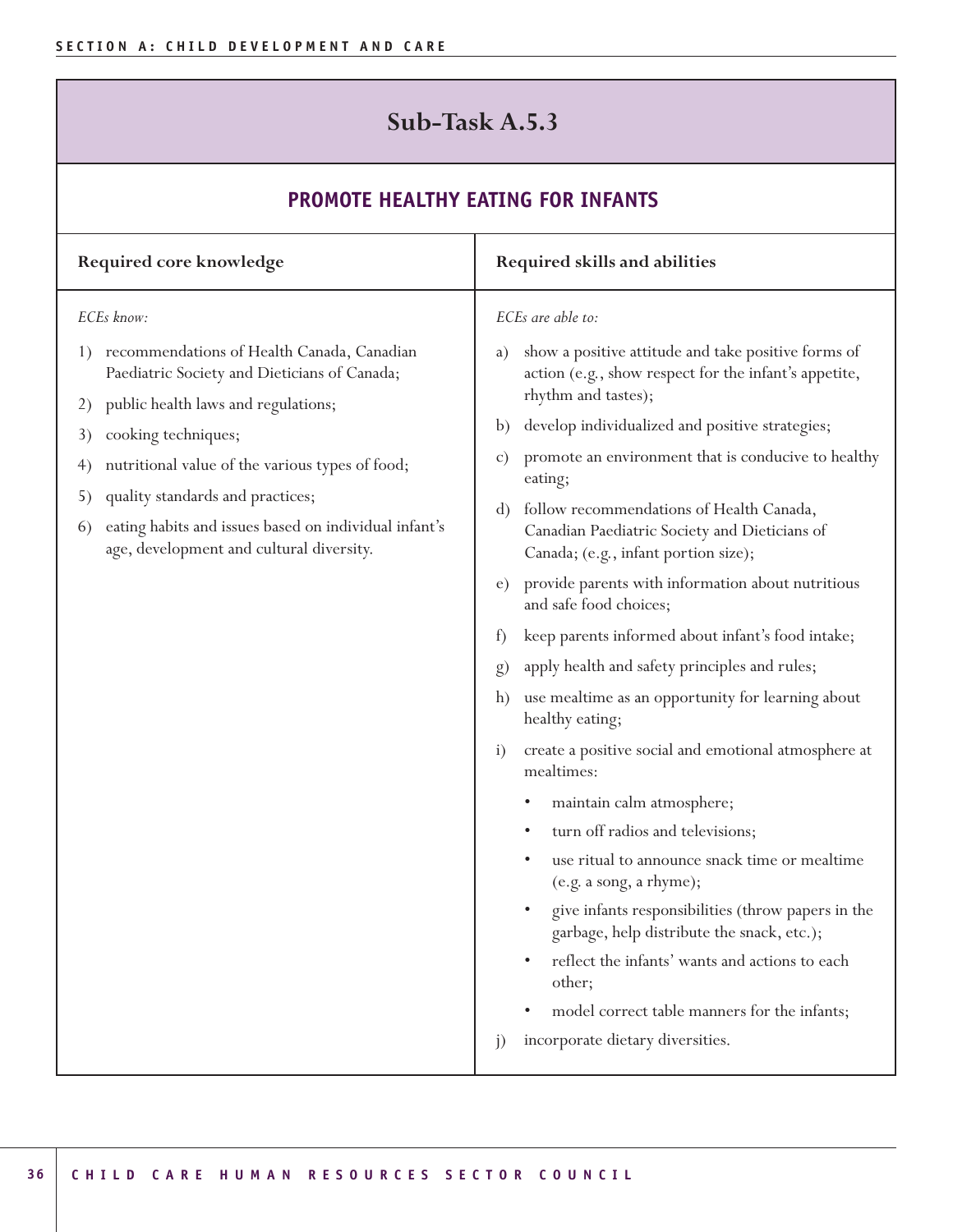- Importance: *very important*
- Frequency: *regularly*
- Time to perform proficiently: *1 week*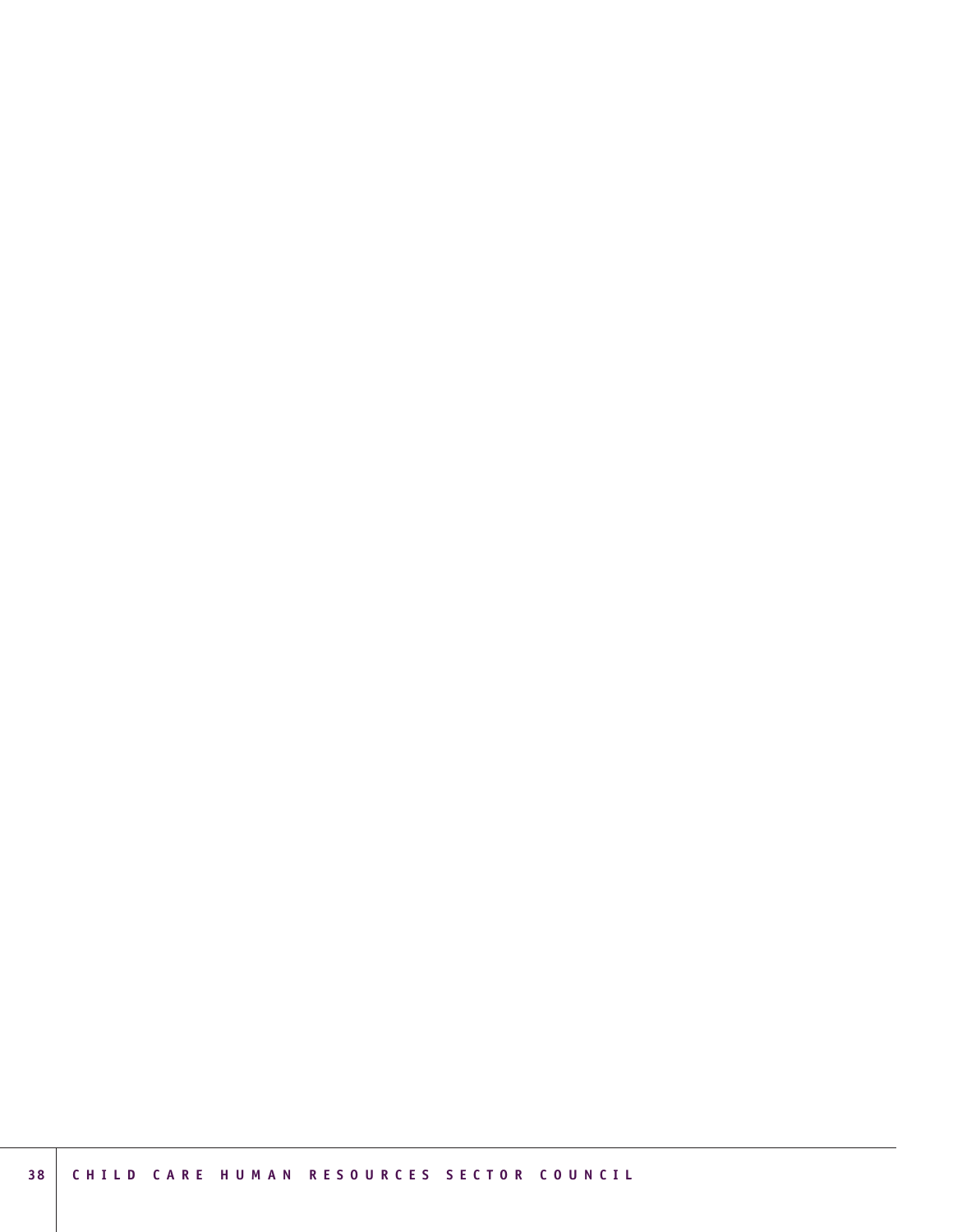# **Task B.2 Operate and maintain facilities.**

### **Context Statement:**

Early Childhood Educators create and maintain indoor and outdoor physical and learning environments that promote the health, safety and well being of infants and adults. ECEs rotate indoor and outdoor play materials and equipment, maintain inventories of equipment and supplies and regularly monitor the safety of the environment and materials.

The following sub-task of Task B.2 has been enhanced for infant care and is detailed on page 40:

B.2.3: Monitor Cleanliness and Sanitation of All Areas used by Infants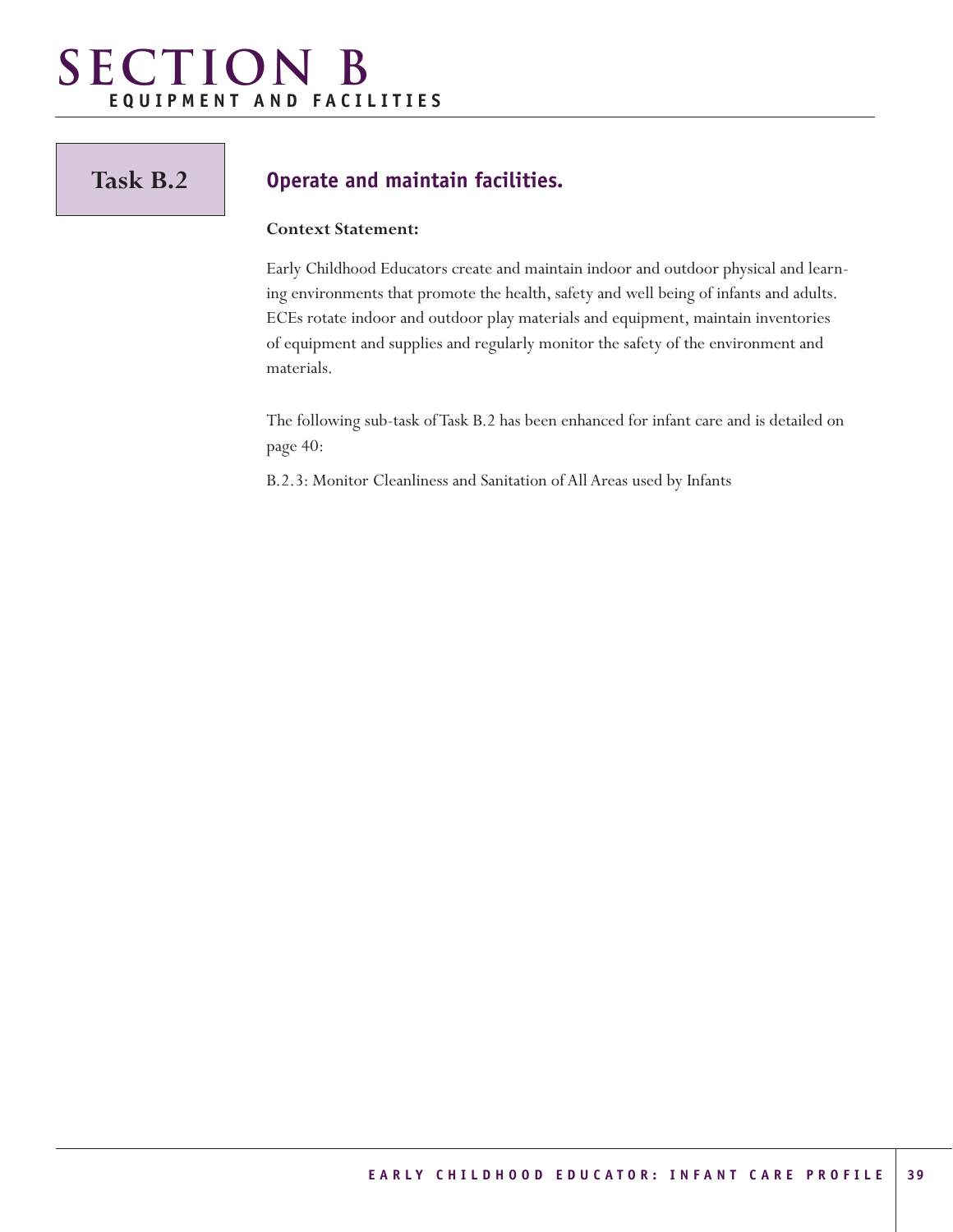# **Sub-Task B.2.3**

| MONITOR CLEANLINESS AND SANITATION OF ALL AREAS USED BY INFANTS.                                                                                                                                                                                                                                                                     |                                                                                                                                                                                                                                                                                                                                                                                                                                                                                                                                                                                                                                                                                                                                                                                                                                                                                                                                                                                            |
|--------------------------------------------------------------------------------------------------------------------------------------------------------------------------------------------------------------------------------------------------------------------------------------------------------------------------------------|--------------------------------------------------------------------------------------------------------------------------------------------------------------------------------------------------------------------------------------------------------------------------------------------------------------------------------------------------------------------------------------------------------------------------------------------------------------------------------------------------------------------------------------------------------------------------------------------------------------------------------------------------------------------------------------------------------------------------------------------------------------------------------------------------------------------------------------------------------------------------------------------------------------------------------------------------------------------------------------------|
| Required core knowledge                                                                                                                                                                                                                                                                                                              | Required skills and abilities                                                                                                                                                                                                                                                                                                                                                                                                                                                                                                                                                                                                                                                                                                                                                                                                                                                                                                                                                              |
| ECEs know:<br>ECEs are able to:                                                                                                                                                                                                                                                                                                      |                                                                                                                                                                                                                                                                                                                                                                                                                                                                                                                                                                                                                                                                                                                                                                                                                                                                                                                                                                                            |
| cleaning and sanitary practices;<br>1)<br>a)<br>regulations and requirements (e.g., federal/<br>2)<br>play);<br>provincial/territorial/municipal, Occupational<br>Health and Safety Act);<br>b)<br>developmental milestones.<br>3)<br>C)<br>(b<br>e)<br>f<br>centre);<br>$\mathbf{g}$<br>h)<br>$\mathbf{i}$<br>j)<br>childhood team. | identify areas that need to be cleaned (e.g., floors,<br>carpets and soft furnishings where infants crawl and<br>follow health and hygiene standards issued by the<br>government and licensing authorities (e.g., sanitizing<br>change tables after each use);<br>control and prevent the spread of communicable<br>illnesses and infections;<br>check play materials and equipment to ensure<br>cleanliness and sanitation;<br>use system to collect toys that have been in mouths<br>for sanitation (e.g., collection bucket);<br>clean all surfaces in infant areas and infant toys<br>more frequently, (e.g., every toy that goes in infants<br>mouth goes in collection bucket to be sanitized,<br>carpets cleaned more often than other areas of<br>properly store hazardous substances;<br>read and interpret step-by-step instructions;<br>follow hygiene and cleanliness procedures, as<br>required (e.g., footwear policies);<br>communicate concerns and actions with the early |

- Importance: *extremely important*
- Frequency: *as needed*
- Time to perform proficiently: *1 repetition*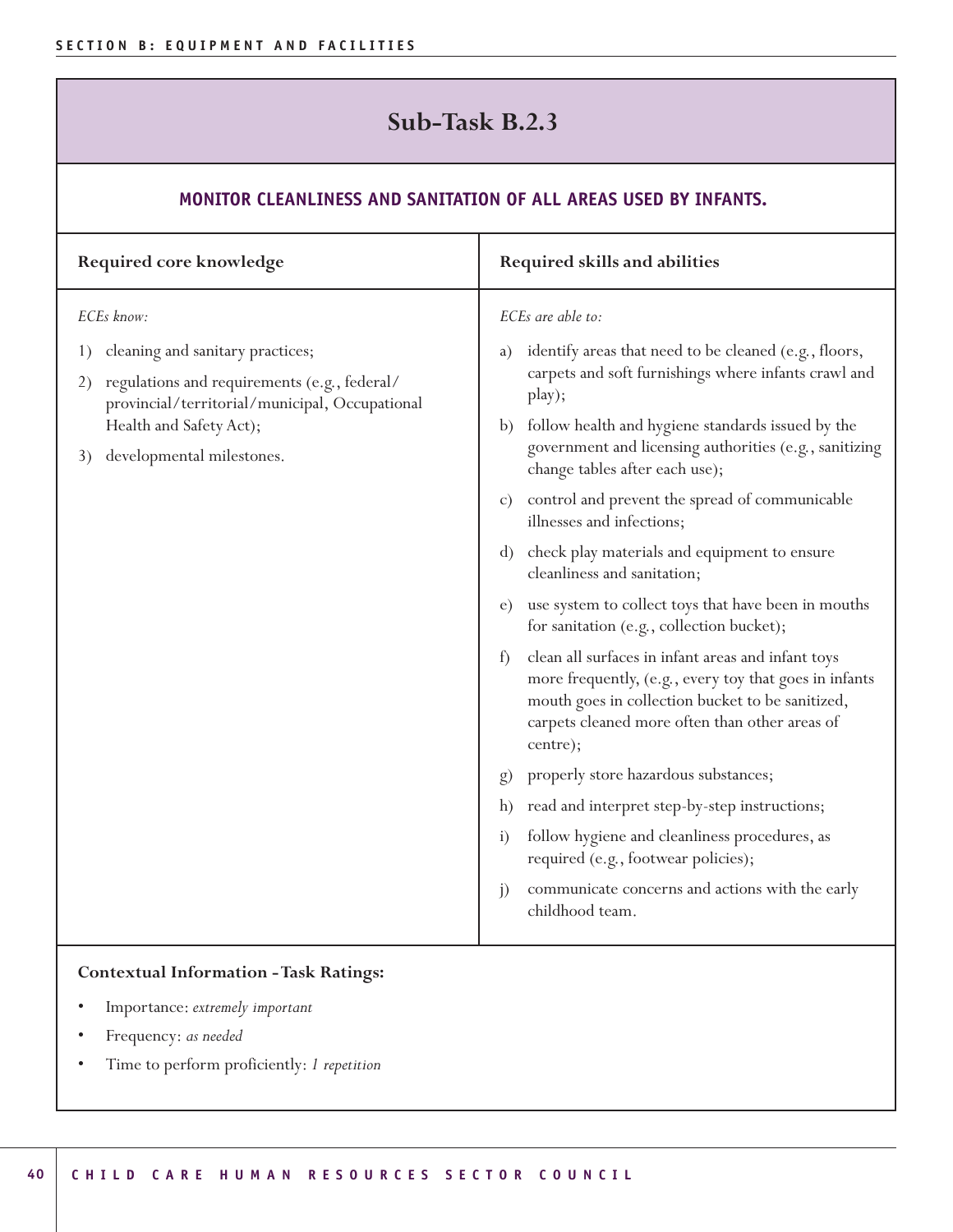# **Task E.4 Advocate for the profession.**

### **Context Statement:**

Early Childhood Educators who care for infants believe that learning begins at birth. They plan, implement and evaluate programs that build the foundation for life long learning. These professionals strive to educate others (e.g., the community, parents, other educators, policy and funding decision-makers) about the value of early learning.

The following sub-task of Task E.4 has been enhanced for infant care and is detailed on page 42:

E.4.2: Promote the Profession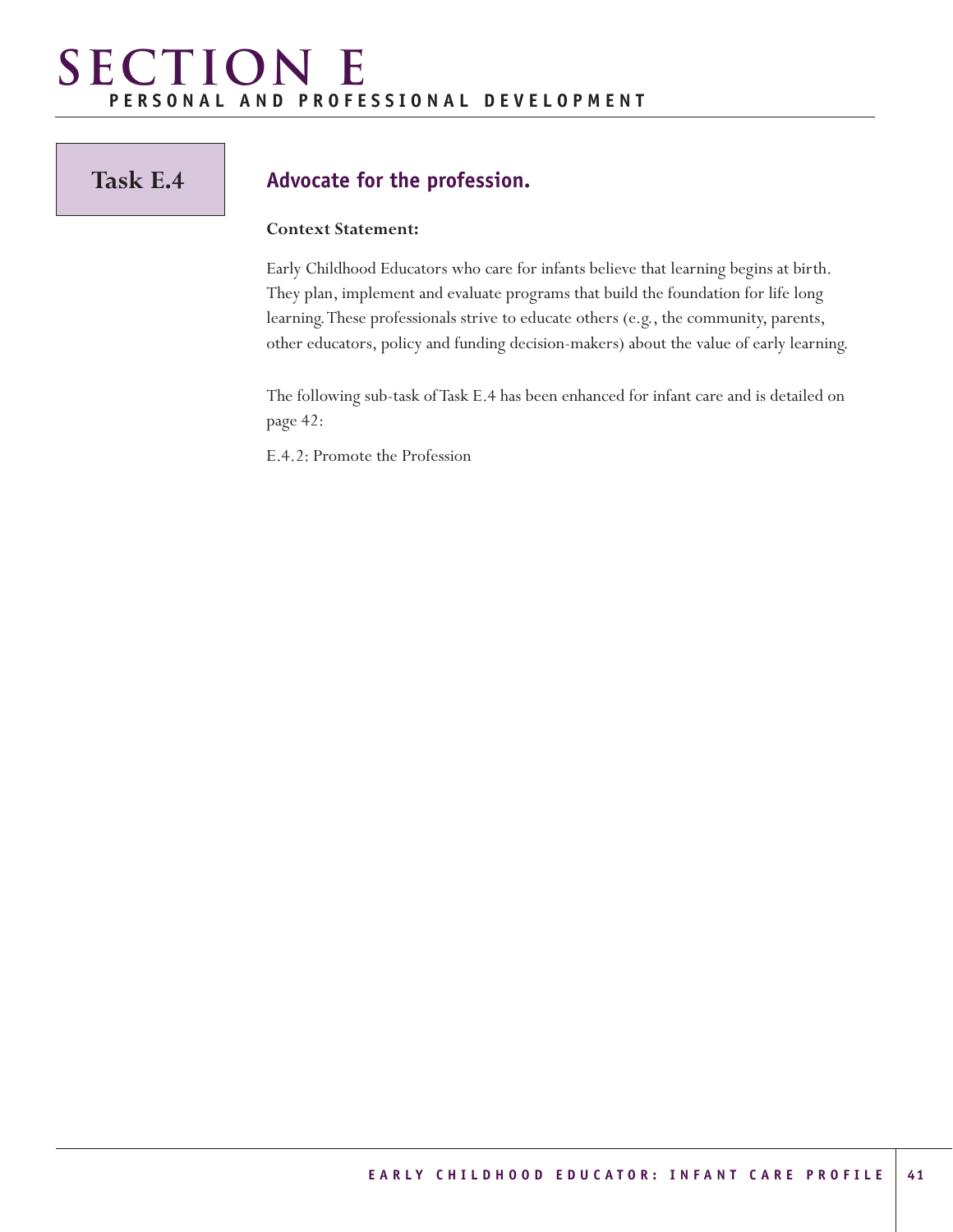# **Sub-Task E.4.2**

### **PROMOTE THE PROFESSION**

| Required core knowledge                                                                                                                                                                                                                                    | Required skills and abilities                                                                                                                                                                                                                                                                                                                                                                                                                                                                                                                                                                                                            |
|------------------------------------------------------------------------------------------------------------------------------------------------------------------------------------------------------------------------------------------------------------|------------------------------------------------------------------------------------------------------------------------------------------------------------------------------------------------------------------------------------------------------------------------------------------------------------------------------------------------------------------------------------------------------------------------------------------------------------------------------------------------------------------------------------------------------------------------------------------------------------------------------------------|
| ECEs know:<br>community demographics and needs;<br>1)<br>current research on infant learning and development;<br>2)<br>associations and resources specific to infant care;<br>3)<br>professional development requirements related to<br>4)<br>infant care. | ECEs are able to:<br>build leadership capacity within the profession;<br>a)<br>share learning and knowledge;<br>b)<br>provide resources and informational materials;<br>$\mathcal{C}$ )<br>distribute promotional materials (e.g., flyers,<br>$\rm d$<br>posters);<br>participate in outreach activities;<br>e)<br>educate the sector, the community, government, co-<br>f<br>workers, parents/guardians and students about the<br>importance of early education in infant care:<br>the educative value of play;<br>integration of education into care giving<br>٠<br>routines;<br>interrelatedness of domain development in<br>infants. |
| <b>Contextual Information - Task Ratings:</b>                                                                                                                                                                                                              |                                                                                                                                                                                                                                                                                                                                                                                                                                                                                                                                                                                                                                          |

- Importance: *very important*
- Frequency: *constantly*
- Time to perform proficiently: *2 to 3 months*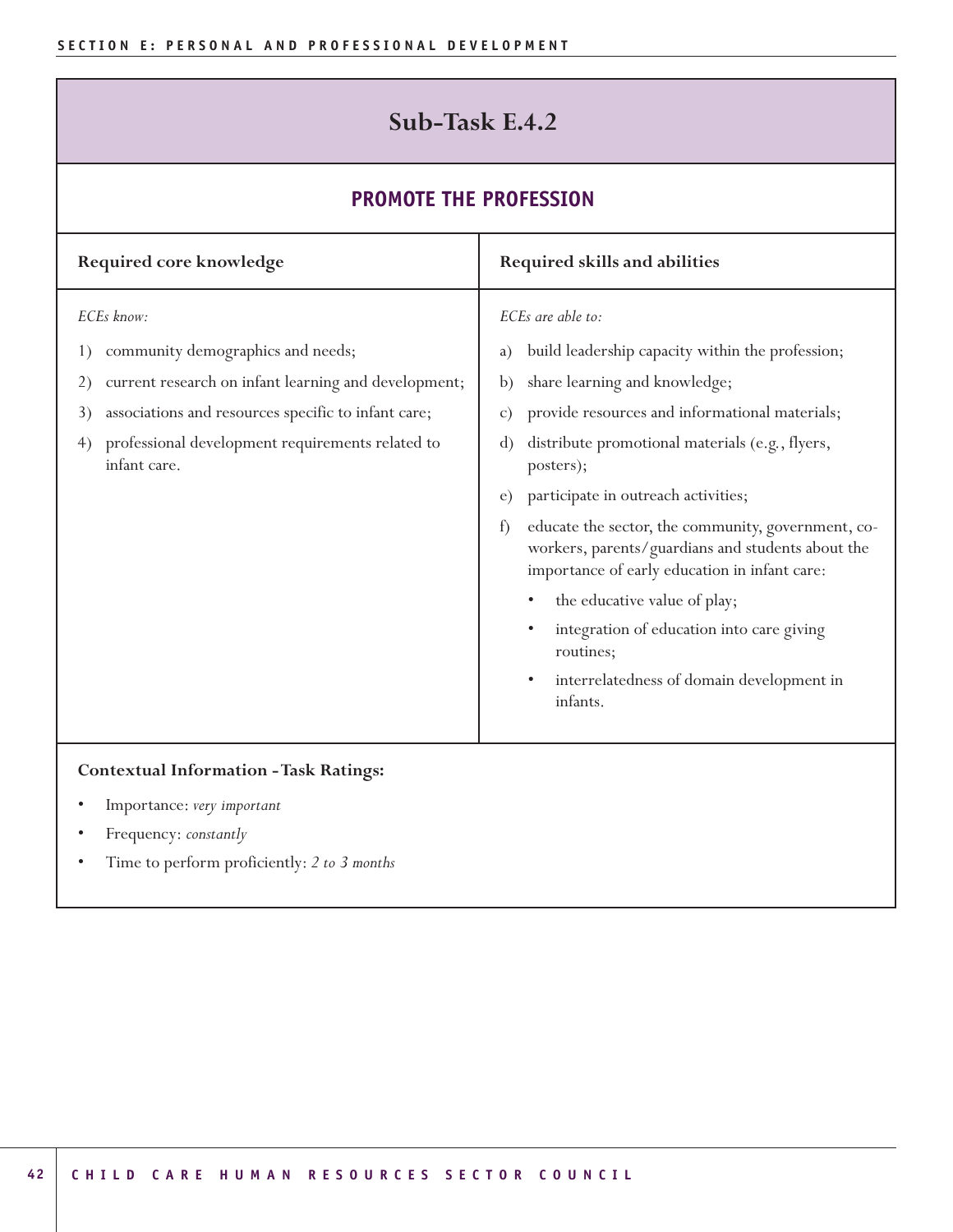# **ACKNOWLEDGEMENTS**

# **The Child Care Human Resources Sector Council wishes to express sincere appreciation to the many individuals who contributed, directly or indirectly, to this publication.**

**Joanne Morris**  Executive Director

**Diane Tannahill**  Coordinator

British Columbia

Newfoundland and Labrador

College of the North Atlantic Child Care Centre

University of British Columbia Childcare Services

The sector council acknowledges the support and guidance of the Project Steering Committee Members:

### **Karen Ohlson, Chair**

Executive Director KIDS Inc. Manitoba

### **Athina Basiliadis**

Early Childhood Educator First Avenue Kindergarten & School Age Programs Ontario

### **Cathy McCormack**

Early Childhood Programs Administrator Early Childhood Development and Kindergarten Programs Government of Prince Edward Island Prince Edward Island

### **Child Care Human Resources Sector Council Staff:**

Diana Carter, Executive Director Kathryn Ohashi, Finance and Project Manager Samantha Peek, Strategic Communications and Project Manager Meghan Bedour, Communications Coordinator Connie Brigham, Project Coordinator

Special acknowledgement is extended to the Occupational Standards Project Consultants **Grifone Consulting,** to the 2010 pilot project consultants Future Learning, and to the following representatives of the occupation:

| Mojca Bas            | Kidcorp. Inc                             | Newfoundland and Labrador |
|----------------------|------------------------------------------|---------------------------|
| Christina Beauchamp  | Dalhousie Parents' Day Care Centre       | Ontario                   |
| Linda Benedict       | Yellowknife Day Care Association         | Northwest Territories     |
| Roberta Brothers     | Eastern Kings Early Learning Academy     | Prince Edward Island      |
| Alma Crane-Hennessey | McGill Childcare Centre                  | Québec                    |
| Nadine Demery        | Village Child Care Inc. - Meadowood Site | Manitoba                  |
| Alfonsa DiPasquale   | Centre de la petite enface McGill        | Québec                    |
| Kirsten Dore         | Springboard Family Centre                | British Columbia          |
| Jennifer Duncan      | <b>Small Blessing</b>                    | New Brunswick             |